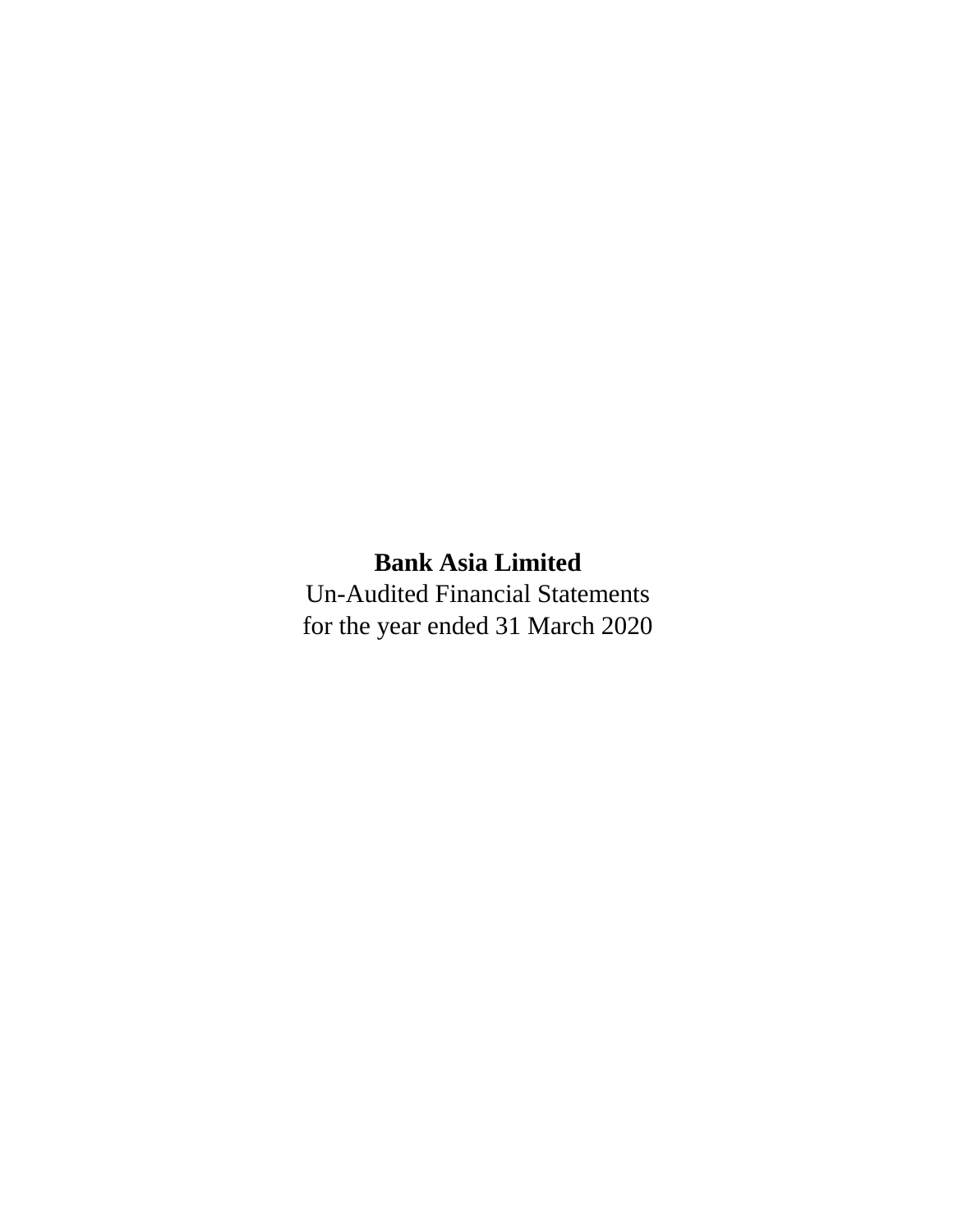|                                                                |              | <b>Amount in Taka</b> |                 |
|----------------------------------------------------------------|--------------|-----------------------|-----------------|
| <b>Particulars</b>                                             | <b>Notes</b> | 31 March 2020         | 31 Dec 2019     |
| <b>PROPERTY AND ASSETS</b>                                     |              |                       |                 |
| Cash                                                           |              | 23,878,011,648        | 23,986,604,446  |
| In hand (including foreign currencies)                         |              | 3,796,316,487         | 3,242,877,542   |
| Balance with Bangladesh Bank and its agent bank                | 4.1(a)       |                       |                 |
|                                                                |              |                       |                 |
| (including foreign currencies)                                 | 4.2(a)       | 20,081,695,161        | 20,743,726,904  |
| <b>Balance with other banks and financial institutions</b>     | 5(a)         | 16,960,297,216        | 23,634,997,570  |
| In Bangladesh                                                  |              | 15,385,874,945        | 19,875,113,514  |
| Outside Bangladesh                                             |              | 1,574,422,271         | 3,759,884,056   |
| Money at call and on short notice                              | 6(a)         | 6,858,780,556         | 4,600,000,000   |
| <b>Investments</b>                                             | 7(a)         | 60,655,949,230        | 55,526,971,926  |
| Government                                                     |              | 57,192,120,496        | 52,197,323,349  |
| Others                                                         |              | 3,463,828,734         | 3,329,648,577   |
|                                                                |              |                       |                 |
| Loans and advances/investments                                 | 8(a)         | 226,852,329,542       | 230,095,211,871 |
| Loans, cash credits, overdrafts, etc/investments               |              | 207,446,197,372       | 210,835,675,997 |
| Bills purchased and discounted                                 |              | 19,406,132,170        | 19,259,535,874  |
| Fixed assets including premises, furniture and fixtures        | 9(a)         | 7,004,453,165         | 7,065,893,231   |
| <b>Other assets</b>                                            | 10(a)        | 9,199,963,766         | 10,810,548,234  |
| Non - banking assets                                           |              |                       |                 |
| <b>Total assets</b>                                            |              | 351,409,785,123       | 355,720,227,278 |
|                                                                |              |                       |                 |
| <b>LIABILITIES AND CAPITAL</b>                                 |              |                       |                 |
| <b>Liabilities</b>                                             |              |                       |                 |
| Borrowings from other banks, financial institutions and agents | 11(a)        | 31,147,594,851        | 34,382,128,495  |
| Subordinated non-convertible bonds                             | 11(aa)       | 11,200,000,000        | 11,800,000,000  |
| <b>Deposits and other accounts</b>                             | 12(a)        | 250,734,864,781       | 254,077,526,668 |
| Current/AI-wadeeah current accounts and other accounts         |              | 47,304,603,694        | 47,821,635,983  |
| Bills payable                                                  |              | 2,479,869,979         | 3,742,697,471   |
| Savings bank/Mudaraba savings bank deposits                    |              | 48,051,064,254        | 48,293,710,027  |
| Fixed deposits/Mudaraba fixed deposits                         |              | 152,899,326,854       | 154,219,483,187 |
| Bearer certificates of deposit                                 |              |                       |                 |
| Other deposits                                                 |              |                       |                 |
| <b>Other liabilities</b>                                       | 13(a)        | 32,300,833,488        | 30,873,993,667  |
| <b>Total liabilities</b>                                       |              | 325,383,293,120       | 331,133,648,830 |
| Capital/shareholders' equity                                   |              |                       |                 |
| <b>Total shareholders' equity</b>                              |              | 26,026,492,003        | 24,586,578,448  |
| Paid-up capital                                                | 14.2         | 11,659,068,600        | 11,659,068,600  |
| Statutory reserve                                              | 15           | 9,478,652,274         | 9,052,555,407   |
| Revaluation reserve                                            | 16(a)        | 2,148,897,673         | 2,065,683,636   |
| General reserve                                                |              | 8,166,144             | 8,166,144       |
| Retained earnings                                              | 17(a)        | 2,724,745,853         | 1,800,257,979   |
| Foreign currency translation reserve                           |              | 6,951,263             | 836,486         |
| Non-controlling interest                                       | 17(b)        | 10,196                | 10,196          |
| Total liabilities and shareholders' equity                     |              | 351,409,785,123       | 355,720,227,278 |
|                                                                |              |                       |                 |
| <b>Net Assets Value per Share</b>                              |              | 22.32                 | 21.09           |
|                                                                |              |                       |                 |

# **Bank Asia Limited and Its Subsidiaries Consolidated Balance Sheet as at 31 March 2020**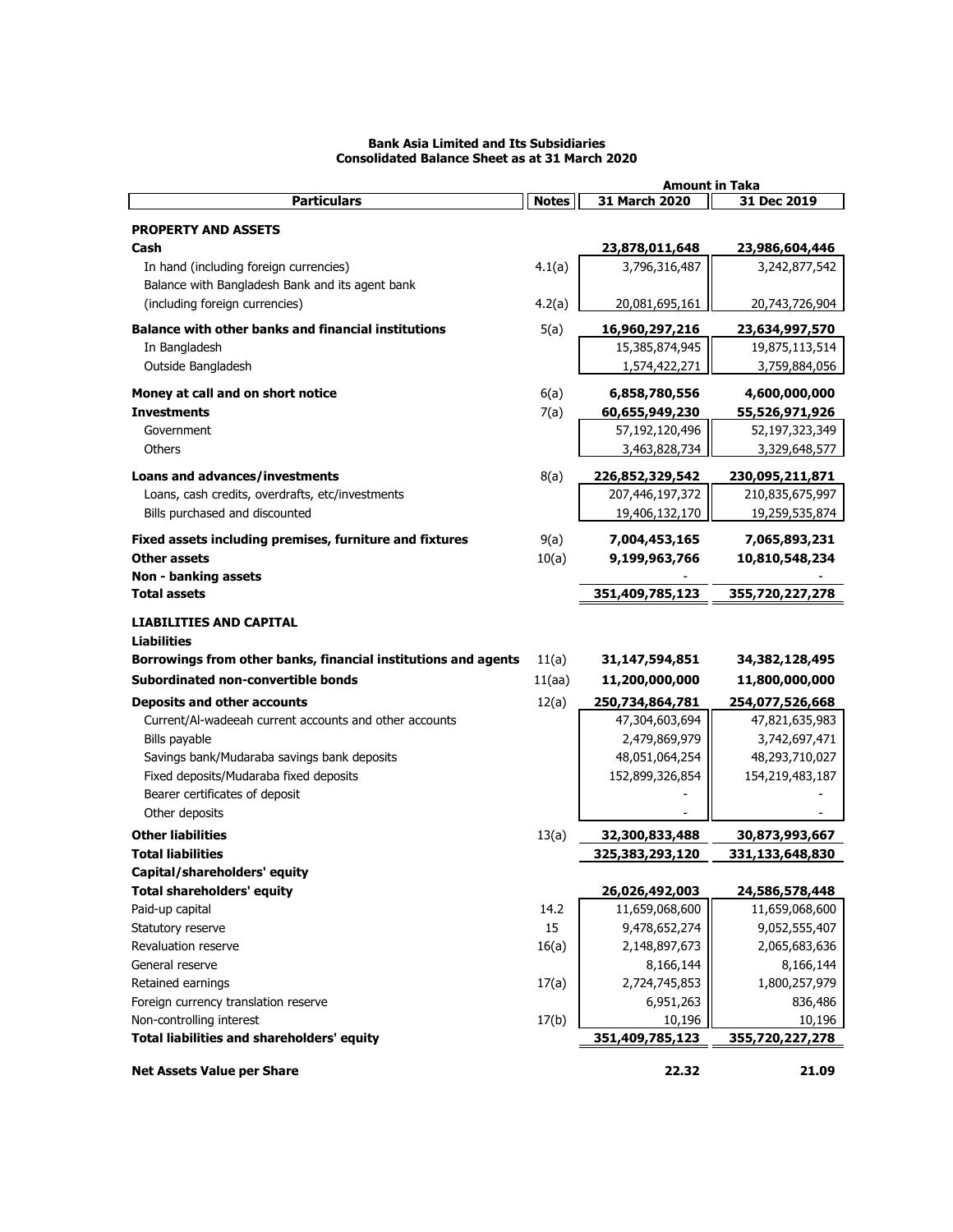# **Consolidated Balance Sheet as at 31 March 2020**

|                                                                       |              | <b>Amount in Taka</b> |                 |  |
|-----------------------------------------------------------------------|--------------|-----------------------|-----------------|--|
| <b>Particulars</b>                                                    | <b>Notes</b> | 31 March 2020         | 31 Dec 2019     |  |
| <b>OFF-BALANCE SHEET ITEMS</b>                                        |              |                       |                 |  |
| <b>Contingent liabilities</b>                                         | 18           | 122,045,884,997       | 118,576,860,518 |  |
| Acceptances and endorsements                                          |              | 37,666,761,658        | 39,192,489,873  |  |
| Letters of quarantee                                                  |              | 37,863,794,707        | 36,999,351,447  |  |
| Irrevocable letters of credit                                         |              | 29,130,381,087        | 26,468,819,479  |  |
| Bills for collection                                                  |              | 17,384,947,545        | 15,916,199,719  |  |
| Other contingent liabilities                                          |              |                       |                 |  |
| <b>Other commitments</b>                                              |              |                       | 2,040,416,443   |  |
| Documentary credits and short term trade-related transactions         |              |                       |                 |  |
| Forward assets purchased and forward deposits placed                  |              |                       | 2,040,416,443   |  |
| Undrawn note issuance and revolving underwriting facilities           |              |                       |                 |  |
| Undrawn formal standby facilities, credit lines and other commitments |              |                       |                 |  |
| Total off-balance sheet items including contingent liabilities        |              | 122,045,884,997       | 120,617,276,961 |  |

-sd- -sd- -sd-President and Managing Director **Director** Director Director Chairman

-sd- -sd-Chief Financial Officer Chief Financial Officer Company Secretary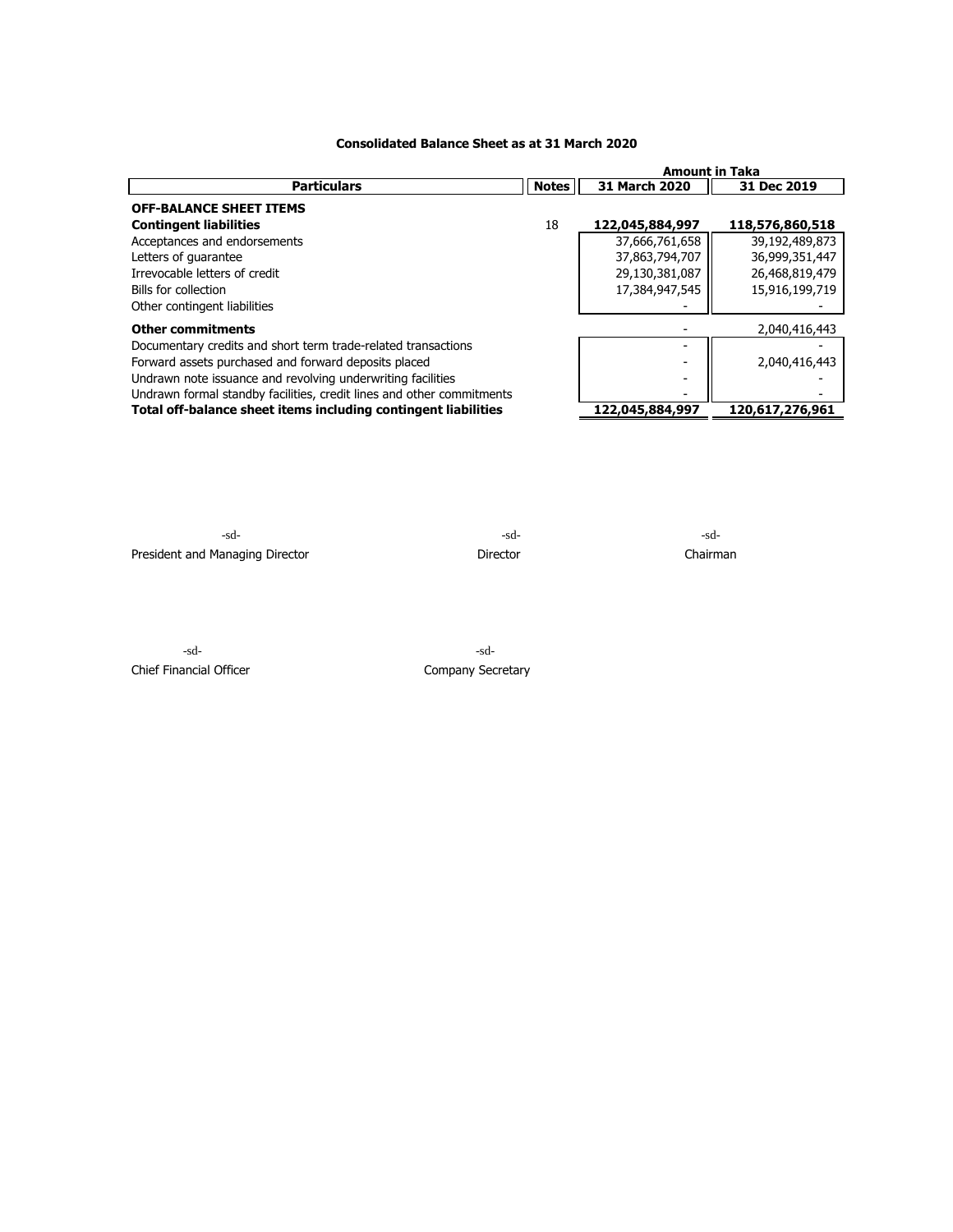#### **Bank Asia Limited and Its Subsidiaries Consolidated Profit and Loss Account for the period ended 31 March 2020**

|                                                  | <b>Amount in Taka</b> |                            |                            |  |
|--------------------------------------------------|-----------------------|----------------------------|----------------------------|--|
| <b>Particulars</b>                               | <b>Notes</b>          | 31 March 2020              | 31 March 2019              |  |
| <b>OPERATING INCOME</b>                          |                       |                            |                            |  |
| Interest income                                  | 20(a)                 | 5,601,508,978              | 5,537,199,135              |  |
| Interest paid on deposits and borrowings, etc    | 21(a)                 | 3,820,541,388              | 3,397,891,240              |  |
| <b>Net interest income</b>                       |                       | 1,780,967,590              | 2,139,307,895              |  |
| Investment income                                | 22(a)                 | 1,298,951,291              | 435,375,943                |  |
| Commission, exchange and brokerage               | 23(a)                 | 692,681,176                | 977,364,348                |  |
| Other operating income                           | 24(a)                 | 220,759,128                | 217,098,520                |  |
|                                                  |                       | 2,212,391,595              | 1,629,838,811              |  |
| Total operating income (A)                       |                       | 3,993,359,185              | 3,769,146,706              |  |
| <b>OPERATING EXPENSES</b>                        |                       |                            |                            |  |
| Salaries and allowances                          | 25(a)                 | 816,455,255                | 743,546,412                |  |
| Rent, taxes, insurance, electricity, etc.        | 26(a)                 | 106,063,996                | 166,666,588                |  |
| Legal expenses                                   | 27(a)                 | 3,118,178                  | 4,869,068                  |  |
| Postage, stamp, telecommunication, etc           | 28(a)                 | 33,379,477                 | 31,971,476                 |  |
| Stationery, printing, advertisements, etc        | 29(a)                 | 33,492,522                 | 36,610,982                 |  |
| Managing Director's salary and fees              | 30                    | 5,440,000                  | 3,545,000                  |  |
| Directors' fees                                  | 31(a)                 | 416,000                    | 358,000                    |  |
| Auditors' fees                                   | 32(a)                 | 777,597                    | 685,227                    |  |
| Depreciation and repairs of Bank's assets        | 33(a)                 | 211,684,978                | 122,390,684                |  |
| Other expenses                                   | 34(a)                 | 525,905,079                | 420,550,068                |  |
| Total operating expenses (B)                     |                       | 1,736,733,082              | 1,531,193,506              |  |
| Profit before provision (C=A-B)                  |                       | 2,256,626,103              | 2,237,953,201              |  |
| Provision for loans and advances/investments     |                       |                            |                            |  |
|                                                  |                       |                            |                            |  |
| General provision                                |                       | (69, 278, 823)             | (53, 943, 219)             |  |
| Specific provision                               |                       | 174,907,715                | 801,615,964                |  |
|                                                  |                       | 105,628,892                | 747,672,745                |  |
| Provision for off-balance sheet items            |                       | (3,283,096)                | 16,716,128                 |  |
| Provision for diminution in value of investments |                       | 30,000,000                 |                            |  |
| Other provisions                                 |                       | 5,000,000                  |                            |  |
| <b>Total provision (D)</b>                       |                       | 137,345,796                | 764,388,873                |  |
| Total profit before tax (C-D)                    |                       | 2,119,280,307              | 1,473,564,328              |  |
| Provision for taxation                           |                       |                            |                            |  |
| Current tax                                      | 13.5.1(a)             | 765,076,621                | 784,444,600                |  |
| Deferred tax                                     |                       |                            |                            |  |
|                                                  |                       | 765,076,621                | 784,444,600                |  |
| Net profit after tax                             |                       | 1,354,203,686              | 689,119,728                |  |
| <b>Appropriations</b>                            |                       |                            |                            |  |
| Statutory reserve                                | 15                    | 426,096,867                | 290,517,316                |  |
| General reserve                                  |                       |                            |                            |  |
| <b>Retained surplus</b>                          |                       | 426,096,867<br>928,106,819 | 290,517,316<br>398,602,412 |  |
|                                                  |                       |                            |                            |  |
| <b>Attributable to:</b>                          |                       |                            |                            |  |
| Equity holders of Bank Asia Limited              |                       | 928,106,819                | 398,602,397                |  |
| Non-controlling interest                         |                       | 928,106,819                | 15<br>398,602,412          |  |
|                                                  |                       |                            |                            |  |
| <b>Earnings Per Share (EPS)</b>                  | 37(a)                 | 1.16                       | 0.59                       |  |
|                                                  |                       |                            |                            |  |

| -sd-                            | -sd-     | -sd-     |
|---------------------------------|----------|----------|
| President and Managing Director | Director | Chairman |

-sd- -sd-Chief Financial Officer Company Secretary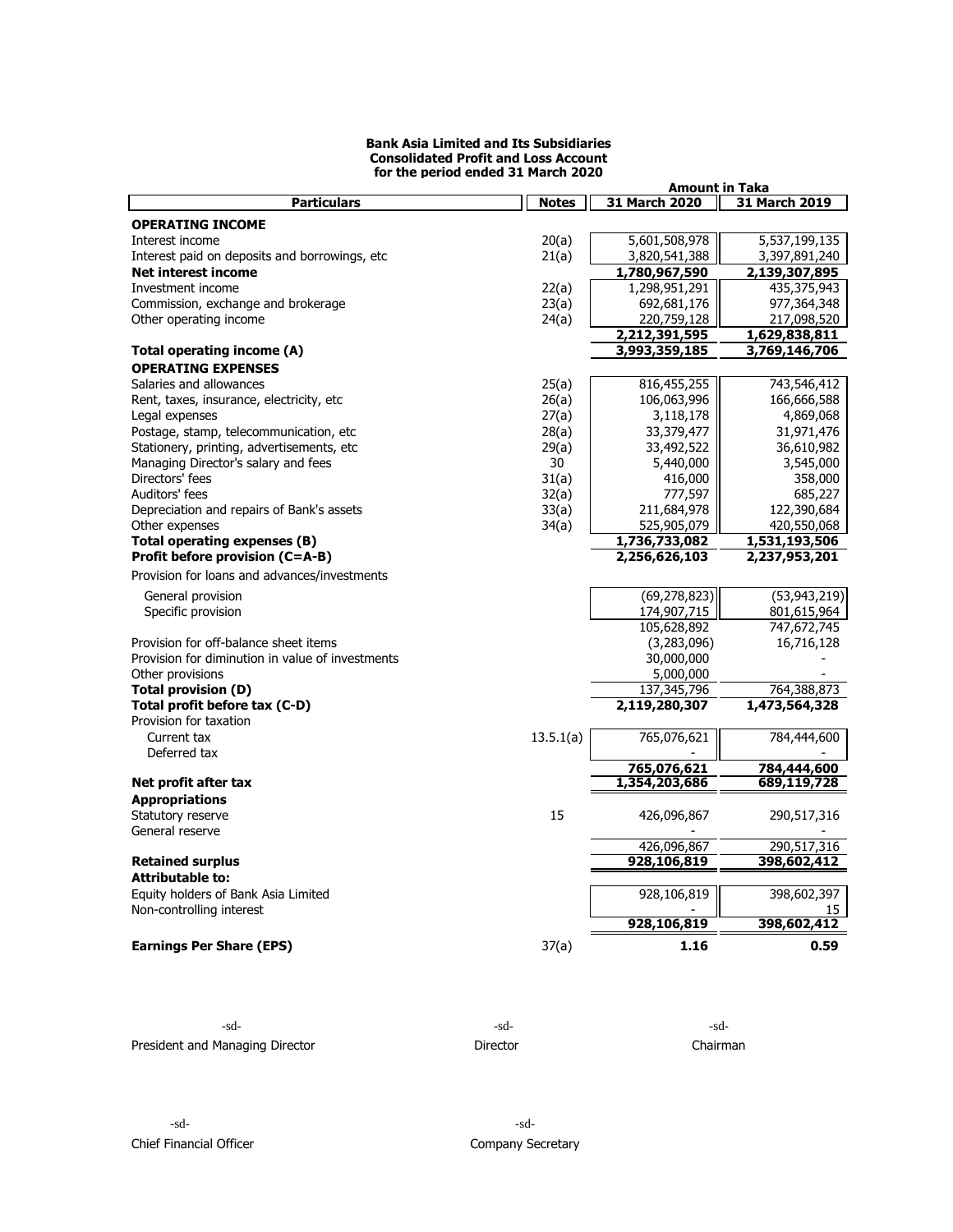#### **Bank Asia Limited and Its Subsidiaries Consolidated Cash Flow Statement for the period ended 31 March 2020**

| <b>Particulars</b>                                                                 | <b>Notes</b> | 31 March 2020      | 31 March 2019      |
|------------------------------------------------------------------------------------|--------------|--------------------|--------------------|
| Cash flows from operating activities (A)                                           |              |                    |                    |
| Interest receipts                                                                  |              | 6,654,436,436      | 5,339,596,375      |
| Interest payments                                                                  |              | (3,438,358,065)    | (3, 218, 607, 813) |
| Dividends receipts                                                                 |              | 6,355,903          | 6,952,302          |
| Fees and commission receipts                                                       |              | 692,681,176        | 977,364,348        |
| Recoveries on loans previously written off                                         |              |                    | 10,274,065         |
| Cash payment to employees                                                          |              | (875,039,800)      | (784, 642, 405)    |
| Cash payment to suppliers                                                          |              | (50, 764, 430)     | (51, 805, 313)     |
| Income tax paid                                                                    |              | (502, 470, 235)    | (347, 558, 930)    |
| Receipts from other operating activities                                           | 35(a)        | 245,112,539        | 228,276,393        |
| Payments for other operating activities                                            | 36(a)        | (643, 478, 401)    | (628, 645, 428)    |
| Operating profit before changes in operating assets & liabilities                  |              | 2,088,475,123      | 1,531,203,595      |
| Increase/(decrease) in operating assets and liabilities                            |              |                    |                    |
| Loans and advances to customers and banks                                          |              | 3,242,882,329      | (5, 255, 998, 429) |
| Other assets                                                                       |              | 652,432,040        | 326,834,529        |
| Deposits from customers and banks                                                  |              | (3,342,661,887)    | (440, 021, 054)    |
| <b>Trading liabilities</b>                                                         |              | (3,234,533,644)    | 3,842,073,923      |
| Other liabilities                                                                  |              | 1,454,814,724      | 819,847,120        |
| Net Increase/(decrease) in operating assets and liabilities                        |              | (1, 227, 066, 438) | (707, 263, 910)    |
| Net cash flows from operating activities                                           |              | 861,408,685        | 823,939,684        |
| Cash flows from investing activities (B)                                           |              |                    |                    |
| Investments in treasury bills, bonds and others                                    |              | (4,487,464,141)    | 5,439,628,880      |
| Sale/(Purchase) of trading securities                                              |              | (134, 180, 157)    | (30, 281, 242)     |
| (Purchase)/disposal of fixed assets including lease rental and right-of-use assets |              | (163, 986, 783)    | (117, 674, 959)    |
| Net cash flows from/(used in) investing activities                                 |              | (4,785,631,081)    | 5,291,672,679      |
| Cash flows from financing activities (C)                                           |              |                    |                    |
| Adjustment of subordinated non-convertible bond                                    |              | (600,000,000)      | (600,000,000)      |
| Net cash flows from/(used in) financing activities                                 |              | (600,000,000)      | (600,000,000)      |
| Net increase/(decrease) in cash and cash equivalents (A+B+C)                       |              | (4,524,222,396)    | 5,515,612,363      |
| Effects of exchange rate changes on cash and cash equivalents                      |              |                    |                    |
| Cash and cash equivalents at the beginning of the period                           |              | 52,223,764,816     | 41,900,401,176     |
| Cash and cash equivalents at the end of the period                                 |              | 47,699,542,420     | 47,416,013,539     |
| Cash and cash equivalents:                                                         |              |                    |                    |
| Cash                                                                               |              | 3,796,316,487      | 2,652,035,721      |
| Balance with Bangladesh Bank and its agent bank(s)                                 |              | 20,081,695,161     | 13,385,153,050     |
| Balance with other banks and financial institutions                                |              | 16,960,297,216     | 29,477,077,668     |
| Money at call and on short notice                                                  |              | 6,858,780,556      | 1,900,000,000      |
| Prize bonds                                                                        |              | 2,453,000          | 1,747,100          |
|                                                                                    |              | 47,699,542,420     | 47,416,013,539     |
| Net Operating Cash Flows per Share                                                 |              | 0.74               | 0.71               |
|                                                                                    |              |                    |                    |

-sd- -sd- -sd-President and Managing Director **Chairman** Director Director Director Chairman

**Amount in Taka**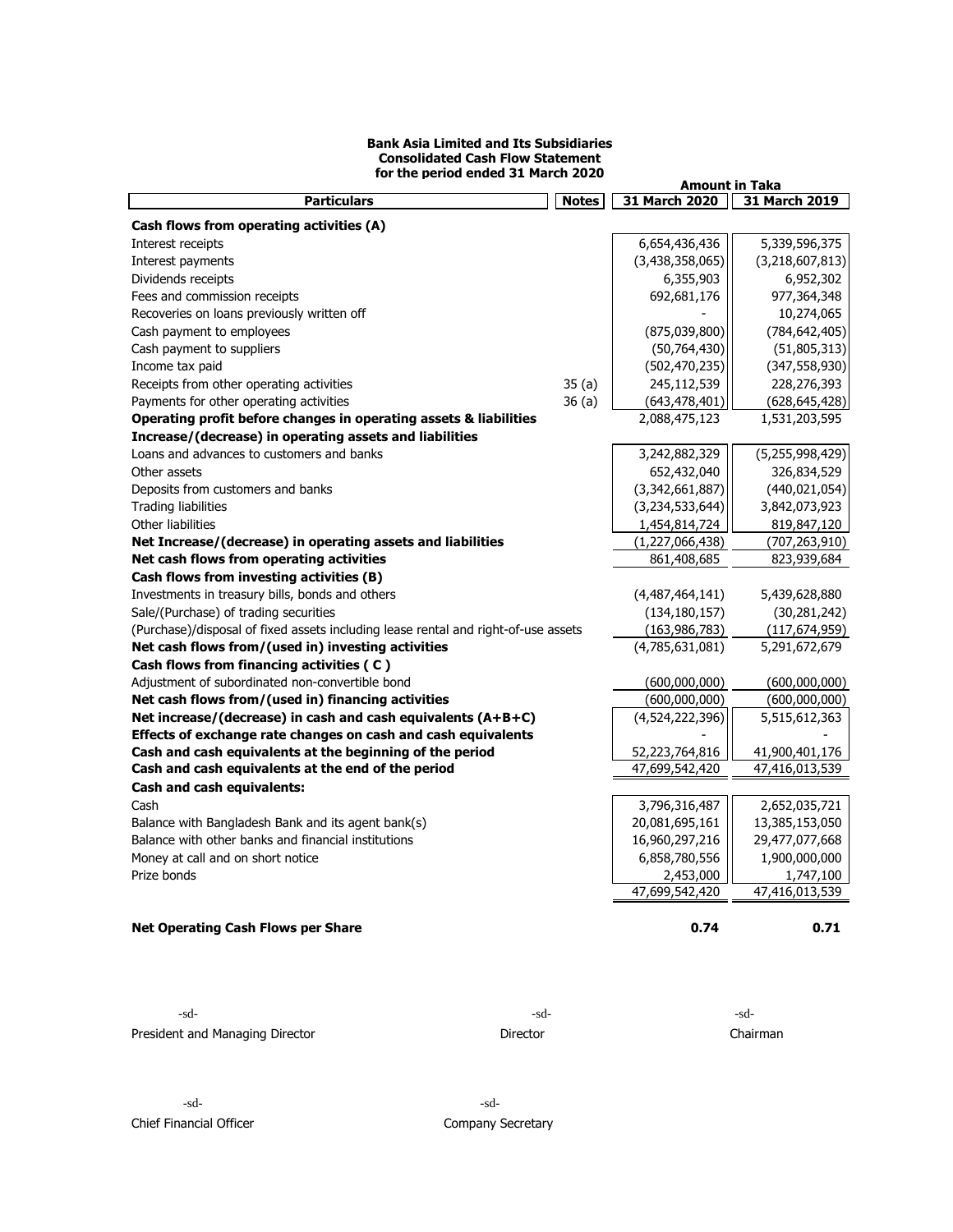|                                                                                                    |                    |                             |                               |                    |                                               |                                    |                                | Amount in Taka                  |                                |
|----------------------------------------------------------------------------------------------------|--------------------|-----------------------------|-------------------------------|--------------------|-----------------------------------------------|------------------------------------|--------------------------------|---------------------------------|--------------------------------|
| <b>Particulars</b>                                                                                 | Paid-up<br>capital | <b>Statutory</b><br>reserve | <b>Revaluation</b><br>reserve | General<br>reserve | Foreign<br>currency<br>translation<br>reserve | Retained<br>earnings               | <b>Total</b>                   | Non-<br>controlling<br>interest | <b>Total</b><br>equity         |
| Balance as at 01 January 2019                                                                      | 11,103,874,860     | 8,268,393,179               | 2,120,032,204                 | 8,166,144          | 2,462,381                                     | 1,686,898,121                      | 23,189,826,890                 | 11,799                          | 23,189,838,689                 |
| Transferred during the period                                                                      |                    | 290,517,316                 |                               |                    |                                               | (290, 517, 316)                    |                                |                                 |                                |
| Adjustment on revaluation of fixed assets and other<br>investment                                  |                    |                             | (22, 987, 798)                |                    |                                               |                                    | (22,987,798)                   |                                 | (22, 987, 798)                 |
| Foreign currency translation for opening retained earnings                                         |                    |                             |                               |                    |                                               | (3,023,920)                        | (3,023,920)                    |                                 | (3,023,920)                    |
| Foreign currency translation for the period                                                        |                    |                             |                               |                    | 1,890,208                                     |                                    | 1,890,208                      |                                 | 1,890,208                      |
| Net profit for the period                                                                          |                    |                             |                               |                    |                                               | 689,119,713                        | 689,119,713                    | 15                              | 689,119,728                    |
| Balance at 31 March 2019                                                                           | 11,103,874,860     | 8,558,910,495               | 2,097,044,406                 | 8,166,144          | 4,352,590                                     | 2,082,476,598                      | 23,854,825,093                 | 11,814                          | 23,854,836,907                 |
| Transferred during the period<br>Adjustment on revaluation of fixed assets and other<br>investment |                    | 493,644,912                 | 22,354,494                    |                    |                                               | (493, 644, 912)                    | 22,354,494                     |                                 | 22,354,494                     |
| Transferred to retained earnings<br>Foreign currency translation for opening retained earnings     |                    |                             | (53,715,264)                  |                    |                                               | 53,715,264<br>(595, 025)           | 1,693<br>(595, 025)            | (1,693)                         | (595, 025)                     |
| Foreign currency translation for the period<br>Issue of bonus shares<br>Cash dividend paid         | 555,193,740        |                             |                               |                    | (3,516,103)                                   | (555, 193, 740)<br>(555, 193, 743) | (3,516,104)<br>(555, 193, 743) |                                 | (3,516,104)<br>(555, 193, 743) |
| Net profit for the period                                                                          |                    |                             |                               |                    |                                               | 1,268,691,844                      | 1,268,691,843                  | 75                              | 1,268,691,919                  |
| <b>Balance as at 31 December 2019</b>                                                              | 11,659,068,600     | 9,052,555,407               | 2,065,683,636                 | 8,166,144          | 836,486                                       | 1,800,256,286                      | 24,586,568,251                 | 10,196                          | 24,586,578,448                 |
| Transferred during the year                                                                        |                    | 426,096,867                 |                               |                    |                                               | (426,096,867)                      |                                |                                 |                                |
| Adjustment on revaluation of fixed assets and other<br>investment                                  |                    |                             | 83,214,037                    |                    |                                               |                                    | 83,214,037                     |                                 | 83,214,037                     |
| Foreign currency translation for opening retained earnings                                         |                    |                             |                               |                    |                                               | (3,618,945)                        | (3,618,945)                    |                                 | (3,618,945)                    |
| Foreign currency translation for the period                                                        |                    |                             |                               |                    | 6,114,777                                     |                                    | 6,114,777                      |                                 | 6,114,777                      |
| Net profit for the period                                                                          |                    |                             |                               |                    |                                               | 1,354,203,686                      | 1,354,203,686                  |                                 | 1,354,203,686                  |
| Balance as at 31 March 2020                                                                        | 11.659.068.600     | 9,478,652,274               | 2.148.897.673                 | 8.166.144          | 6,951,263                                     | 2.724.744.160                      | 26.026.481.806                 | 10.196                          | 26.026.492.003                 |

#### **Bank Asia Limited and Its Subsidiaries Consolidated Statement of Changes in Equity for the period ended 31 March 2020**

President and Managing Director Chairman

Chief Financial Officer Company Secretary

-sd- -sd- -sd-

-sd- -sd-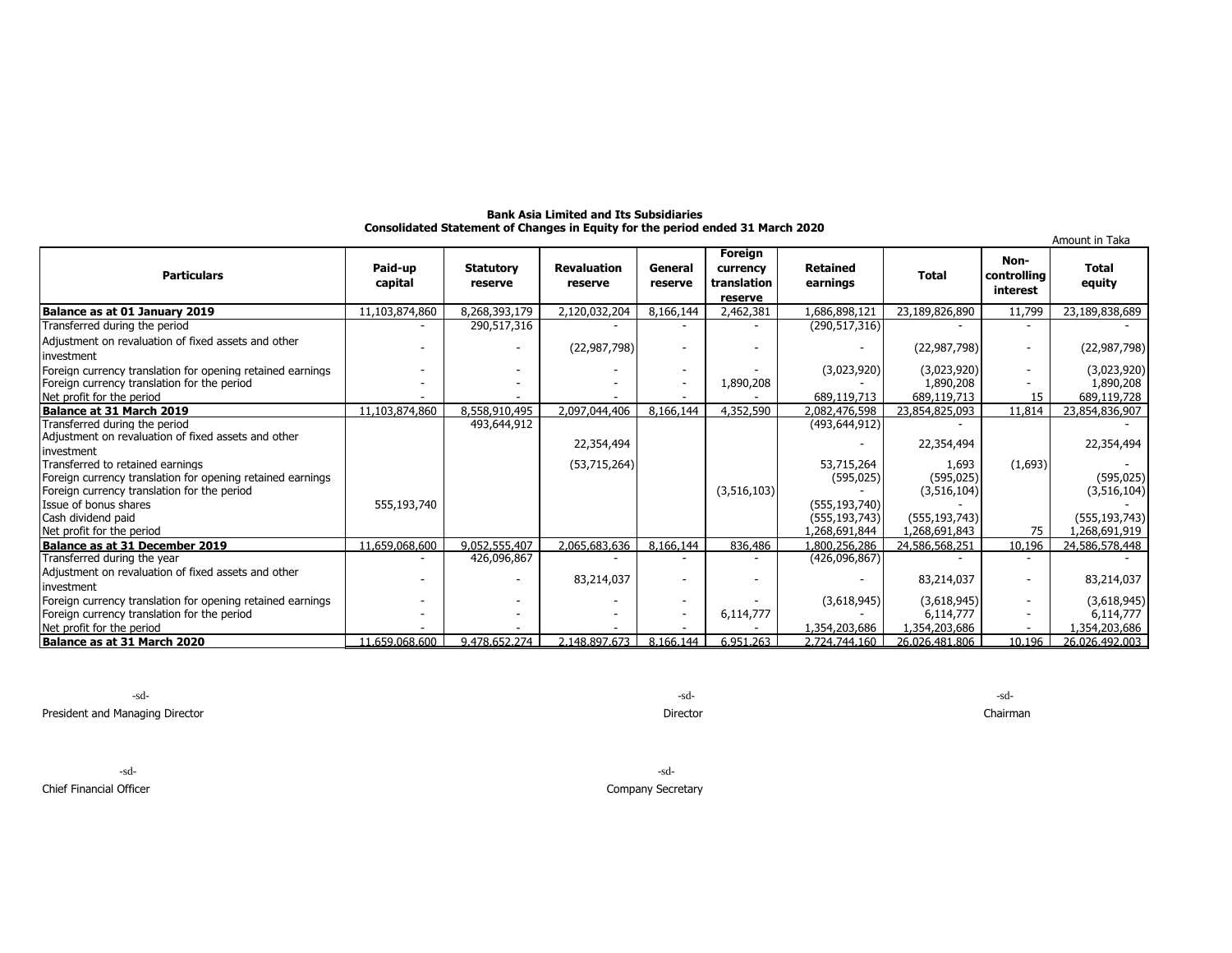# **Bank Asia Limited Balance Sheet as at 31 March 2020**

|                                                                 | <b>Amount in Taka</b> |                                  |                                  |  |
|-----------------------------------------------------------------|-----------------------|----------------------------------|----------------------------------|--|
| <b>Particulars</b>                                              | <b>Notes</b>          | 31 March 2020                    | 31 Dec 2019                      |  |
| <b>PROPERTY AND ASSETS</b>                                      |                       |                                  |                                  |  |
| Cash                                                            |                       | 23,877,131,706                   | 23,985,692,079                   |  |
| In hand (including foreign currencies)                          | 4.1                   | 3,795,436,545                    | 3,241,965,175                    |  |
| Balance with Bangladesh Bank and its agent bank                 |                       |                                  |                                  |  |
| (including foreign currencies)                                  | 4.2                   | 20,081,695,161                   | 20,743,726,904                   |  |
| <b>Balance with other banks and financial institutions</b>      |                       | 16,456,091,840                   | 23,113,553,804                   |  |
| In Bangladesh                                                   | 5.1                   | 15,001,808,846                   | 19,491,968,105                   |  |
| Outside Bangladesh                                              | 5.2                   | 1,454,282,994                    | 3,621,585,699                    |  |
| Money at call and on short notice                               | 6                     | 6,858,780,556                    | 4,600,000,000                    |  |
| <b>Investments</b>                                              | 7                     | 60,027,382,404                   | 54,932,579,936                   |  |
| Government                                                      |                       | 57,192,120,496                   | 52,197,323,349                   |  |
| Others                                                          |                       | 2,835,261,908                    | 2,735,256,587                    |  |
| <b>Loans and advances/investments</b>                           | 8                     | 224,090,571,348                  | 227,298,956,048                  |  |
| Loans, cash credits, overdrafts, etc/investments                |                       | 204,684,439,178                  | 208,039,420,174                  |  |
| Bills purchased and discounted                                  |                       | 19,406,132,170                   | 19,259,535,874                   |  |
| Fixed assets including premises, furniture and fixtures         | 9                     | 6,966,689,466                    | 7,025,602,707                    |  |
| <b>Other assets</b>                                             | 10                    | 11,341,564,397                   | 12,843,989,123                   |  |
| Non - banking assets                                            |                       |                                  |                                  |  |
| <b>Total assets</b>                                             |                       | 349,618,211,717                  | 353,800,373,697                  |  |
|                                                                 |                       |                                  |                                  |  |
| <b>LIABILITIES AND CAPITAL</b>                                  |                       |                                  |                                  |  |
| <b>Liabilities</b>                                              |                       |                                  |                                  |  |
| Borrowings from other banks, financial institutions and agents  | 11                    | 31,147,594,851                   | 34,382,128,495                   |  |
| Subordinated non-convertible bonds                              | $11$ (aa)             | 11,200,000,000                   | 11,800,000,000                   |  |
| Deposits and other accounts                                     | 12                    | 250,400,316,991                  | 253,709,574,615                  |  |
| Current/Al-wadeeah current accounts and other accounts          |                       | 46,970,055,904                   | 47,453,683,930                   |  |
| Bills payable                                                   |                       | 2,479,869,979                    | 3,742,697,471                    |  |
| Savings bank/Mudaraba savings bank deposits                     |                       | 48,051,064,254                   | 48,293,710,027                   |  |
| Fixed deposits/Mudaraba fixed deposits                          |                       | 152,899,326,854                  | 154,219,483,187                  |  |
| Bearer certificates of deposit                                  |                       |                                  |                                  |  |
| Other deposits                                                  |                       |                                  |                                  |  |
| <b>Other liabilities</b>                                        | 13                    | 30,671,483,587                   | 29,163,552,669                   |  |
| <b>Total liabilities</b>                                        |                       | 323,419,395,429                  | 329,055,255,779                  |  |
| Capital/shareholders' equity                                    |                       |                                  |                                  |  |
| Total shareholders' equity                                      |                       | 26,198,816,288                   | 24,745,117,918                   |  |
| Paid-up capital                                                 | 14.2                  | 11,659,068,600                   | 11,659,068,600                   |  |
| Statutory reserve                                               | 15                    | 9,478,652,274                    | 9,052,555,407                    |  |
| Revaluation reserve                                             | 16                    | 2,148,897,673                    | 2,065,683,636                    |  |
| General reserve                                                 |                       | 8,166,144                        | 8,166,144                        |  |
| Retained earnings<br>Total liabilities and shareholders' equity | 17                    | 2,904,031,597<br>349,618,211,717 | 1,959,644,131<br>353,800,373,697 |  |
|                                                                 |                       |                                  |                                  |  |
| <b>Net Assets Value per Share</b>                               |                       | 22.47                            | 21.22                            |  |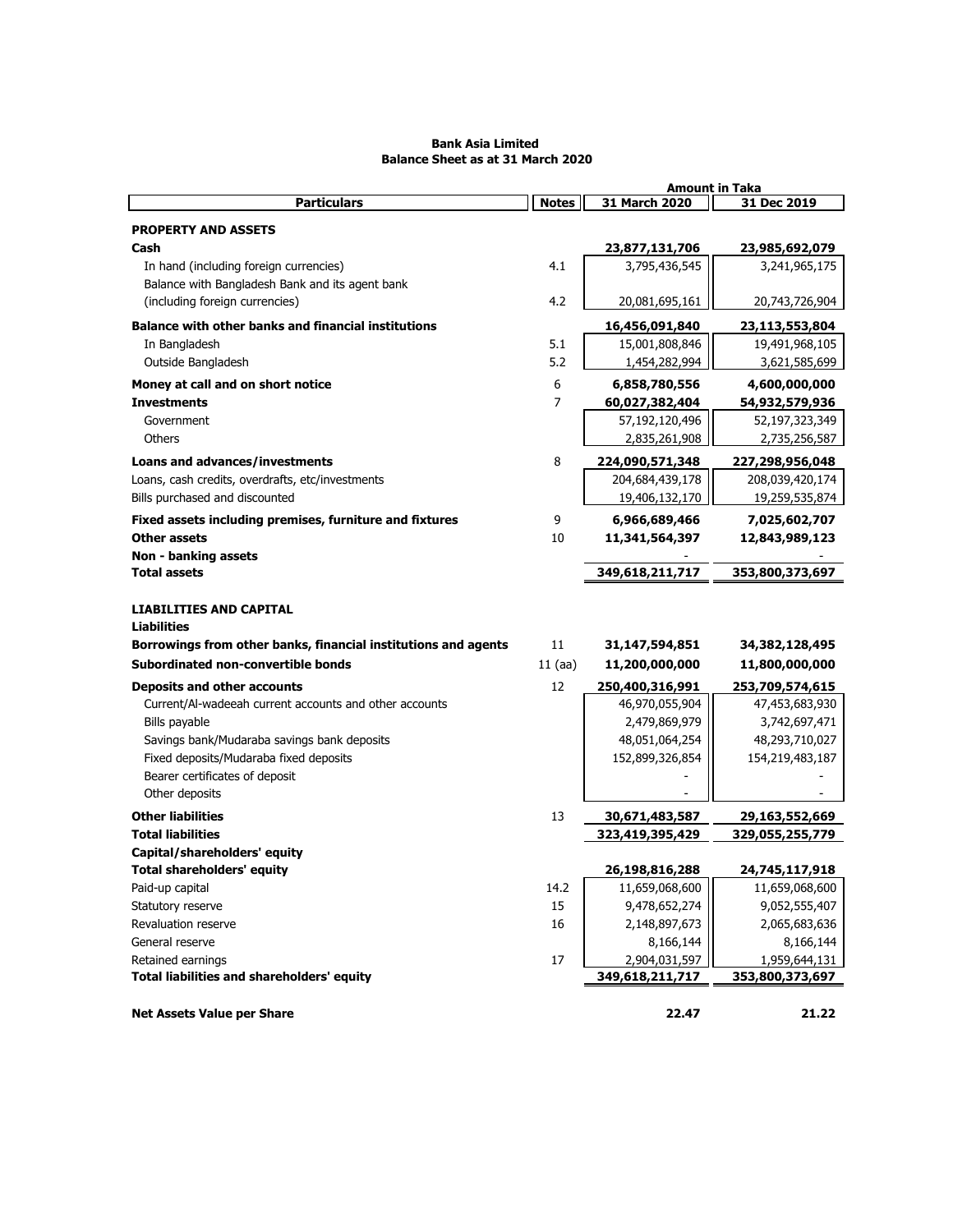# **Balance Sheet as at 31 March 2020**

|                                                                       |              | <b>Amount in Taka</b>    |                 |
|-----------------------------------------------------------------------|--------------|--------------------------|-----------------|
| <b>Particulars</b>                                                    | <b>Notes</b> | 31 March 2020            | 31 Dec 2019     |
| <b>OFF-BALANCE SHEET ITEMS</b>                                        |              |                          |                 |
| <b>Contingent liabilities</b>                                         | 18           | 122,045,884,997          | 118,576,860,518 |
| Acceptances and endorsements                                          |              | 37,666,761,658           | 39,192,489,873  |
| Letters of guarantee                                                  |              | 37,863,794,707           | 36,999,351,447  |
| Irrevocable letters of credit                                         |              | 29,130,381,087           | 26,468,819,479  |
| Bills for collection                                                  |              | 17,384,947,545           | 15,916,199,719  |
| Other contingent liabilities                                          |              |                          |                 |
| <b>Other commitments</b>                                              |              |                          | 2,040,416,443   |
| Documentary credits and short term trade-related transactions         |              |                          |                 |
| Forward assets purchased and forward deposits placed                  |              | $\overline{\phantom{0}}$ | 2,040,416,443   |
| Undrawn note issuance and revolving underwriting facilities           |              |                          |                 |
| Undrawn formal standby facilities, credit lines and other commitments |              |                          |                 |
| Total off-balance sheet items including contingent liabilities        |              | 122,045,884,997          | 120,617,276,961 |

-sd- -sd- -sd-President and Managing Director **Director** Director **Director** Director Chairman

-sd- -sd-Chief Financial Officer Company Secretary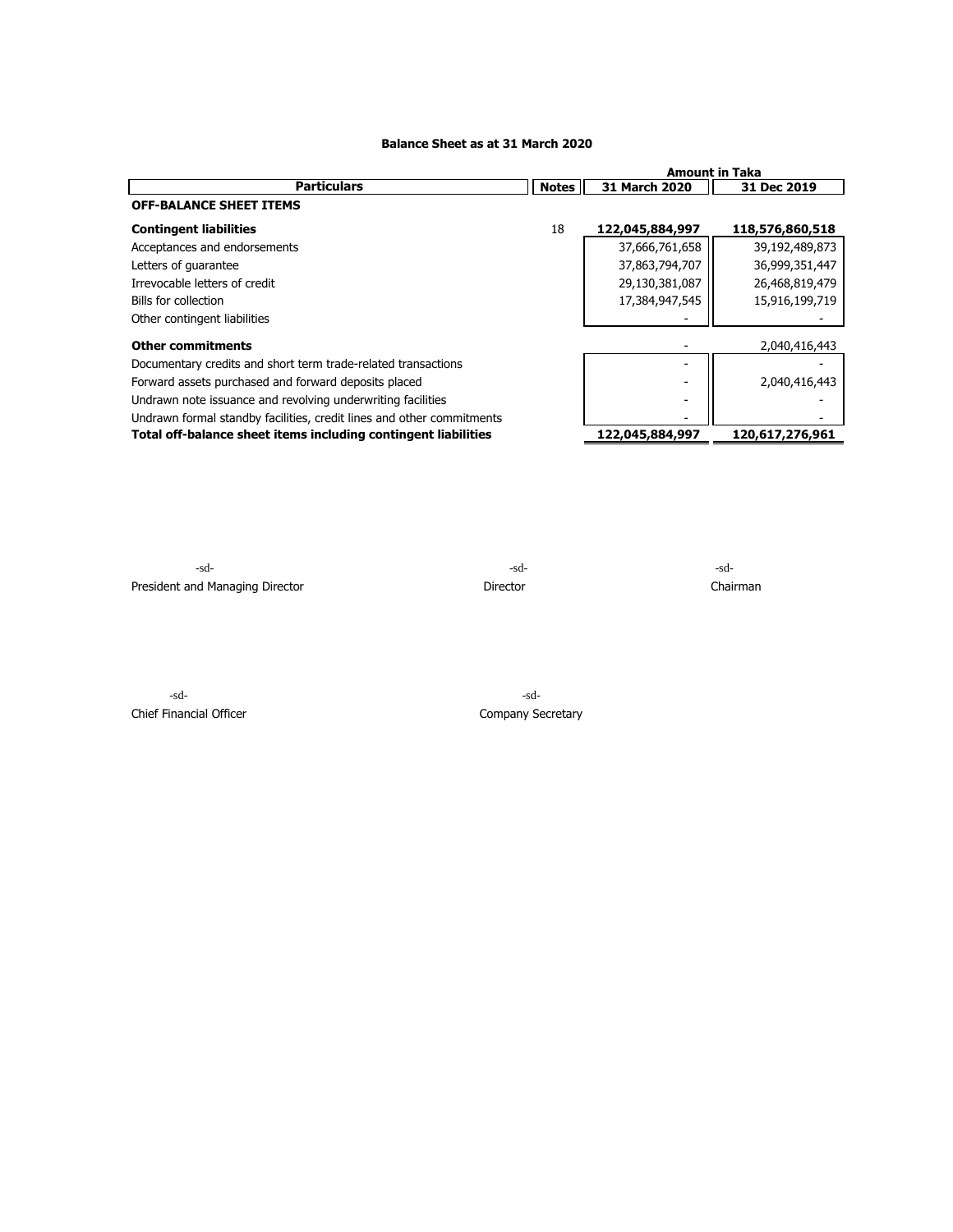#### **Bank Asia Limited Profit and Loss Account for the period ended 31 March 2020**

|                                                  |              | <b>Amount in Taka</b> |                |  |  |
|--------------------------------------------------|--------------|-----------------------|----------------|--|--|
| <b>Particulars</b>                               | <b>Notes</b> | 31 March 2020         | 31 March 2019  |  |  |
| <b>OPERATING INCOME</b>                          |              |                       |                |  |  |
| Interest income                                  | 20           | 5,599,990,733         | 5,479,643,838  |  |  |
| Interest paid on deposits and borrowings, etc.   | 21           | 3,820,541,388         | 3,397,125,708  |  |  |
| <b>Net interest income</b>                       |              | 1,779,449,345         | 2,082,518,130  |  |  |
| Investment income                                | 22           | 1,298,951,291         | 435,375,943    |  |  |
| Commission, exchange and brokerage               | 23           | 668,821,171           | 931,904,115    |  |  |
| Other operating income                           | 24           | 214,343,050           | 209,583,321    |  |  |
|                                                  |              | 2,182,115,512         | 1,576,863,379  |  |  |
| Total operating income (A)                       |              | 3,961,564,857         | 3,659,381,509  |  |  |
| <b>OPERATING EXPENSES</b>                        |              |                       |                |  |  |
| Salaries and allowances                          | 25           | 792,830,353           | 719,866,791    |  |  |
| Rent, taxes, insurance, electricity, etc         | 26           | 98,376,608            | 159,309,015    |  |  |
| Legal expenses                                   | 27           | 2,786,498             | 4,532,892      |  |  |
| Postage, stamp, telecommunication, etc           | 28           | 32,746,110            | 31,436,631     |  |  |
| Stationery, printing, advertisements, etc        | 29           | 33,071,488            | 36,059,405     |  |  |
| Managing Director's salary and fees              | 30           | 5,440,000             | 3,545,000      |  |  |
| Directors' fees                                  | 31           | 416,000               | 312,000        |  |  |
| Auditors' fees                                   | 32           | 317,000               | 225,000        |  |  |
| Depreciation and repairs of Bank's assets        | 33           | 209,158,354           | 121,466,659    |  |  |
| Other expenses                                   | 34           | 518,592,317           | 412,652,665    |  |  |
| Total operating expenses (B)                     |              | 1,693,734,728         | 1,489,406,058  |  |  |
| Profit before provision (C=A-B)                  |              | 2,267,830,129         | 2,169,975,451  |  |  |
| Provision for loans and advances/investments     |              |                       |                |  |  |
| General provision                                |              | (69, 278, 823)        | (53, 943, 219) |  |  |
| Specific provision                               |              | 174,907,715           | 754,615,964    |  |  |
|                                                  |              | 105,628,892           | 700,672,745    |  |  |
| Provision for off-balance sheet items            |              | (3,283,096)           | 16,716,128     |  |  |
| Provision for diminution in value of investments |              | 30,000,000            |                |  |  |
| Other provisions                                 |              | 5,000,000             |                |  |  |
| <b>Total provision (D)</b>                       |              | 137,345,796           | 717,388,873    |  |  |
| Total profit before tax (C-D)                    |              | 2,130,484,333         | 1,452,586,578  |  |  |
| Provision for taxation                           |              |                       |                |  |  |
| Current tax                                      | 13.5.1       | 760,000,000           | 759,491,408    |  |  |
| Deferred tax                                     |              |                       |                |  |  |
| Provision for taxation                           |              | 760,000,000           | 759,491,408    |  |  |
| Net profit after tax                             |              | 1,370,484,333         | 693,095,170    |  |  |
| <b>Appropriations</b>                            |              |                       |                |  |  |
| Statutory reserve                                | 15           | 426,096,867           | 290,517,316    |  |  |
| General reserve                                  |              |                       |                |  |  |
|                                                  |              | 426,096,867           | 290,517,316    |  |  |
| <b>Retained surplus</b>                          |              | 944,387,466           | 402,577,855    |  |  |
| <b>Earnings Per Share (EPS)</b>                  | 37           | 1.18                  | 0.59           |  |  |
|                                                  |              |                       |                |  |  |

| -sd-                            | -sd-            | -sd-     |
|---------------------------------|-----------------|----------|
| President and Managing Director | <b>Director</b> | Chairman |

-sd- -sd-Chief Financial Officer Chief Financial Officer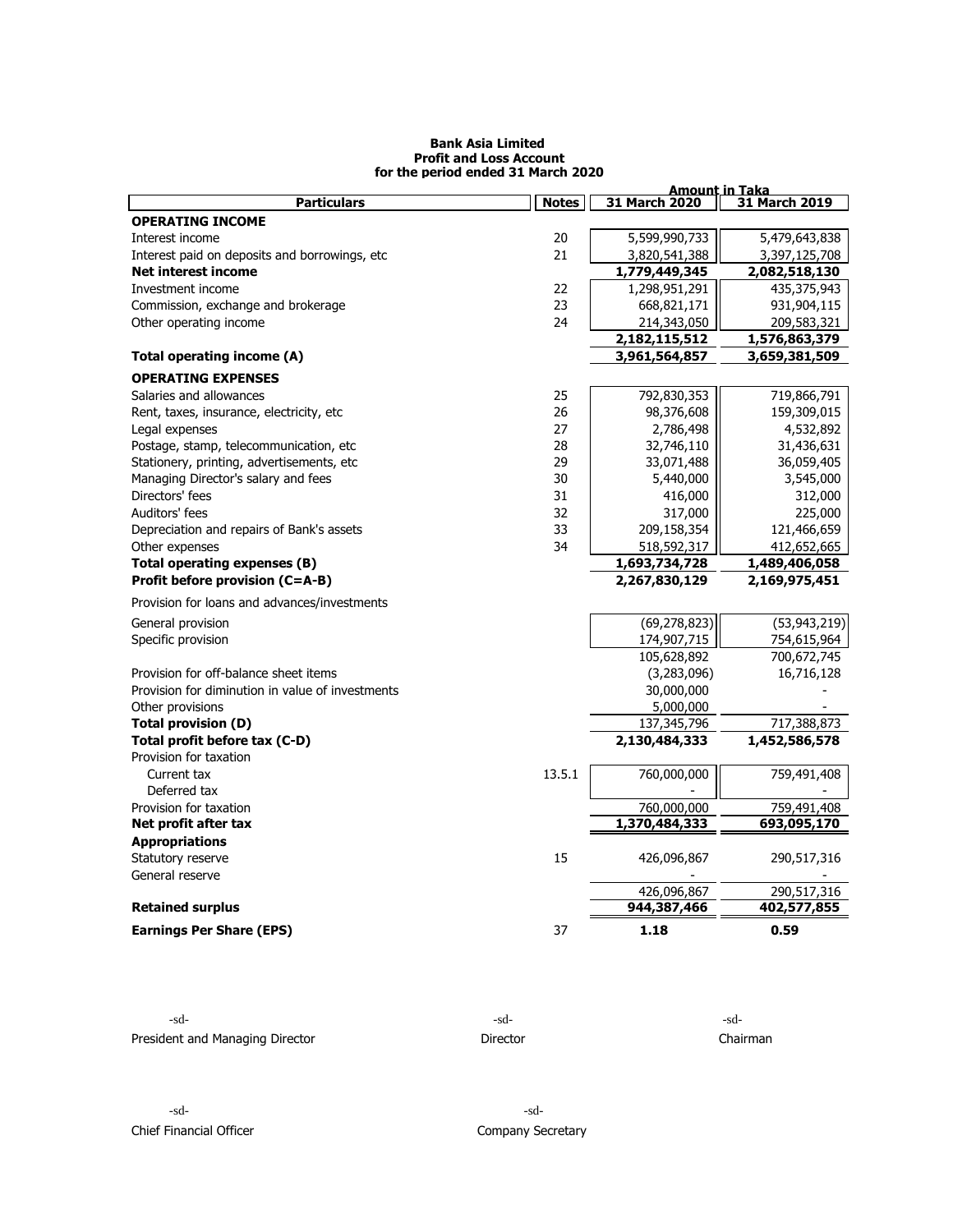|                                                                                    |              | <u>Amount in Taka</u> |                    |  |  |
|------------------------------------------------------------------------------------|--------------|-----------------------|--------------------|--|--|
| <b>Particulars</b>                                                                 | <b>Notes</b> | 31 March 2020         | 31 March 2019      |  |  |
| Cash flows from operating activities (A)                                           |              |                       |                    |  |  |
| Interest receipts                                                                  |              | 6,603,159,048         | 5,229,779,938      |  |  |
| Interest payments                                                                  |              | (3,388,598,922)       | (3, 165, 581, 141) |  |  |
| Dividends receipts                                                                 |              | 6,355,903             | 6,952,302          |  |  |
| Fees and commission receipts                                                       |              | 668,821,171           | 931,904,115        |  |  |
| Recoveries on loans previously written off                                         |              |                       | 10,274,065         |  |  |
| Cash payment to employees                                                          |              | (851, 414, 898)       | (760, 962, 784)    |  |  |
| Cash payment to suppliers                                                          |              | (50, 343, 396)        | (51, 253, 736)     |  |  |
| Income tax paid                                                                    |              | (480, 142, 437)       | (339, 593, 456)    |  |  |
| Receipts from other operating activities                                           | 35           | 238,696,461           | 220,761,194        |  |  |
| Payments for other operating activities                                            | 36           | (627, 052, 607)       | (612, 013, 203)    |  |  |
| Operating profit before changes in operating assets & liabilities                  |              | 2,119,480,323         | 1,470,267,294      |  |  |
| Increase/(decrease) in operating assets and liabilities                            |              |                       |                    |  |  |
| Loans and advances to customers and banks                                          |              | 3,208,384,700         | (5, 249, 593, 749) |  |  |
| Other assets                                                                       |              | 688,924,121           | 317,677,719        |  |  |
| Deposits from customers and banks                                                  |              | (3,309,257,624)       | (476, 136, 056)    |  |  |
| Trading liabilities                                                                |              | (3,234,533,644)       | 3,854,020,011      |  |  |
| Other liabilities                                                                  |              | 1,514,598,600         | 819,073,713        |  |  |
| Net Increase/(decrease) in operating assets and liabilities                        |              | (1, 131, 883, 847)    | (734, 958, 362)    |  |  |
| Net cash flows from operating activities                                           |              | 987,596,476           | 735,308,932        |  |  |
| Cash flows from investing activities (B)                                           |              |                       |                    |  |  |
| Investments in treasury bills, bonds and others                                    |              | (4,630,555,953)       | 5,439,628,880      |  |  |
| Sale/(Purchase) of trading securities                                              |              | (100, 005, 321)       | (3,046,443)        |  |  |
| (Purchase)/disposal of fixed assets including lease rental and right-of-use assets |              | (163, 986, 783)       | (112, 371, 718)    |  |  |
| Net cash flows from/(used in) investing activities                                 |              | (4,894,548,057)       | 5,324,210,719      |  |  |
| Cash flows from financing activities (C)                                           |              |                       |                    |  |  |
| Adjustment of subordinated non-convertible bond                                    |              | (600,000,000)         | (600,000,000)      |  |  |
| Net cash flows from/(used in) financing activities                                 |              | (600,000,000)         | (600,000,000)      |  |  |
| Net increase/(decrease) in cash and cash equivalents (A+B+C)                       |              | (4,506,951,581)       | 5,459,519,651      |  |  |
| Effects of exchange rate changes on cash and cash equivalents                      |              |                       |                    |  |  |
| Cash and cash equivalents at the beginning of the period                           |              | 51,701,408,683        | 41,519,279,894     |  |  |
| Cash and cash equivalents at the end of the period                                 |              | 47,194,457,102        | 46,978,799,545     |  |  |
| <b>Cash and cash equivalents:</b>                                                  |              |                       |                    |  |  |
| Cash                                                                               |              | 3,795,436,545         | 2,646,021,562      |  |  |
| Balance with Bangladesh Bank and its agent bank(s)                                 |              | 20,081,695,161        | 13,385,153,050     |  |  |
| Balance with other banks and financial institutions                                |              | 16,456,091,840        | 29,045,877,833     |  |  |
| Money at call and on short notice                                                  |              | 6,858,780,556         | 1,900,000,000      |  |  |
| Prize bonds                                                                        |              | 2,453,000             | 1,747,100          |  |  |
|                                                                                    |              | 47,194,457,102        | 46,978,799,545     |  |  |
|                                                                                    |              |                       |                    |  |  |
| <b>Net Operating Cash Flows per Share</b>                                          |              | 0.85                  | 0.63               |  |  |
|                                                                                    |              |                       |                    |  |  |

### **Bank Asia Limited Cash Flow Statement for the period ended 31 March 2020**

-sd- -sd- -sd-President and Managing Director **Director** Director **Director** Chairman

-sd- -sd-Chief Financial Officer Company Secretary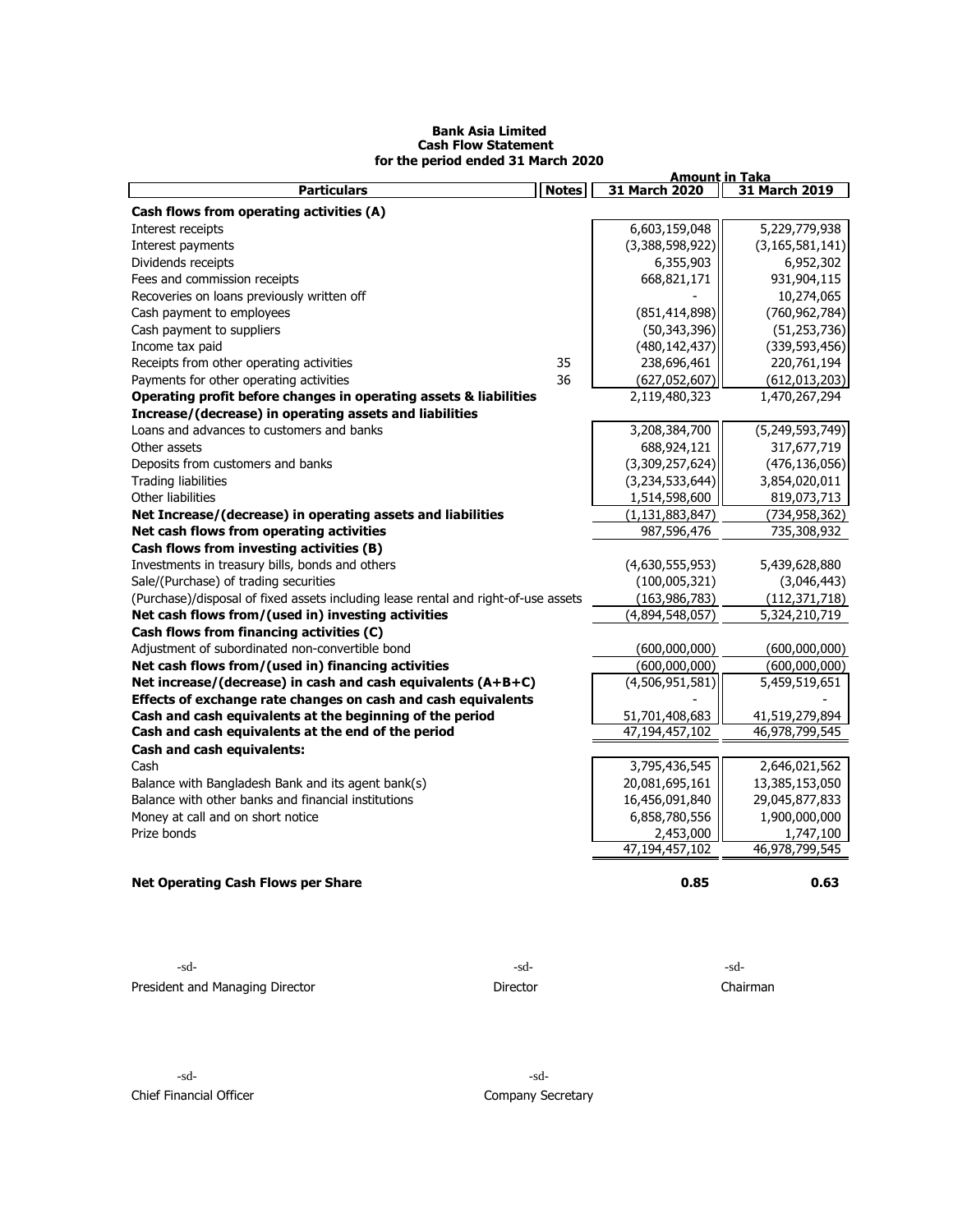# **Bank Asia Limited Statement of Changes in Equity for the period ended 31 March 2020**

| <u>enient of enanged in Equity for the period enueur</u><br>Amount in Taka |                    |                             |                               |                    |                             |                 |  |  |  |
|----------------------------------------------------------------------------|--------------------|-----------------------------|-------------------------------|--------------------|-----------------------------|-----------------|--|--|--|
| <b>Particulars</b>                                                         | Paid-up<br>capital | <b>Statutory</b><br>reserve | <b>Revaluation</b><br>reserve | General<br>reserve | <b>Retained</b><br>earnings | <b>Total</b>    |  |  |  |
| Balance at 01 January 2019                                                 | 11,103,874,860     | 8,268,393,179               | 2,120,032,204                 | 8,166,144          | 1,839,667,438               | 23,340,133,826  |  |  |  |
| Transferred during the year                                                |                    | 290,517,316                 |                               |                    | (290, 517, 316)             |                 |  |  |  |
| Adjustment on revaluation of fixed assets and other investment             |                    |                             | (22, 987, 798)                |                    |                             | (22, 987, 798)  |  |  |  |
| Net profit for the period                                                  |                    |                             |                               |                    | 693,095,170                 | 693,095,170     |  |  |  |
| Balance at 31 March 2019                                                   | 11,103,874,860     | 8,558,910,495               | 2,097,044,406                 | 8,166,144          | 2,242,245,293               | 24,010,241,198  |  |  |  |
| Transferred during the year                                                |                    | 493,644,912                 |                               |                    | (493, 644, 912)             |                 |  |  |  |
| Adjustment on revaluation of fixed assets and other investment             |                    |                             | 22,354,494                    |                    |                             | 22,354,494      |  |  |  |
| Transferred to retained earnings                                           |                    |                             | (53, 715, 264)                |                    | 53,715,264                  |                 |  |  |  |
| Issue of bonus shares                                                      | 555,193,740        |                             |                               |                    | (555, 193, 740)             |                 |  |  |  |
| Cash dividend paid                                                         |                    |                             |                               |                    | (555, 193, 743)             | (555, 193, 743) |  |  |  |
| Net profit for the period                                                  |                    |                             |                               |                    | 1,267,715,970               | 1,267,715,970   |  |  |  |
| Balance at 31 December 2019                                                | 11,659,068,600     | 9,052,555,407               | 2,065,683,636                 | 8,166,144          | 1,959,644,131               | 24,745,117,918  |  |  |  |
| Transferred during the year                                                |                    | 426,096,867                 |                               |                    | (426,096,867)               |                 |  |  |  |
| Adjustment on revaluation of fixed assets and other investment             |                    |                             | 83,214,037                    |                    |                             | 83,214,037      |  |  |  |
| Net profit for the period                                                  |                    |                             |                               |                    | 1,370,484,333               | 1,370,484,333   |  |  |  |
| Balance at 31 March 2020                                                   | 11,659,068,600     | 9,478,652,274               | 2,148,897,673                 | 8,166,144          | 2,904,031,597               | 26,198,816,288  |  |  |  |

-sd- -sd- -sd-President and Managing Director **Director** Director **Director** Director **Director** Chairman

Chief Financial Officer Company Secretary

-sd- -sd-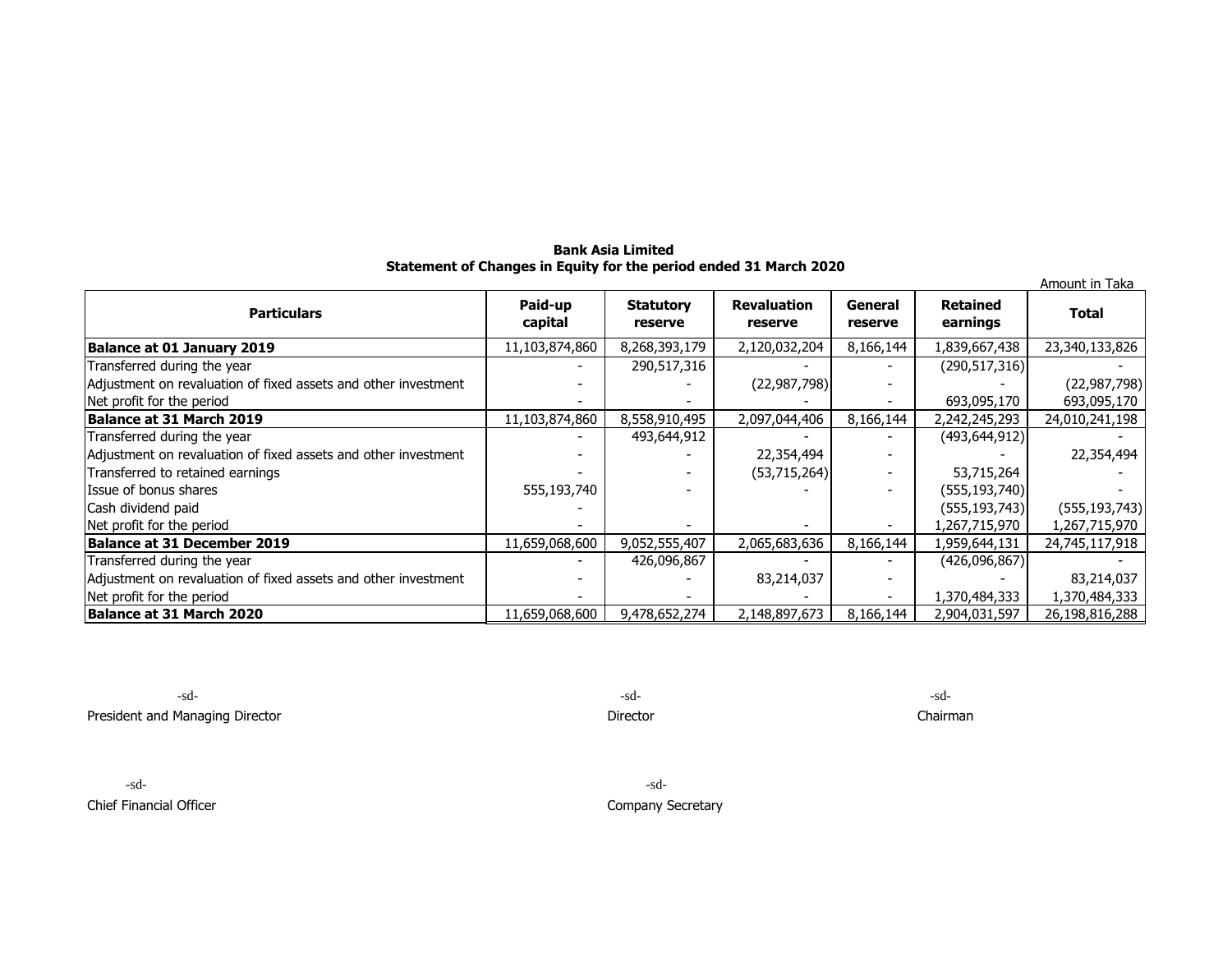# **Bank Asia Limited Selected explanatory notes to the financial statements for the period ended 31 March 2020**

- 1.1 Accounting policies in this Financial Statements are same as that applied in its last Annual Financial Statements of December 31, 2019. Consolidated financial Statements include position of Bank Asia Limited, Bank Asia Securities Limited, BA Exchange Company (UK) Limited and BA Express USA Inc.
- 1.2 Provision for income tax has been shown @ 37.50 % as prescribed in Finance Act, 2019 of the accounting profit made by the Bank after considering some of the taxable add backs of income and expenditures including provision for loans.

Cash Flow Statement

Cash Flow Statement is prepared in accordance with International Accounting Standard (IAS) 7 'Cash Flow Statement' and under the guideline of Bangladesh Bank BRPD Circular no. 14 dated 25 June 2003. The Statement shows the components of changes in cash and cash equivalents during the period.

# 2.0 Significant Notes

| 2.1 | Composition of Shareholders' Equity                    | <b>Solo</b>    | <b>Consolidated</b> |
|-----|--------------------------------------------------------|----------------|---------------------|
|     | Paid-up capital (1,165,906,860 nos. Share Tk. 10 each) | 11,659,068,600 | 11,659,068,600      |
|     | Statutory reserve                                      | 9,478,652,274  | 9,478,652,274       |
|     | Revaluation reserve                                    | 2,148,897,673  | 2,148,897,673       |
|     | General reserve                                        | 8,166,144      | 8,166,144           |
|     | Retained earnings                                      | 2,904,031,597  | 2,724,745,853       |
|     | Foreign currency translation reserve                   |                | 6,951,263           |
|     | Non-controlling interest                               |                | 10,196              |
|     |                                                        | 26,198,816,288 | 26,026,492,003      |
| 2.2 | Net Assets Value per Share (NAV)                       |                |                     |
|     | Total shareholders' equity                             | 26,198,816,288 | 26,026,492,003      |
|     | Number of ordinary shares outstanding                  | 1,165,906,860  | 1,165,906,860       |
|     | NAV per Share as at 31 March 2020                      | 22.47          | 22.32               |
|     | NAV per Share as at 31 March 2019                      | 20.59          | 20.46               |
| 2.3 | Earnings per share (EPS)                               |                |                     |
|     | Net profit after tax (Numerator)                       | 1,370,484,333  | 1,354,203,686       |
|     | Number of ordinary shares outstanding                  | 1,165,906,860  | 1,165,906,860       |
|     | EPS for the period ended 31 March 2020                 | 1.18           | 1.16                |
|     | EPS for the period ended 31 March 2019                 | 0.59           | 0.59                |
| 2.4 | Net Operating Cash Flows per Share (NOCFPS)            |                |                     |
|     | Net cash flows from operating activities               | 987,596,476    | 861,408,685         |
|     | Number of ordinary shares outstanding                  | 1,165,906,860  | 1,165,906,860       |
|     | NOCFPS for the period ended 31 March 2020              | 0.85           | 0.74                |
|     | NOCFPS for the period ended 31 March 2019              | 0.63           | 0.71                |
|     |                                                        |                |                     |

The change was mainly due to increase of interest receipts and adjustment of loans and advances in terms of previous quarter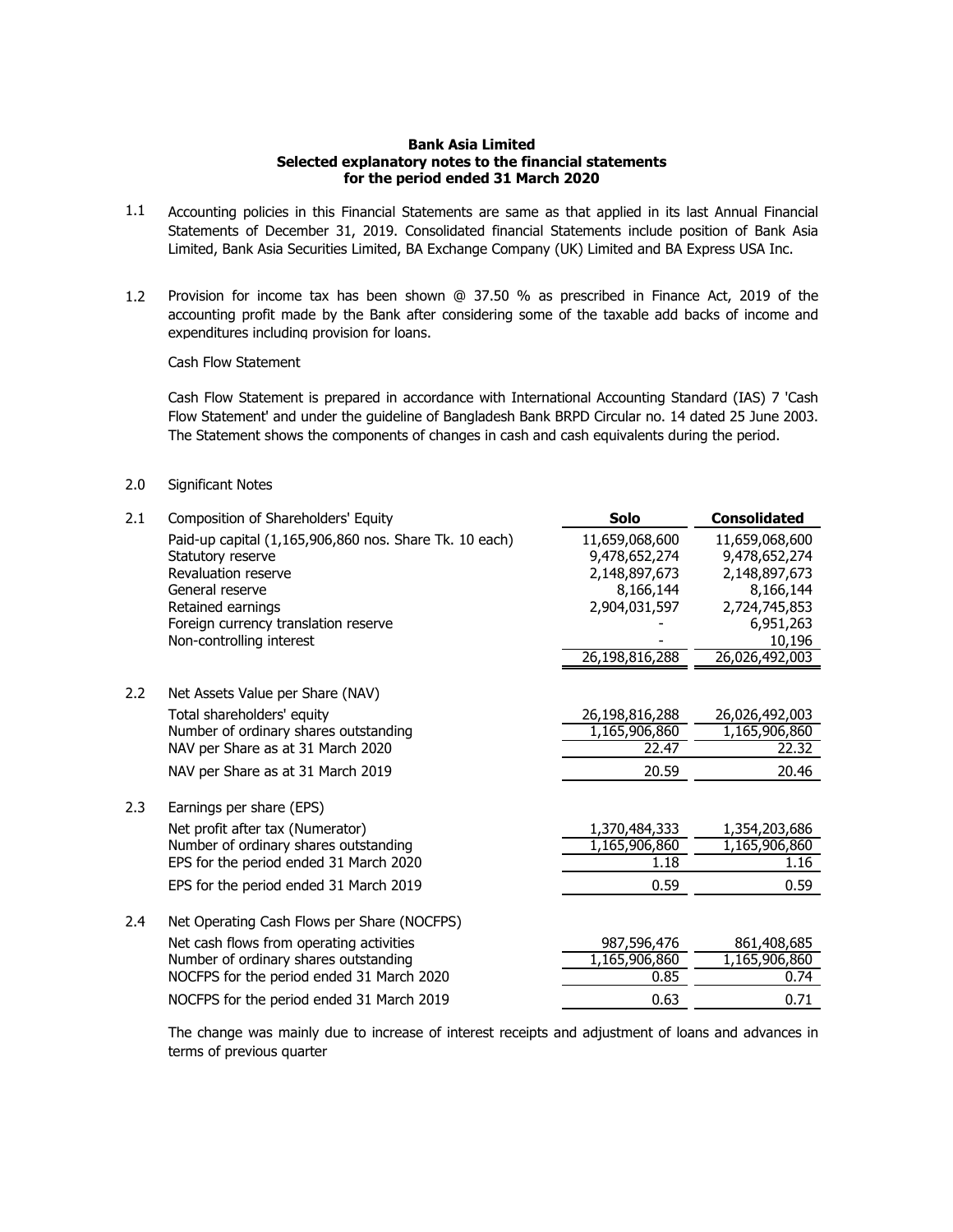# 2.5 Credit Ratings of the bank

As per BRPD Circular no. 06 dated 5 July 2006, the bank has done its credit rating by Credit Rating Agency of Bangladesh (CRAB) based on the financial statements as at and for the year ended December 31, 2018. The following ratings have been awarded:

|                          |                                             | Ratings         |         |        |
|--------------------------|---------------------------------------------|-----------------|---------|--------|
| Periods                  | Short Term<br>Date of Rating  <br>Lona Term |                 | Outlook |        |
| January to December 2018 | June 27,2019                                | AA2             | $ST-2$  | Stable |
| January to December 2017 | June 27,2018                                | AA <sub>2</sub> | $ST-2$  | Stable |

#### 2.6 General:

a) Figures appearing in these financial statements have been rounded off to the nearest Taka.

b) Figures of previous period have been rearranged wherever necessary to conform to current period's presentation.

3.0 The Board of Directors in its 428th meeting held on March 22, 2020 has recommended 10 % cash dividend subject to the approval of the shareholders at the next Annual General Meeting.

For Bank Asia Limited

-sd- -sd-President & Managing Director **Director** Director **Director** Chairman

Chief Financial Officer Chief Financial Officer

-sd- -sd-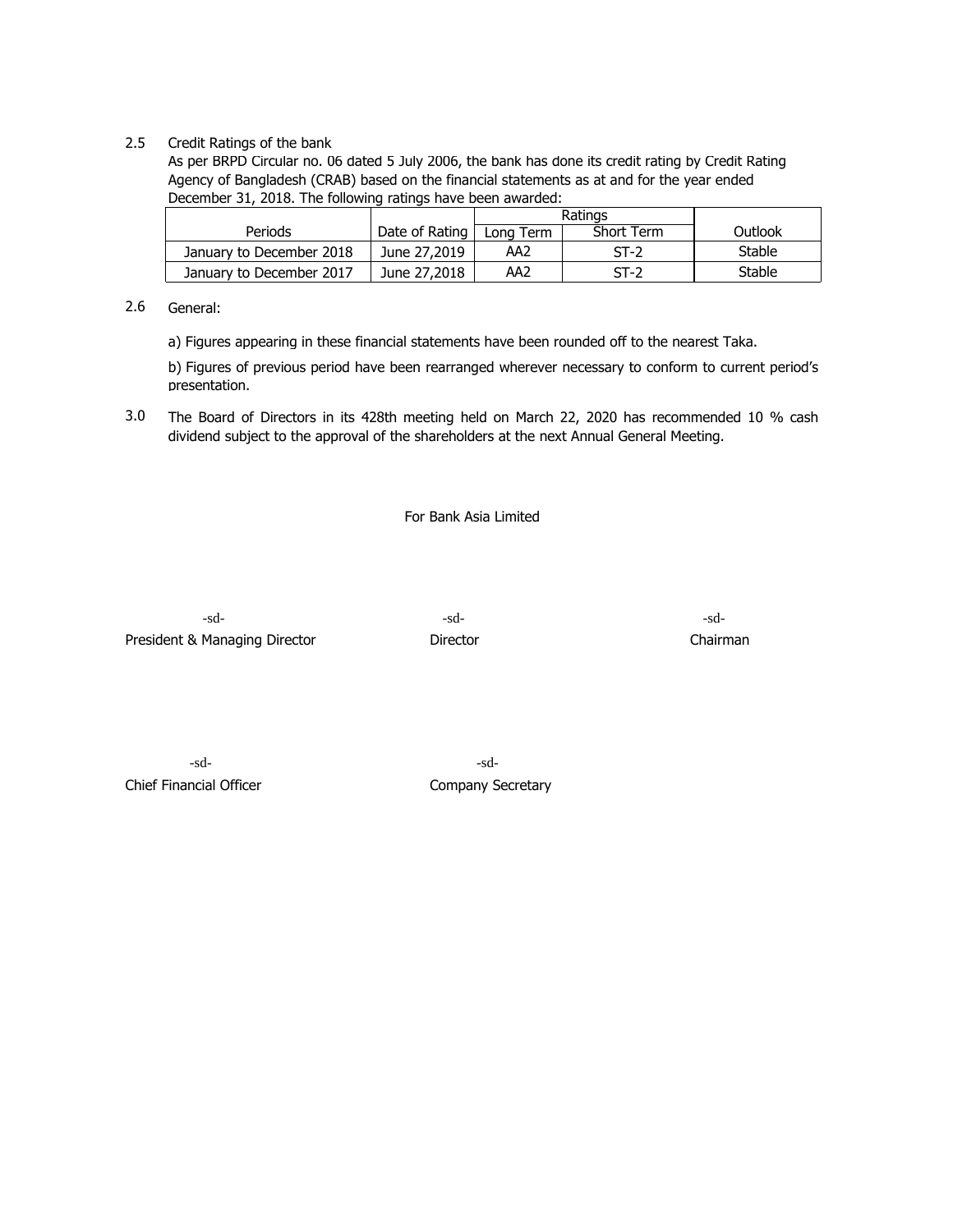**Bank Asia Limited**

**Notes to financial statements for the year ended 31 March 2020**

|        |                                                                         | <b>Amount in Taka</b>           |                                 |
|--------|-------------------------------------------------------------------------|---------------------------------|---------------------------------|
|        | <b>Particulars</b>                                                      | 31 March 2020                   | 31 Dec 2019                     |
|        |                                                                         |                                 |                                 |
| 4      | Cash                                                                    |                                 |                                 |
| 4.1    | In hand                                                                 |                                 |                                 |
|        |                                                                         |                                 |                                 |
|        | <b>Conventional and Islamic banking</b>                                 |                                 |                                 |
|        | Local currency                                                          | 3,752,106,379                   | 3,215,685,185                   |
|        | Foreign currencies                                                      | 43,330,166<br>3,795,436,545     | 26,279,990<br>3,241,965,175     |
|        | Off-shore banking unit                                                  |                                 |                                 |
|        |                                                                         | 3,795,436,545                   | 3,241,965,175                   |
| 4.1(a) | <b>Consolidated cash in hand</b>                                        |                                 |                                 |
|        |                                                                         |                                 |                                 |
|        | <b>Bank Asia Limited</b>                                                | 3,795,436,545                   | 3,241,965,175                   |
|        | <b>Bank Asia Securities Limited</b><br>BA Exchange Company (UK) Limited | 25,818<br>854,124               | 6,689<br>905,678                |
|        | BA Express USA, Inc                                                     |                                 |                                 |
|        |                                                                         | 3,796,316,487                   | 3,242,877,542                   |
|        | <b>Balance with Bangladesh Bank and its agent bank</b>                  |                                 |                                 |
| 4.2    | (including foreign currencies)                                          |                                 |                                 |
|        |                                                                         |                                 |                                 |
|        | <b>Conventional and Islamic banking</b>                                 |                                 |                                 |
|        | Balance with Bangladesh Bank                                            |                                 |                                 |
|        | Local currency (statutory deposit)                                      | 15,560,794,158                  | 14,281,134,218                  |
|        | Foreign currencies                                                      | 3,976,943,103<br>19,537,737,261 | 5,483,798,564<br>19,764,932,782 |
|        | Balance with agent bank (Sonali Bank Limited)                           |                                 |                                 |
|        | Local currency                                                          | 543,957,900                     | 978,794,122                     |
|        | Foreign currencies                                                      |                                 |                                 |
|        |                                                                         | 543,957,900                     | 978,794,122                     |
|        |                                                                         | 20,081,695,161                  | 20,743,726,904                  |
|        | Off-shore banking unit                                                  |                                 |                                 |
|        |                                                                         | 20,081,695,161                  | 20,743,726,904                  |
|        | <b>Consolidated Balance with Bangladesh Bank and its agent bank</b>     |                                 |                                 |
| 4.2(a) | (including foreign currencies)                                          |                                 |                                 |
|        | Bank Asia Limited                                                       | 20,081,695,161                  | 20,743,726,904                  |
|        | Bank Asia Securities Limited                                            |                                 |                                 |
|        | BA Exchange Company (UK) Limited                                        |                                 |                                 |
|        | BA Express USA, Inc                                                     |                                 |                                 |
|        |                                                                         | 20,081,695,161                  | 20,743,726,904                  |
| 5      | <b>Balance with other banks and financial institutions</b>              |                                 |                                 |
|        |                                                                         |                                 |                                 |
|        | In Bangladesh                                                           |                                 |                                 |
|        | Conventional and Islamic banking (Note 5.1)                             | 15,001,808,846                  | 19,491,968,105                  |
|        | Off-shore banking unit                                                  | 15,001,808,846                  | 19,491,968,105                  |
|        | <b>Outside Bangladesh</b>                                               |                                 |                                 |
|        | Conventional and Islamic banking (Note 5.2)                             | 1,421,062,965                   | 3,163,855,218                   |
|        | Off-shore banking unit                                                  | 33,220,029                      | 457,730,481                     |
|        |                                                                         | 1,454,282,994                   | 3,621,585,699                   |
|        |                                                                         | 16,456,091,840                  | 23,113,553,804                  |
| 5.1    | Conventional and Islamic banking - In Bangladesh                        |                                 |                                 |
|        | <b>Current accounts</b>                                                 |                                 |                                 |
|        | AB Bank Limited                                                         | 41,480                          | 41,480                          |
|        | Agrani Bank Limited                                                     | 225,219,797                     | 242,743,542                     |
|        | Janata Bank Limited                                                     | 27,777,455                      | 74,235,985                      |
|        | Rupali Bank Limited                                                     | 170,055,890                     | 106,657,418                     |
|        | Pubali Bank Limited                                                     | 134,705,930                     | 181,718,255                     |
|        | <b>Standard Chartered Bank</b>                                          | 11,028,429                      | 258,270                         |
|        | Sonali Bank Limited                                                     | 215,388,157                     | 276,432,774                     |
|        | Trust Bank Limited                                                      | 33,117,000                      | (5,022,218)                     |
|        |                                                                         | 817,334,138                     | 877,065,506                     |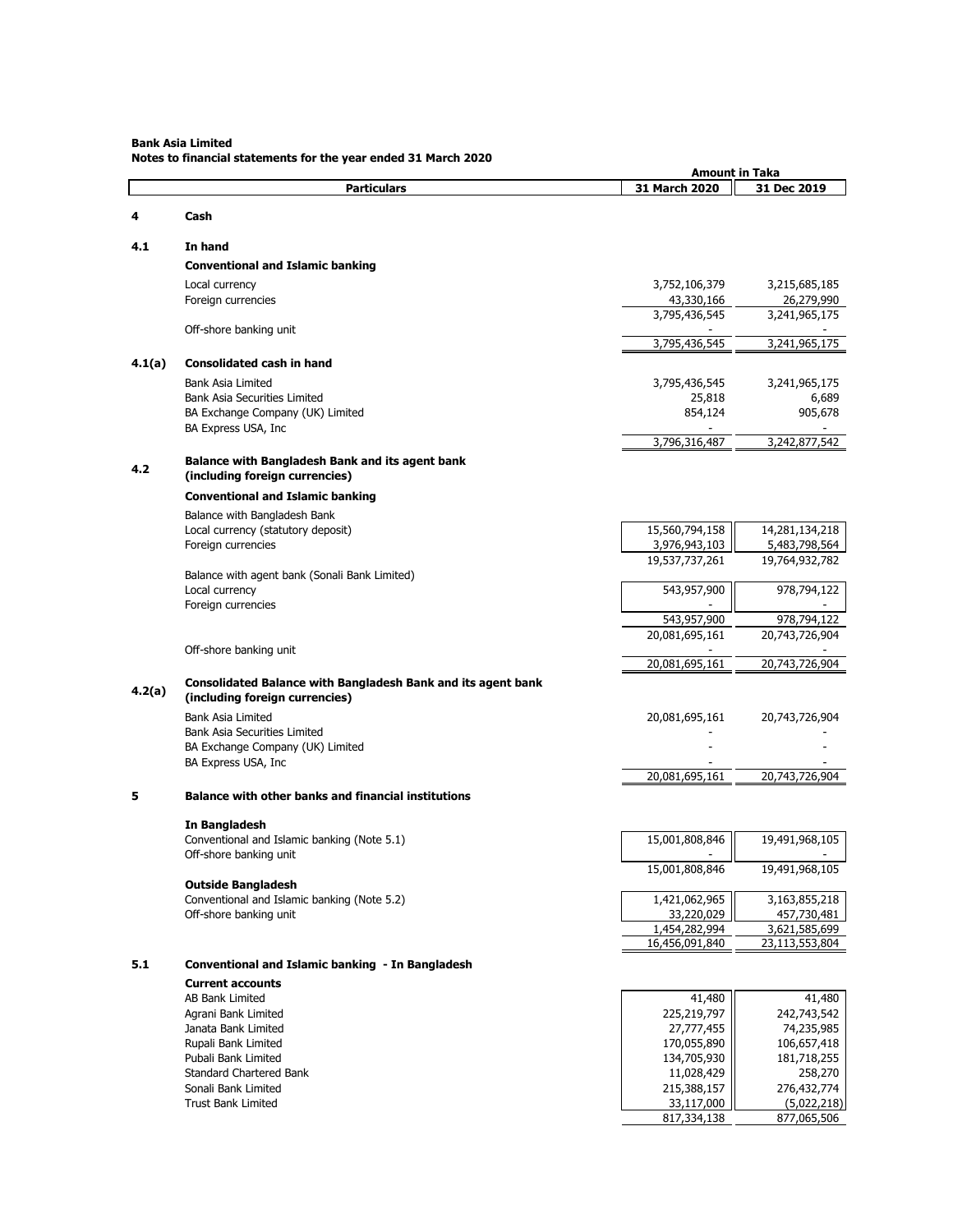| 31 March 2020<br><b>Particulars</b><br>31 Dec 2019<br>Short- notice deposit accounts<br><b>AB Bank Limited</b><br>572,299<br>558,562<br>15,035<br><b>Bank Alfalah Limited</b><br>12,324<br>182,867<br>180,283<br>Islami Bank Bangladesh Limited<br>48,719<br>Uttara Bank Limited<br>57,218<br>824,708<br>802,599<br>Fixed deposit accounts/ MTDR<br>Islamic Finance and Investment Limited<br>240,000,000<br>150,000,000<br>150,000,000<br>150,000,000<br>Hajj Finance Company Limited<br>390,000,000<br>300,000,000<br>1,208,158,846<br>1,177,868,105<br><b>Placements</b><br>12,764,100,000<br>With Banking companies<br>10,793,650,000<br>With Non-banking financial institutions<br>3,000,000,000<br>5,550,000,000<br>13,793,650,000<br>18,314,100,000<br>15,001,808,846<br>19,491,968,105<br>Details of Placement with Banking companies<br>In Local Currency:<br>2,000,000,000<br>3,500,000,000<br>Jamuna Bank Limited<br>1,000,000,000<br>1,000,000,000<br>Mercantile Bank Limited<br>500,000,000<br>Mutual Trust Bank Limited<br>1,000,000,000<br>National Bank Limited<br>1,000,000,000<br>3,000,000,000<br>One Bank Limited<br>1,000,000,000<br>500,000,000<br>Meghna Bank Limited<br>Standard Bank Limited<br>3,000,000,000<br>3,000,000,000<br>8,500,000,000<br>12,000,000,000<br>In Foreign Currency:<br>Mutual Trust Bank Limited<br>1,699,000,000<br>Islami Bank Bangladesh Limited<br>424,750,000<br>Modhumoti Bank Limited<br>169,900,000<br>764,100,000<br>2,293,650,000<br>764,100,000<br>10,793,650,000<br>12,764,100,000<br>Details of Placement with Non-banking financial institutions<br>Delta Brac Housing Finance Corporation Limited<br>400,000,000<br>Investment Corporation of Bangladesh<br>3,000,000,000<br>2,850,000,000<br><b>IPDC Finance Limited</b><br>500,000,000<br>1,500,000,000<br><b>IDCL Finance Limited</b><br>150,000,000<br>150,000,000<br>Union Capital Limited<br>3,000,000,000<br>5,550,000,000<br>Conventional and Islamic banking -Outside Bangladesh<br><b>Current accounts</b><br>Interest bearing:<br>Citibank N.A., London (EURO)<br>4,038,644<br>467,484<br>Citibank N.A., London (GBP)<br>11,859,030<br>12,159,468<br>Citibank NA, New York (USD)<br>521,514,002<br>Habib American Bank, New York<br>422,590,389<br>1,811,044,754<br>199,723,196<br>25,612,854<br>Mashregbank PSC, New York (USD)<br>Standard Chartered Bank, Mumbai<br>53,538,014<br>44,364,590<br>228,741,616<br>415,466,240<br>Standard Chartered Bank, New York<br>920,490,889<br>2,830,629,392<br><b>Non-interest bearing:</b><br>AB Bank Limited, Mumbai<br>8,937,928<br>Al Rajhi Bank K.S.A<br>14,863,923<br>28,689,207<br>Bank of Sydney<br>2,688,899<br>2,484,730<br>Bhutan National Bank Limited, Thimphu<br>30,438,429<br>13,141,369<br>Axis Bank Ltd, Mumbai (Acu)<br>15,822,370<br>26,614,443<br>238,746,344<br>19,112,994<br>Commerzbank AG, Frankfurt (EURO)<br>Commerzbank AG, Frankfurt (USD)<br>2,615,482<br>6,400,719<br>Habib Metropolitan Bank Limited, Karachi<br>13,749,387<br>15,504,093<br>Aktif Bank, Istanbul -Jpy<br>5,793,968<br>2,537,702<br>ICICI Bank Limited, Kowloon<br>10,077,474<br>10,577,408<br>ICICI Bank Limited, Mumbai<br>18,756,179<br>66,812,787<br>JP Morgan Chase Bank N.A New York, U.S.A<br>46,115,614 |     | <b>Amount in Taka</b> |  |
|--------------------------------------------------------------------------------------------------------------------------------------------------------------------------------------------------------------------------------------------------------------------------------------------------------------------------------------------------------------------------------------------------------------------------------------------------------------------------------------------------------------------------------------------------------------------------------------------------------------------------------------------------------------------------------------------------------------------------------------------------------------------------------------------------------------------------------------------------------------------------------------------------------------------------------------------------------------------------------------------------------------------------------------------------------------------------------------------------------------------------------------------------------------------------------------------------------------------------------------------------------------------------------------------------------------------------------------------------------------------------------------------------------------------------------------------------------------------------------------------------------------------------------------------------------------------------------------------------------------------------------------------------------------------------------------------------------------------------------------------------------------------------------------------------------------------------------------------------------------------------------------------------------------------------------------------------------------------------------------------------------------------------------------------------------------------------------------------------------------------------------------------------------------------------------------------------------------------------------------------------------------------------------------------------------------------------------------------------------------------------------------------------------------------------------------------------------------------------------------------------------------------------------------------------------------------------------------------------------------------------------------------------------------------------------------------------------------------------------------------------------------------------------------------------------------------------------------------------------------------------------------------------------------------------------------------------------------------------------------------------------------------------------------------------------------------------------------------------------------------------------------------------------------------------------------------------------------------------------------------------------------------------------|-----|-----------------------|--|
|                                                                                                                                                                                                                                                                                                                                                                                                                                                                                                                                                                                                                                                                                                                                                                                                                                                                                                                                                                                                                                                                                                                                                                                                                                                                                                                                                                                                                                                                                                                                                                                                                                                                                                                                                                                                                                                                                                                                                                                                                                                                                                                                                                                                                                                                                                                                                                                                                                                                                                                                                                                                                                                                                                                                                                                                                                                                                                                                                                                                                                                                                                                                                                                                                                                                                |     |                       |  |
|                                                                                                                                                                                                                                                                                                                                                                                                                                                                                                                                                                                                                                                                                                                                                                                                                                                                                                                                                                                                                                                                                                                                                                                                                                                                                                                                                                                                                                                                                                                                                                                                                                                                                                                                                                                                                                                                                                                                                                                                                                                                                                                                                                                                                                                                                                                                                                                                                                                                                                                                                                                                                                                                                                                                                                                                                                                                                                                                                                                                                                                                                                                                                                                                                                                                                |     |                       |  |
|                                                                                                                                                                                                                                                                                                                                                                                                                                                                                                                                                                                                                                                                                                                                                                                                                                                                                                                                                                                                                                                                                                                                                                                                                                                                                                                                                                                                                                                                                                                                                                                                                                                                                                                                                                                                                                                                                                                                                                                                                                                                                                                                                                                                                                                                                                                                                                                                                                                                                                                                                                                                                                                                                                                                                                                                                                                                                                                                                                                                                                                                                                                                                                                                                                                                                |     |                       |  |
|                                                                                                                                                                                                                                                                                                                                                                                                                                                                                                                                                                                                                                                                                                                                                                                                                                                                                                                                                                                                                                                                                                                                                                                                                                                                                                                                                                                                                                                                                                                                                                                                                                                                                                                                                                                                                                                                                                                                                                                                                                                                                                                                                                                                                                                                                                                                                                                                                                                                                                                                                                                                                                                                                                                                                                                                                                                                                                                                                                                                                                                                                                                                                                                                                                                                                |     |                       |  |
|                                                                                                                                                                                                                                                                                                                                                                                                                                                                                                                                                                                                                                                                                                                                                                                                                                                                                                                                                                                                                                                                                                                                                                                                                                                                                                                                                                                                                                                                                                                                                                                                                                                                                                                                                                                                                                                                                                                                                                                                                                                                                                                                                                                                                                                                                                                                                                                                                                                                                                                                                                                                                                                                                                                                                                                                                                                                                                                                                                                                                                                                                                                                                                                                                                                                                |     |                       |  |
|                                                                                                                                                                                                                                                                                                                                                                                                                                                                                                                                                                                                                                                                                                                                                                                                                                                                                                                                                                                                                                                                                                                                                                                                                                                                                                                                                                                                                                                                                                                                                                                                                                                                                                                                                                                                                                                                                                                                                                                                                                                                                                                                                                                                                                                                                                                                                                                                                                                                                                                                                                                                                                                                                                                                                                                                                                                                                                                                                                                                                                                                                                                                                                                                                                                                                |     |                       |  |
|                                                                                                                                                                                                                                                                                                                                                                                                                                                                                                                                                                                                                                                                                                                                                                                                                                                                                                                                                                                                                                                                                                                                                                                                                                                                                                                                                                                                                                                                                                                                                                                                                                                                                                                                                                                                                                                                                                                                                                                                                                                                                                                                                                                                                                                                                                                                                                                                                                                                                                                                                                                                                                                                                                                                                                                                                                                                                                                                                                                                                                                                                                                                                                                                                                                                                |     |                       |  |
|                                                                                                                                                                                                                                                                                                                                                                                                                                                                                                                                                                                                                                                                                                                                                                                                                                                                                                                                                                                                                                                                                                                                                                                                                                                                                                                                                                                                                                                                                                                                                                                                                                                                                                                                                                                                                                                                                                                                                                                                                                                                                                                                                                                                                                                                                                                                                                                                                                                                                                                                                                                                                                                                                                                                                                                                                                                                                                                                                                                                                                                                                                                                                                                                                                                                                |     |                       |  |
|                                                                                                                                                                                                                                                                                                                                                                                                                                                                                                                                                                                                                                                                                                                                                                                                                                                                                                                                                                                                                                                                                                                                                                                                                                                                                                                                                                                                                                                                                                                                                                                                                                                                                                                                                                                                                                                                                                                                                                                                                                                                                                                                                                                                                                                                                                                                                                                                                                                                                                                                                                                                                                                                                                                                                                                                                                                                                                                                                                                                                                                                                                                                                                                                                                                                                |     |                       |  |
|                                                                                                                                                                                                                                                                                                                                                                                                                                                                                                                                                                                                                                                                                                                                                                                                                                                                                                                                                                                                                                                                                                                                                                                                                                                                                                                                                                                                                                                                                                                                                                                                                                                                                                                                                                                                                                                                                                                                                                                                                                                                                                                                                                                                                                                                                                                                                                                                                                                                                                                                                                                                                                                                                                                                                                                                                                                                                                                                                                                                                                                                                                                                                                                                                                                                                |     |                       |  |
|                                                                                                                                                                                                                                                                                                                                                                                                                                                                                                                                                                                                                                                                                                                                                                                                                                                                                                                                                                                                                                                                                                                                                                                                                                                                                                                                                                                                                                                                                                                                                                                                                                                                                                                                                                                                                                                                                                                                                                                                                                                                                                                                                                                                                                                                                                                                                                                                                                                                                                                                                                                                                                                                                                                                                                                                                                                                                                                                                                                                                                                                                                                                                                                                                                                                                |     |                       |  |
|                                                                                                                                                                                                                                                                                                                                                                                                                                                                                                                                                                                                                                                                                                                                                                                                                                                                                                                                                                                                                                                                                                                                                                                                                                                                                                                                                                                                                                                                                                                                                                                                                                                                                                                                                                                                                                                                                                                                                                                                                                                                                                                                                                                                                                                                                                                                                                                                                                                                                                                                                                                                                                                                                                                                                                                                                                                                                                                                                                                                                                                                                                                                                                                                                                                                                |     |                       |  |
|                                                                                                                                                                                                                                                                                                                                                                                                                                                                                                                                                                                                                                                                                                                                                                                                                                                                                                                                                                                                                                                                                                                                                                                                                                                                                                                                                                                                                                                                                                                                                                                                                                                                                                                                                                                                                                                                                                                                                                                                                                                                                                                                                                                                                                                                                                                                                                                                                                                                                                                                                                                                                                                                                                                                                                                                                                                                                                                                                                                                                                                                                                                                                                                                                                                                                |     |                       |  |
|                                                                                                                                                                                                                                                                                                                                                                                                                                                                                                                                                                                                                                                                                                                                                                                                                                                                                                                                                                                                                                                                                                                                                                                                                                                                                                                                                                                                                                                                                                                                                                                                                                                                                                                                                                                                                                                                                                                                                                                                                                                                                                                                                                                                                                                                                                                                                                                                                                                                                                                                                                                                                                                                                                                                                                                                                                                                                                                                                                                                                                                                                                                                                                                                                                                                                |     |                       |  |
|                                                                                                                                                                                                                                                                                                                                                                                                                                                                                                                                                                                                                                                                                                                                                                                                                                                                                                                                                                                                                                                                                                                                                                                                                                                                                                                                                                                                                                                                                                                                                                                                                                                                                                                                                                                                                                                                                                                                                                                                                                                                                                                                                                                                                                                                                                                                                                                                                                                                                                                                                                                                                                                                                                                                                                                                                                                                                                                                                                                                                                                                                                                                                                                                                                                                                |     |                       |  |
|                                                                                                                                                                                                                                                                                                                                                                                                                                                                                                                                                                                                                                                                                                                                                                                                                                                                                                                                                                                                                                                                                                                                                                                                                                                                                                                                                                                                                                                                                                                                                                                                                                                                                                                                                                                                                                                                                                                                                                                                                                                                                                                                                                                                                                                                                                                                                                                                                                                                                                                                                                                                                                                                                                                                                                                                                                                                                                                                                                                                                                                                                                                                                                                                                                                                                |     |                       |  |
|                                                                                                                                                                                                                                                                                                                                                                                                                                                                                                                                                                                                                                                                                                                                                                                                                                                                                                                                                                                                                                                                                                                                                                                                                                                                                                                                                                                                                                                                                                                                                                                                                                                                                                                                                                                                                                                                                                                                                                                                                                                                                                                                                                                                                                                                                                                                                                                                                                                                                                                                                                                                                                                                                                                                                                                                                                                                                                                                                                                                                                                                                                                                                                                                                                                                                |     |                       |  |
|                                                                                                                                                                                                                                                                                                                                                                                                                                                                                                                                                                                                                                                                                                                                                                                                                                                                                                                                                                                                                                                                                                                                                                                                                                                                                                                                                                                                                                                                                                                                                                                                                                                                                                                                                                                                                                                                                                                                                                                                                                                                                                                                                                                                                                                                                                                                                                                                                                                                                                                                                                                                                                                                                                                                                                                                                                                                                                                                                                                                                                                                                                                                                                                                                                                                                |     |                       |  |
|                                                                                                                                                                                                                                                                                                                                                                                                                                                                                                                                                                                                                                                                                                                                                                                                                                                                                                                                                                                                                                                                                                                                                                                                                                                                                                                                                                                                                                                                                                                                                                                                                                                                                                                                                                                                                                                                                                                                                                                                                                                                                                                                                                                                                                                                                                                                                                                                                                                                                                                                                                                                                                                                                                                                                                                                                                                                                                                                                                                                                                                                                                                                                                                                                                                                                |     |                       |  |
|                                                                                                                                                                                                                                                                                                                                                                                                                                                                                                                                                                                                                                                                                                                                                                                                                                                                                                                                                                                                                                                                                                                                                                                                                                                                                                                                                                                                                                                                                                                                                                                                                                                                                                                                                                                                                                                                                                                                                                                                                                                                                                                                                                                                                                                                                                                                                                                                                                                                                                                                                                                                                                                                                                                                                                                                                                                                                                                                                                                                                                                                                                                                                                                                                                                                                |     |                       |  |
|                                                                                                                                                                                                                                                                                                                                                                                                                                                                                                                                                                                                                                                                                                                                                                                                                                                                                                                                                                                                                                                                                                                                                                                                                                                                                                                                                                                                                                                                                                                                                                                                                                                                                                                                                                                                                                                                                                                                                                                                                                                                                                                                                                                                                                                                                                                                                                                                                                                                                                                                                                                                                                                                                                                                                                                                                                                                                                                                                                                                                                                                                                                                                                                                                                                                                |     |                       |  |
|                                                                                                                                                                                                                                                                                                                                                                                                                                                                                                                                                                                                                                                                                                                                                                                                                                                                                                                                                                                                                                                                                                                                                                                                                                                                                                                                                                                                                                                                                                                                                                                                                                                                                                                                                                                                                                                                                                                                                                                                                                                                                                                                                                                                                                                                                                                                                                                                                                                                                                                                                                                                                                                                                                                                                                                                                                                                                                                                                                                                                                                                                                                                                                                                                                                                                |     |                       |  |
|                                                                                                                                                                                                                                                                                                                                                                                                                                                                                                                                                                                                                                                                                                                                                                                                                                                                                                                                                                                                                                                                                                                                                                                                                                                                                                                                                                                                                                                                                                                                                                                                                                                                                                                                                                                                                                                                                                                                                                                                                                                                                                                                                                                                                                                                                                                                                                                                                                                                                                                                                                                                                                                                                                                                                                                                                                                                                                                                                                                                                                                                                                                                                                                                                                                                                |     |                       |  |
|                                                                                                                                                                                                                                                                                                                                                                                                                                                                                                                                                                                                                                                                                                                                                                                                                                                                                                                                                                                                                                                                                                                                                                                                                                                                                                                                                                                                                                                                                                                                                                                                                                                                                                                                                                                                                                                                                                                                                                                                                                                                                                                                                                                                                                                                                                                                                                                                                                                                                                                                                                                                                                                                                                                                                                                                                                                                                                                                                                                                                                                                                                                                                                                                                                                                                |     |                       |  |
|                                                                                                                                                                                                                                                                                                                                                                                                                                                                                                                                                                                                                                                                                                                                                                                                                                                                                                                                                                                                                                                                                                                                                                                                                                                                                                                                                                                                                                                                                                                                                                                                                                                                                                                                                                                                                                                                                                                                                                                                                                                                                                                                                                                                                                                                                                                                                                                                                                                                                                                                                                                                                                                                                                                                                                                                                                                                                                                                                                                                                                                                                                                                                                                                                                                                                |     |                       |  |
|                                                                                                                                                                                                                                                                                                                                                                                                                                                                                                                                                                                                                                                                                                                                                                                                                                                                                                                                                                                                                                                                                                                                                                                                                                                                                                                                                                                                                                                                                                                                                                                                                                                                                                                                                                                                                                                                                                                                                                                                                                                                                                                                                                                                                                                                                                                                                                                                                                                                                                                                                                                                                                                                                                                                                                                                                                                                                                                                                                                                                                                                                                                                                                                                                                                                                |     |                       |  |
|                                                                                                                                                                                                                                                                                                                                                                                                                                                                                                                                                                                                                                                                                                                                                                                                                                                                                                                                                                                                                                                                                                                                                                                                                                                                                                                                                                                                                                                                                                                                                                                                                                                                                                                                                                                                                                                                                                                                                                                                                                                                                                                                                                                                                                                                                                                                                                                                                                                                                                                                                                                                                                                                                                                                                                                                                                                                                                                                                                                                                                                                                                                                                                                                                                                                                |     |                       |  |
|                                                                                                                                                                                                                                                                                                                                                                                                                                                                                                                                                                                                                                                                                                                                                                                                                                                                                                                                                                                                                                                                                                                                                                                                                                                                                                                                                                                                                                                                                                                                                                                                                                                                                                                                                                                                                                                                                                                                                                                                                                                                                                                                                                                                                                                                                                                                                                                                                                                                                                                                                                                                                                                                                                                                                                                                                                                                                                                                                                                                                                                                                                                                                                                                                                                                                |     |                       |  |
|                                                                                                                                                                                                                                                                                                                                                                                                                                                                                                                                                                                                                                                                                                                                                                                                                                                                                                                                                                                                                                                                                                                                                                                                                                                                                                                                                                                                                                                                                                                                                                                                                                                                                                                                                                                                                                                                                                                                                                                                                                                                                                                                                                                                                                                                                                                                                                                                                                                                                                                                                                                                                                                                                                                                                                                                                                                                                                                                                                                                                                                                                                                                                                                                                                                                                |     |                       |  |
|                                                                                                                                                                                                                                                                                                                                                                                                                                                                                                                                                                                                                                                                                                                                                                                                                                                                                                                                                                                                                                                                                                                                                                                                                                                                                                                                                                                                                                                                                                                                                                                                                                                                                                                                                                                                                                                                                                                                                                                                                                                                                                                                                                                                                                                                                                                                                                                                                                                                                                                                                                                                                                                                                                                                                                                                                                                                                                                                                                                                                                                                                                                                                                                                                                                                                |     |                       |  |
|                                                                                                                                                                                                                                                                                                                                                                                                                                                                                                                                                                                                                                                                                                                                                                                                                                                                                                                                                                                                                                                                                                                                                                                                                                                                                                                                                                                                                                                                                                                                                                                                                                                                                                                                                                                                                                                                                                                                                                                                                                                                                                                                                                                                                                                                                                                                                                                                                                                                                                                                                                                                                                                                                                                                                                                                                                                                                                                                                                                                                                                                                                                                                                                                                                                                                |     |                       |  |
|                                                                                                                                                                                                                                                                                                                                                                                                                                                                                                                                                                                                                                                                                                                                                                                                                                                                                                                                                                                                                                                                                                                                                                                                                                                                                                                                                                                                                                                                                                                                                                                                                                                                                                                                                                                                                                                                                                                                                                                                                                                                                                                                                                                                                                                                                                                                                                                                                                                                                                                                                                                                                                                                                                                                                                                                                                                                                                                                                                                                                                                                                                                                                                                                                                                                                |     |                       |  |
|                                                                                                                                                                                                                                                                                                                                                                                                                                                                                                                                                                                                                                                                                                                                                                                                                                                                                                                                                                                                                                                                                                                                                                                                                                                                                                                                                                                                                                                                                                                                                                                                                                                                                                                                                                                                                                                                                                                                                                                                                                                                                                                                                                                                                                                                                                                                                                                                                                                                                                                                                                                                                                                                                                                                                                                                                                                                                                                                                                                                                                                                                                                                                                                                                                                                                |     |                       |  |
|                                                                                                                                                                                                                                                                                                                                                                                                                                                                                                                                                                                                                                                                                                                                                                                                                                                                                                                                                                                                                                                                                                                                                                                                                                                                                                                                                                                                                                                                                                                                                                                                                                                                                                                                                                                                                                                                                                                                                                                                                                                                                                                                                                                                                                                                                                                                                                                                                                                                                                                                                                                                                                                                                                                                                                                                                                                                                                                                                                                                                                                                                                                                                                                                                                                                                |     |                       |  |
|                                                                                                                                                                                                                                                                                                                                                                                                                                                                                                                                                                                                                                                                                                                                                                                                                                                                                                                                                                                                                                                                                                                                                                                                                                                                                                                                                                                                                                                                                                                                                                                                                                                                                                                                                                                                                                                                                                                                                                                                                                                                                                                                                                                                                                                                                                                                                                                                                                                                                                                                                                                                                                                                                                                                                                                                                                                                                                                                                                                                                                                                                                                                                                                                                                                                                |     |                       |  |
|                                                                                                                                                                                                                                                                                                                                                                                                                                                                                                                                                                                                                                                                                                                                                                                                                                                                                                                                                                                                                                                                                                                                                                                                                                                                                                                                                                                                                                                                                                                                                                                                                                                                                                                                                                                                                                                                                                                                                                                                                                                                                                                                                                                                                                                                                                                                                                                                                                                                                                                                                                                                                                                                                                                                                                                                                                                                                                                                                                                                                                                                                                                                                                                                                                                                                |     |                       |  |
|                                                                                                                                                                                                                                                                                                                                                                                                                                                                                                                                                                                                                                                                                                                                                                                                                                                                                                                                                                                                                                                                                                                                                                                                                                                                                                                                                                                                                                                                                                                                                                                                                                                                                                                                                                                                                                                                                                                                                                                                                                                                                                                                                                                                                                                                                                                                                                                                                                                                                                                                                                                                                                                                                                                                                                                                                                                                                                                                                                                                                                                                                                                                                                                                                                                                                |     |                       |  |
|                                                                                                                                                                                                                                                                                                                                                                                                                                                                                                                                                                                                                                                                                                                                                                                                                                                                                                                                                                                                                                                                                                                                                                                                                                                                                                                                                                                                                                                                                                                                                                                                                                                                                                                                                                                                                                                                                                                                                                                                                                                                                                                                                                                                                                                                                                                                                                                                                                                                                                                                                                                                                                                                                                                                                                                                                                                                                                                                                                                                                                                                                                                                                                                                                                                                                |     |                       |  |
|                                                                                                                                                                                                                                                                                                                                                                                                                                                                                                                                                                                                                                                                                                                                                                                                                                                                                                                                                                                                                                                                                                                                                                                                                                                                                                                                                                                                                                                                                                                                                                                                                                                                                                                                                                                                                                                                                                                                                                                                                                                                                                                                                                                                                                                                                                                                                                                                                                                                                                                                                                                                                                                                                                                                                                                                                                                                                                                                                                                                                                                                                                                                                                                                                                                                                | 5.2 |                       |  |
|                                                                                                                                                                                                                                                                                                                                                                                                                                                                                                                                                                                                                                                                                                                                                                                                                                                                                                                                                                                                                                                                                                                                                                                                                                                                                                                                                                                                                                                                                                                                                                                                                                                                                                                                                                                                                                                                                                                                                                                                                                                                                                                                                                                                                                                                                                                                                                                                                                                                                                                                                                                                                                                                                                                                                                                                                                                                                                                                                                                                                                                                                                                                                                                                                                                                                |     |                       |  |
|                                                                                                                                                                                                                                                                                                                                                                                                                                                                                                                                                                                                                                                                                                                                                                                                                                                                                                                                                                                                                                                                                                                                                                                                                                                                                                                                                                                                                                                                                                                                                                                                                                                                                                                                                                                                                                                                                                                                                                                                                                                                                                                                                                                                                                                                                                                                                                                                                                                                                                                                                                                                                                                                                                                                                                                                                                                                                                                                                                                                                                                                                                                                                                                                                                                                                |     |                       |  |
|                                                                                                                                                                                                                                                                                                                                                                                                                                                                                                                                                                                                                                                                                                                                                                                                                                                                                                                                                                                                                                                                                                                                                                                                                                                                                                                                                                                                                                                                                                                                                                                                                                                                                                                                                                                                                                                                                                                                                                                                                                                                                                                                                                                                                                                                                                                                                                                                                                                                                                                                                                                                                                                                                                                                                                                                                                                                                                                                                                                                                                                                                                                                                                                                                                                                                |     |                       |  |
|                                                                                                                                                                                                                                                                                                                                                                                                                                                                                                                                                                                                                                                                                                                                                                                                                                                                                                                                                                                                                                                                                                                                                                                                                                                                                                                                                                                                                                                                                                                                                                                                                                                                                                                                                                                                                                                                                                                                                                                                                                                                                                                                                                                                                                                                                                                                                                                                                                                                                                                                                                                                                                                                                                                                                                                                                                                                                                                                                                                                                                                                                                                                                                                                                                                                                |     |                       |  |
|                                                                                                                                                                                                                                                                                                                                                                                                                                                                                                                                                                                                                                                                                                                                                                                                                                                                                                                                                                                                                                                                                                                                                                                                                                                                                                                                                                                                                                                                                                                                                                                                                                                                                                                                                                                                                                                                                                                                                                                                                                                                                                                                                                                                                                                                                                                                                                                                                                                                                                                                                                                                                                                                                                                                                                                                                                                                                                                                                                                                                                                                                                                                                                                                                                                                                |     |                       |  |
|                                                                                                                                                                                                                                                                                                                                                                                                                                                                                                                                                                                                                                                                                                                                                                                                                                                                                                                                                                                                                                                                                                                                                                                                                                                                                                                                                                                                                                                                                                                                                                                                                                                                                                                                                                                                                                                                                                                                                                                                                                                                                                                                                                                                                                                                                                                                                                                                                                                                                                                                                                                                                                                                                                                                                                                                                                                                                                                                                                                                                                                                                                                                                                                                                                                                                |     |                       |  |
|                                                                                                                                                                                                                                                                                                                                                                                                                                                                                                                                                                                                                                                                                                                                                                                                                                                                                                                                                                                                                                                                                                                                                                                                                                                                                                                                                                                                                                                                                                                                                                                                                                                                                                                                                                                                                                                                                                                                                                                                                                                                                                                                                                                                                                                                                                                                                                                                                                                                                                                                                                                                                                                                                                                                                                                                                                                                                                                                                                                                                                                                                                                                                                                                                                                                                |     |                       |  |
|                                                                                                                                                                                                                                                                                                                                                                                                                                                                                                                                                                                                                                                                                                                                                                                                                                                                                                                                                                                                                                                                                                                                                                                                                                                                                                                                                                                                                                                                                                                                                                                                                                                                                                                                                                                                                                                                                                                                                                                                                                                                                                                                                                                                                                                                                                                                                                                                                                                                                                                                                                                                                                                                                                                                                                                                                                                                                                                                                                                                                                                                                                                                                                                                                                                                                |     |                       |  |
|                                                                                                                                                                                                                                                                                                                                                                                                                                                                                                                                                                                                                                                                                                                                                                                                                                                                                                                                                                                                                                                                                                                                                                                                                                                                                                                                                                                                                                                                                                                                                                                                                                                                                                                                                                                                                                                                                                                                                                                                                                                                                                                                                                                                                                                                                                                                                                                                                                                                                                                                                                                                                                                                                                                                                                                                                                                                                                                                                                                                                                                                                                                                                                                                                                                                                |     |                       |  |
|                                                                                                                                                                                                                                                                                                                                                                                                                                                                                                                                                                                                                                                                                                                                                                                                                                                                                                                                                                                                                                                                                                                                                                                                                                                                                                                                                                                                                                                                                                                                                                                                                                                                                                                                                                                                                                                                                                                                                                                                                                                                                                                                                                                                                                                                                                                                                                                                                                                                                                                                                                                                                                                                                                                                                                                                                                                                                                                                                                                                                                                                                                                                                                                                                                                                                |     |                       |  |
|                                                                                                                                                                                                                                                                                                                                                                                                                                                                                                                                                                                                                                                                                                                                                                                                                                                                                                                                                                                                                                                                                                                                                                                                                                                                                                                                                                                                                                                                                                                                                                                                                                                                                                                                                                                                                                                                                                                                                                                                                                                                                                                                                                                                                                                                                                                                                                                                                                                                                                                                                                                                                                                                                                                                                                                                                                                                                                                                                                                                                                                                                                                                                                                                                                                                                |     |                       |  |
|                                                                                                                                                                                                                                                                                                                                                                                                                                                                                                                                                                                                                                                                                                                                                                                                                                                                                                                                                                                                                                                                                                                                                                                                                                                                                                                                                                                                                                                                                                                                                                                                                                                                                                                                                                                                                                                                                                                                                                                                                                                                                                                                                                                                                                                                                                                                                                                                                                                                                                                                                                                                                                                                                                                                                                                                                                                                                                                                                                                                                                                                                                                                                                                                                                                                                |     |                       |  |
|                                                                                                                                                                                                                                                                                                                                                                                                                                                                                                                                                                                                                                                                                                                                                                                                                                                                                                                                                                                                                                                                                                                                                                                                                                                                                                                                                                                                                                                                                                                                                                                                                                                                                                                                                                                                                                                                                                                                                                                                                                                                                                                                                                                                                                                                                                                                                                                                                                                                                                                                                                                                                                                                                                                                                                                                                                                                                                                                                                                                                                                                                                                                                                                                                                                                                |     |                       |  |
|                                                                                                                                                                                                                                                                                                                                                                                                                                                                                                                                                                                                                                                                                                                                                                                                                                                                                                                                                                                                                                                                                                                                                                                                                                                                                                                                                                                                                                                                                                                                                                                                                                                                                                                                                                                                                                                                                                                                                                                                                                                                                                                                                                                                                                                                                                                                                                                                                                                                                                                                                                                                                                                                                                                                                                                                                                                                                                                                                                                                                                                                                                                                                                                                                                                                                |     |                       |  |
|                                                                                                                                                                                                                                                                                                                                                                                                                                                                                                                                                                                                                                                                                                                                                                                                                                                                                                                                                                                                                                                                                                                                                                                                                                                                                                                                                                                                                                                                                                                                                                                                                                                                                                                                                                                                                                                                                                                                                                                                                                                                                                                                                                                                                                                                                                                                                                                                                                                                                                                                                                                                                                                                                                                                                                                                                                                                                                                                                                                                                                                                                                                                                                                                                                                                                |     |                       |  |
|                                                                                                                                                                                                                                                                                                                                                                                                                                                                                                                                                                                                                                                                                                                                                                                                                                                                                                                                                                                                                                                                                                                                                                                                                                                                                                                                                                                                                                                                                                                                                                                                                                                                                                                                                                                                                                                                                                                                                                                                                                                                                                                                                                                                                                                                                                                                                                                                                                                                                                                                                                                                                                                                                                                                                                                                                                                                                                                                                                                                                                                                                                                                                                                                                                                                                |     |                       |  |
|                                                                                                                                                                                                                                                                                                                                                                                                                                                                                                                                                                                                                                                                                                                                                                                                                                                                                                                                                                                                                                                                                                                                                                                                                                                                                                                                                                                                                                                                                                                                                                                                                                                                                                                                                                                                                                                                                                                                                                                                                                                                                                                                                                                                                                                                                                                                                                                                                                                                                                                                                                                                                                                                                                                                                                                                                                                                                                                                                                                                                                                                                                                                                                                                                                                                                |     |                       |  |
|                                                                                                                                                                                                                                                                                                                                                                                                                                                                                                                                                                                                                                                                                                                                                                                                                                                                                                                                                                                                                                                                                                                                                                                                                                                                                                                                                                                                                                                                                                                                                                                                                                                                                                                                                                                                                                                                                                                                                                                                                                                                                                                                                                                                                                                                                                                                                                                                                                                                                                                                                                                                                                                                                                                                                                                                                                                                                                                                                                                                                                                                                                                                                                                                                                                                                |     |                       |  |
|                                                                                                                                                                                                                                                                                                                                                                                                                                                                                                                                                                                                                                                                                                                                                                                                                                                                                                                                                                                                                                                                                                                                                                                                                                                                                                                                                                                                                                                                                                                                                                                                                                                                                                                                                                                                                                                                                                                                                                                                                                                                                                                                                                                                                                                                                                                                                                                                                                                                                                                                                                                                                                                                                                                                                                                                                                                                                                                                                                                                                                                                                                                                                                                                                                                                                |     |                       |  |
|                                                                                                                                                                                                                                                                                                                                                                                                                                                                                                                                                                                                                                                                                                                                                                                                                                                                                                                                                                                                                                                                                                                                                                                                                                                                                                                                                                                                                                                                                                                                                                                                                                                                                                                                                                                                                                                                                                                                                                                                                                                                                                                                                                                                                                                                                                                                                                                                                                                                                                                                                                                                                                                                                                                                                                                                                                                                                                                                                                                                                                                                                                                                                                                                                                                                                |     |                       |  |
|                                                                                                                                                                                                                                                                                                                                                                                                                                                                                                                                                                                                                                                                                                                                                                                                                                                                                                                                                                                                                                                                                                                                                                                                                                                                                                                                                                                                                                                                                                                                                                                                                                                                                                                                                                                                                                                                                                                                                                                                                                                                                                                                                                                                                                                                                                                                                                                                                                                                                                                                                                                                                                                                                                                                                                                                                                                                                                                                                                                                                                                                                                                                                                                                                                                                                |     |                       |  |
|                                                                                                                                                                                                                                                                                                                                                                                                                                                                                                                                                                                                                                                                                                                                                                                                                                                                                                                                                                                                                                                                                                                                                                                                                                                                                                                                                                                                                                                                                                                                                                                                                                                                                                                                                                                                                                                                                                                                                                                                                                                                                                                                                                                                                                                                                                                                                                                                                                                                                                                                                                                                                                                                                                                                                                                                                                                                                                                                                                                                                                                                                                                                                                                                                                                                                |     |                       |  |
|                                                                                                                                                                                                                                                                                                                                                                                                                                                                                                                                                                                                                                                                                                                                                                                                                                                                                                                                                                                                                                                                                                                                                                                                                                                                                                                                                                                                                                                                                                                                                                                                                                                                                                                                                                                                                                                                                                                                                                                                                                                                                                                                                                                                                                                                                                                                                                                                                                                                                                                                                                                                                                                                                                                                                                                                                                                                                                                                                                                                                                                                                                                                                                                                                                                                                |     |                       |  |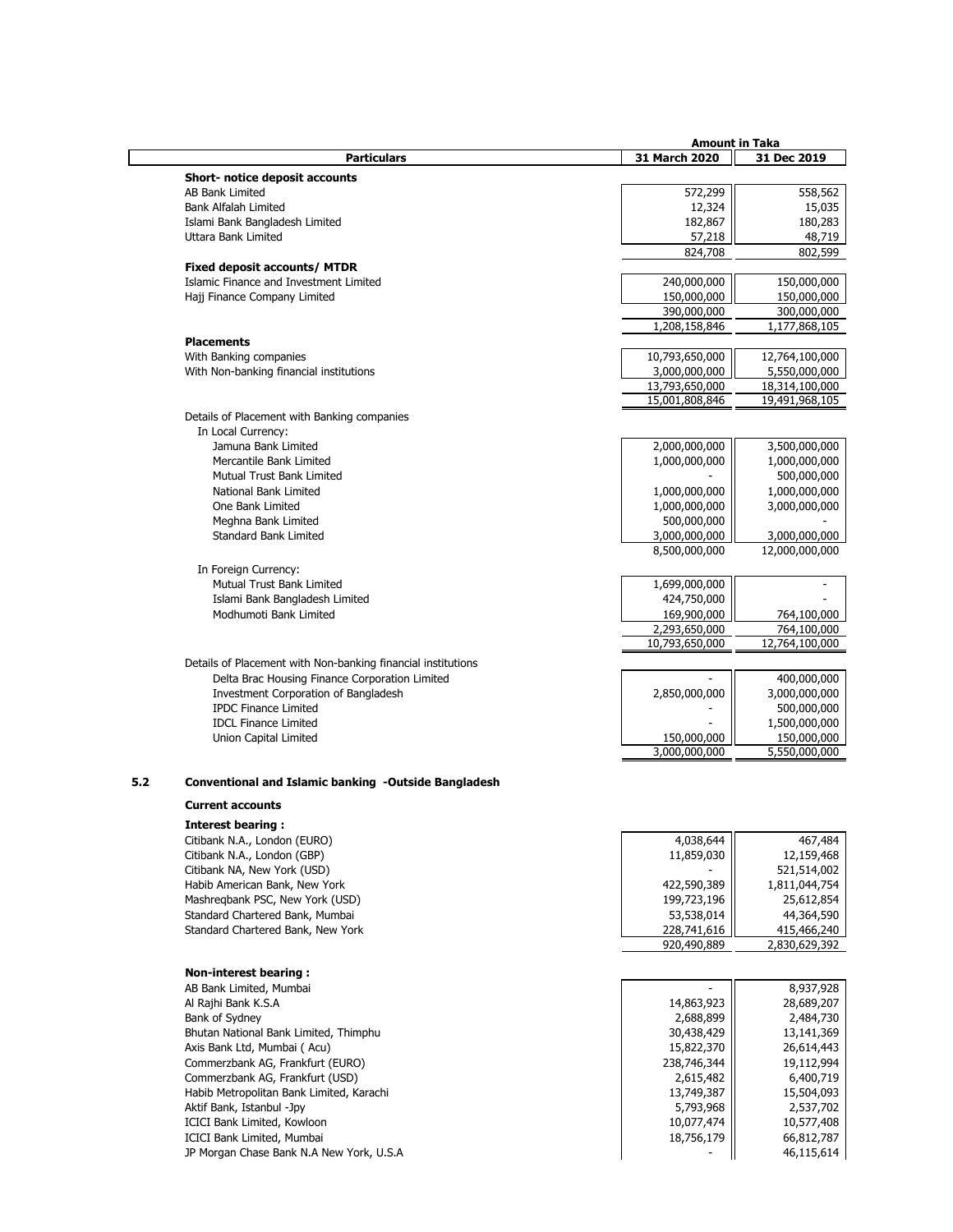|      |                                                                         | <b>Amount in Taka</b> |                    |
|------|-------------------------------------------------------------------------|-----------------------|--------------------|
|      | <b>Particulars</b>                                                      | 31 March 2020         | 31 Dec 2019        |
|      |                                                                         |                       |                    |
|      | Mashregbank PSC, Mumbai (EURO)                                          | 731,697               | 764,315            |
|      | Mashregbank PSC, Dubai                                                  | 42,032,005            | 44,358,240         |
|      | Muslim Commercial Bank Limited, Colombo                                 | 7,292,482             | 15,102,974         |
|      | Nepal Bangladesh Bank Limited, Kathmandu                                | 15,098,069            | 7,489,419          |
|      | HDFC Bank, Mumbai                                                       | 14,370,477            | 181,135            |
|      | Unicredit Bank AG, Munich (EURO)/Hypovereins Bank, Munich (EURO)        | 467,811               | 1,025,425          |
|      | Wells Fargo Bank NA, New York, (USD)                                    | 65,529,914            | 11,926,959         |
|      | Wells Fargo Bank NA, London, (Euro)                                     |                       | 3,616,182          |
|      | Zurcher Kantonal Bank, Switzerland                                      | 1,497,166             | 1,832,183          |
|      |                                                                         | 500,572,076           | 333,225,826        |
|      |                                                                         | 1,421,062,965         | 3,163,855,218      |
|      | Placement with Off-shore Banking Unit                                   | 3,228,100,000         | 1,139,358,801      |
|      | Less: Inter-company transactions                                        | (3,228,100,000)       | (1, 139, 358, 801) |
|      |                                                                         | 1,421,062,965         | 3,163,855,218      |
|      |                                                                         |                       |                    |
| 5(a) | <b>Consolidated Balance with other banks and financial institutions</b> |                       |                    |
|      | In Bangladesh                                                           |                       |                    |
|      | <b>Bank Asia Limited</b>                                                | 15,001,808,846        | 19,491,968,105     |
|      | <b>Bank Asia Securities Limited</b>                                     | 440,907,212           | 390,202,061        |
|      | BA Exchange Company (UK) Limited                                        |                       |                    |
|      | BA Express USA, Inc.                                                    |                       |                    |
|      |                                                                         | 15,442,716,058        | 19,882,170,166     |
|      |                                                                         |                       |                    |
|      | Less: Inter-company transactions                                        | 56,841,113            | 7,056,652          |
|      |                                                                         | 15,385,874,945        | 19,875,113,514     |
|      | <b>Outside Bangladesh</b>                                               |                       |                    |
|      | <b>Bank Asia Limited</b>                                                | 1,454,282,994         | 3,621,585,699      |
|      | <b>Bank Asia Securities Limited</b>                                     |                       |                    |
|      | BA Exchange Company (UK) Limited                                        | 36,638,218            | 44,673,605         |
|      | BA Express USA, Inc.                                                    | 83,501,059            | 93,624,752         |
|      |                                                                         | 1,574,422,271         | 3,759,884,056      |
|      |                                                                         | 16,960,297,216        | 23,634,997,570     |
| 6    | Money at call and on short notice                                       |                       |                    |
|      |                                                                         |                       |                    |
|      | Call money Lending (Note 6.1)                                           |                       | 2,500,000,000      |
|      | Short Notice Lending (Note 6.2)                                         | 6,858,780,556         | 2,100,000,000      |
|      |                                                                         | 6,858,780,556         | 4,600,000,000      |
|      |                                                                         |                       |                    |
| 6.1  | <b>Call Money Lending</b>                                               |                       |                    |
|      | With Banking companies:                                                 |                       |                    |
|      | <b>Standard Bank Limited</b>                                            |                       | 300,000,000        |
|      | National Bank Limited                                                   |                       |                    |
|      |                                                                         |                       | 900,000,000        |
|      | NRB Bank Limited                                                        |                       | 300,000,000        |
|      | Midland Bank Limited                                                    |                       | 600,000,000        |
|      |                                                                         |                       | 2,100,000,000      |
|      | With non Banking financial institutions:                                |                       |                    |
|      | Delta Brac Housing                                                      |                       | 400,000,000        |
|      |                                                                         |                       | 2,500,000,000      |
| 6.2  | <b>Short Notice Lending</b>                                             |                       |                    |
|      |                                                                         |                       |                    |
|      | AB Bank Limited                                                         |                       | 1,500,000,000      |
|      | NRB Commercial Bank Limited                                             | 600,933,333           | 600,000,000        |
|      | National Bank Limited                                                   | 500,000,000           |                    |
|      | The City Bank Limited                                                   | 2,503,013,890         |                    |
|      | One Bank Limited                                                        | 1,001,506,944         |                    |
|      | Midland Bank Limited                                                    | 500,777,778           |                    |
|      | <b>NCC Bank Limited</b>                                                 | 1,001,250,000         |                    |
|      | <b>IDCL Finance Limited</b>                                             | 751,298,611           |                    |
|      |                                                                         | 6,858,780,556         | 2,100,000,000      |
|      |                                                                         |                       |                    |
| 6(a) | <b>Consolidated Money at call and on short notice</b>                   |                       |                    |
|      | Bank Asia Limited                                                       | 6,858,780,556         | 4,600,000,000      |
|      | <b>Bank Asia Securities Limited</b>                                     |                       |                    |
|      | BA Exchange Company (UK) Limited                                        |                       |                    |
|      | BA Express USA, Inc.                                                    |                       |                    |
|      |                                                                         | 6,858,780,556         | 4,600,000,000      |
|      |                                                                         |                       |                    |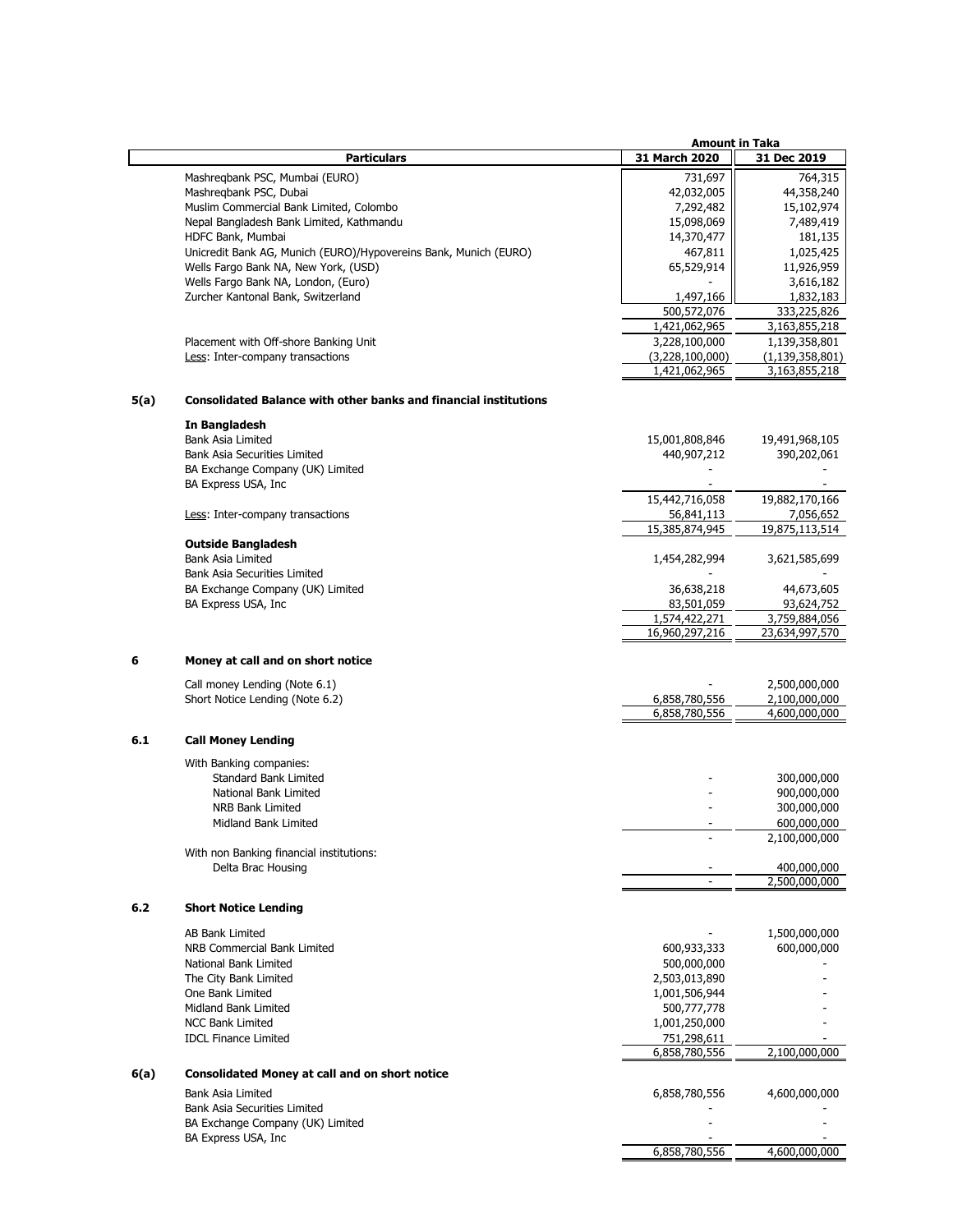|         |    |                                               | <b>Amount in Taka</b>     |                           |
|---------|----|-----------------------------------------------|---------------------------|---------------------------|
|         |    | <b>Particulars</b>                            | 31 March 2020             | 31 Dec 2019               |
| 7       |    | <b>Investments</b>                            |                           |                           |
|         |    |                                               |                           |                           |
|         |    | Government (Note 7.1)                         | 57,192,120,496            | 52,197,323,349            |
|         |    | Others (Note 7.2)                             | 2,835,261,908             | 2,735,256,587             |
|         |    |                                               | 60,027,382,404            | 54,932,579,936            |
| 7.1     |    | Government                                    |                           |                           |
|         |    | Conventional and Islamic banking (Note 7.1.1) | 57,192,120,496            | 52,197,323,349            |
|         |    | Off-shore banking unit                        |                           |                           |
|         |    |                                               | 57,192,120,496            | 52,197,323,349            |
|         |    |                                               |                           |                           |
| 7.1.1   |    | <b>Conventional and Islamic banking</b>       |                           |                           |
|         |    | Treasury bills (Note 7.1.1.1)                 | 14,827,303,980            | 17,957,242,335            |
|         |    | Treasury bonds (Note 7.1.1.2)                 | 42,362,363,516            | 34,237,918,214            |
|         |    | Prize bonds                                   | 2,453,000                 | 2,162,800                 |
|         |    |                                               | 57,192,120,496            | 52, 197, 323, 349         |
| 7.1.1.1 |    | <b>Treasury bills</b>                         |                           |                           |
|         |    | 91 days treasury bills                        | 168,800,000               | 983,819,500               |
|         |    | 182 days treasury bills                       | 1,477,000,000             | 5,802,790,192             |
|         |    | 364 days treasury bills                       | 13,181,503,980            | 11,170,632,643            |
|         |    |                                               | 14,827,303,980            | 17,957,242,335            |
|         |    |                                               |                           |                           |
| 7.1.1.2 |    | <b>Treasury bonds</b>                         |                           |                           |
|         |    | Bangladesh Bank Islamic bond                  | 1,011,300,000             | 969,300,000               |
|         |    | 2 years Bangladesh Government treasury bonds  | 15,735,855,300            | 11,860,346,380            |
|         |    | 5 years Bangladesh Government treasury bonds  | 3,034,364,291             | 1,232,569,103             |
|         |    | 10 years Bangladesh Government treasury bonds | 9,354,954,232             | 6,949,813,038             |
|         |    | 15 years Bangladesh Government treasury bonds | 8,844,580,607             | 8,844,580,607             |
|         |    | 20 years Bangladesh Government treasury bonds | 4,381,309,086             | 4,381,309,086             |
|         |    |                                               | 42,362,363,516            | 34,237,918,214            |
| 7.2     |    | <b>Others</b>                                 |                           |                           |
|         |    |                                               |                           |                           |
|         |    | Conventional and Islamic banking (Note 7.2.1) | 2,835,261,908             | 2,735,256,587             |
|         |    | Off-shore banking unit                        | 75,315,401                | 137,586,963               |
|         |    | Less: Adjustment with OBU                     | (75, 315, 401)            | (137, 586, 963)           |
|         |    |                                               | 2,835,261,908             | 2,735,256,587             |
| 7.2.1   |    | <b>Conventional and Islamic banking</b>       |                           |                           |
|         |    |                                               |                           |                           |
|         | a) | <b>Ordinary shares</b>                        |                           |                           |
|         |    | Quoted shares                                 | 451,939,366               | 451,939,366               |
|         |    | Unquoted share                                | 226,748,911               | 226,743,590               |
|         |    |                                               | 678,688,277               | 678,682,956               |
|         |    |                                               |                           |                           |
|         | b) | <b>Mutual Fund</b>                            |                           |                           |
|         |    | 1st Janata Bank Mutual fund                   | 50,000,000                | 50,000,000                |
|         |    | <b>EBL NRB Ist Mutual Fund</b>                | 149,665,000               | 149,665,000               |
|         |    | 1st Bangladesh Fixed Income Fund              | 250,000,000               | 250,000,000               |
|         |    | MBL 1st Mutual Fund                           | 50,000,000                | 50,000,000                |
|         |    | <b>EXIM Bank 1st Mutual Fund</b>              | 235,793,533               | 235,793,533               |
|         |    |                                               | 735,458,533               | 735,458,533               |
|         | c) | <b>Debentures</b>                             |                           |                           |
|         |    | <b>Beximco Denims Limited</b>                 | 9,537,605                 | 9,537,605                 |
|         |    | <b>Beximco Textiles Limited</b>               | 6,445,370<br>15,982,975   | 6,445,370<br>15,982,975   |
|         | d) | <b>Bonds</b>                                  |                           |                           |
|         |    | MTB Second subordinated bond                  | 240,000,000               | 240,000,000               |
|         |    | UCB Second subordinated bond                  | 180,000,000               | 180,000,000               |
|         |    | BSRM Steels Limited zero coupon bond          | 21,132,123                | 21,132,123                |
|         |    | Premier Bank Non-convert subordinated bond    |                           |                           |
|         |    | 7 Year Preference Share of Summit BPL         | 500,000,000<br>54,000,000 | 500,000,000<br>54,000,000 |
|         |    | 5 Year Pre.of Sh.Summit Gazipur II Power      | 50,000,000                | 50,000,000                |
|         |    | 5 Year Pref.Sh.of Summit Lng Ter Co (Pvt)     | 100,000,000               | 100,000,000               |
|         |    | 5 Year Pref.Sh.of Kushiara Power Co. Ltd      |                           |                           |
|         |    | SIBL subordinated Mudaraba bond               | 100,000,000<br>80,000,000 | 80,000,000                |
|         |    | SIBL 2nd Mudaraba Subordinated Bond           | 80,000,000                | 80,000,000                |
|         |    |                                               | 1,405,132,123             | 1,305,132,123             |
|         |    |                                               | 2,835,261,908             | 2,735,256,587             |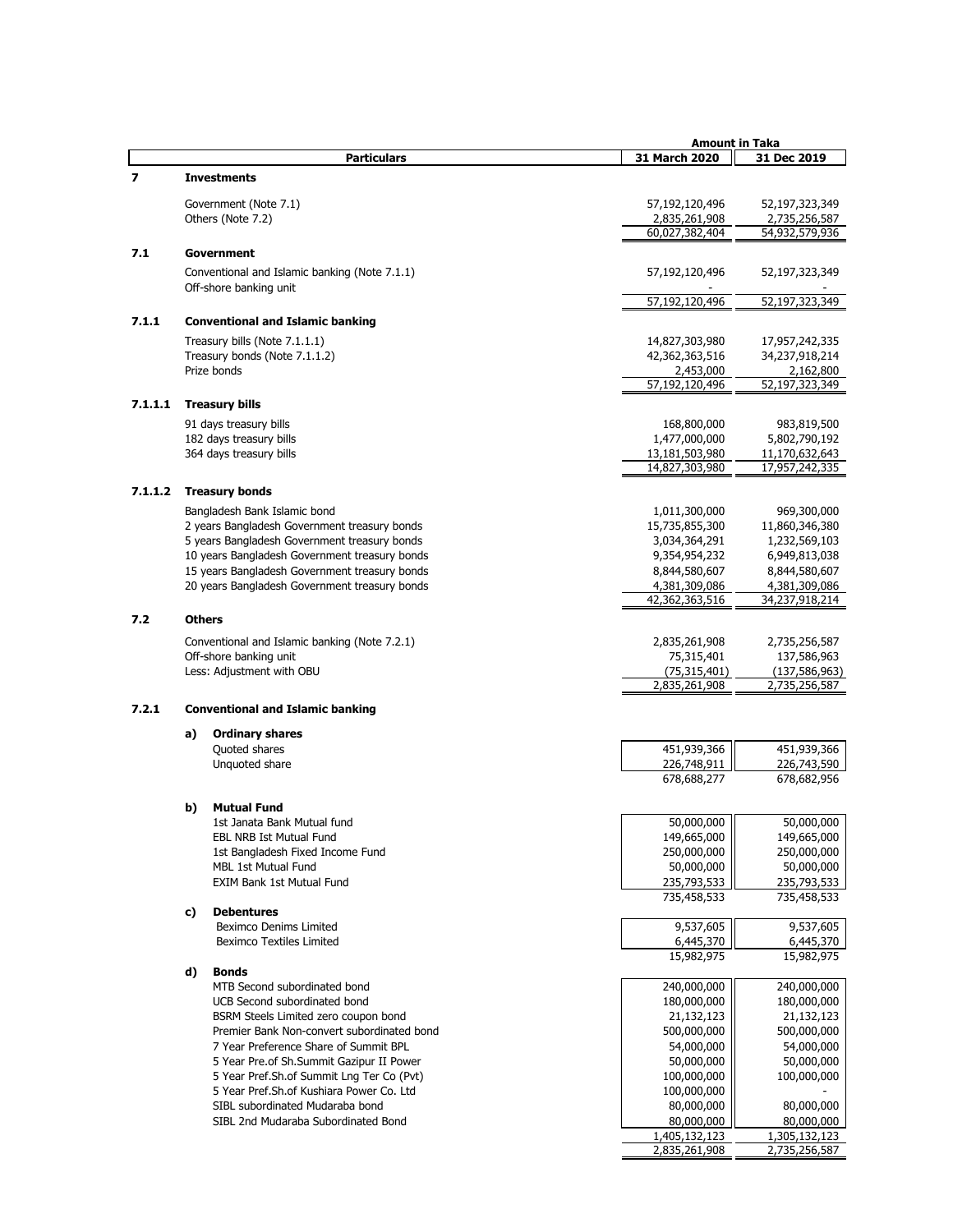|      |                                                                                | <b>Amount in Taka</b>            |                                   |
|------|--------------------------------------------------------------------------------|----------------------------------|-----------------------------------|
|      | <b>Particulars</b>                                                             | 31 March 2020                    | 31 Dec 2019                       |
| 7.3  | Investments classified as per Bangladesh Bank circular                         |                                  |                                   |
|      | Held for trading (HFT)                                                         | 14,827,303,980                   | 17,957,242,335                    |
|      | Held to maturity (HTM)                                                         | 41,351,063,516                   | 33,268,618,214                    |
|      | Other securities                                                               | 3,849,014,908                    | 3,706,719,387                     |
|      |                                                                                | 60,027,382,404                   | 54,932,579,936                    |
| 7(a) | <b>Consolidated Investments</b>                                                |                                  |                                   |
|      | Government                                                                     |                                  |                                   |
|      | <b>Bank Asia Limited</b>                                                       | 57,192,120,496                   | 52,197,323,349                    |
|      | <b>Bank Asia Securities Limited</b>                                            |                                  |                                   |
|      | BA Exchange Company (UK) Limited                                               |                                  |                                   |
|      | BA Express USA, Inc                                                            |                                  |                                   |
|      | <b>Others</b>                                                                  | 57,192,120,496                   | 52,197,323,349                    |
|      | Bank Asia Limited                                                              | 2,835,261,908                    | 2,735,256,587                     |
|      | <b>Bank Asia Securities Limited</b>                                            | 628,566,826                      | 594,391,990                       |
|      | BA Exchange Company (UK) Limited                                               |                                  |                                   |
|      | BA Express USA, Inc                                                            |                                  |                                   |
|      |                                                                                | 3,463,828,734                    | 3,329,648,577                     |
|      |                                                                                | 60,655,949,230                   | 55,526,971,926                    |
| 8    | <b>Loans and advances/investments</b>                                          |                                  |                                   |
|      | Loans, cash credits, overdrafts, etc/investments (Note 8.1)                    | 204,684,439,178                  | 208,039,420,174                   |
|      | Bills purchased and discounted (Note 8.2)                                      | 19,406,132,170                   | 19,259,535,874                    |
|      |                                                                                | 224,090,571,348                  | 227,298,956,048                   |
|      |                                                                                |                                  |                                   |
| 8.1  | Loans, cash credits, overdrafts, etc/investments                               |                                  |                                   |
|      | <b>Conventional and Islamic banking</b>                                        |                                  |                                   |
|      | <b>Inside Bangladesh</b>                                                       |                                  |                                   |
|      | Agricultural loan                                                              | 4,241,612,081                    | 4,159,541,046                     |
|      | Cash credit/Bai Murabaha (Muajjal)                                             | 5,243,765,510                    | 5,200,792,123                     |
|      | Credit card                                                                    | 2,651,272,909                    | 2,516,315,246                     |
|      | Credit for poverty alleviation scheme-micro credit<br>Consumer credit scheme   | 7,299,797                        | 7,123,089                         |
|      | Demand loan                                                                    | 12,453,074,958<br>33,954,092,579 | 12,187,585,434<br>35,233,505,899  |
|      | Export Development Fund (EDF)                                                  | 13,240,393,579                   | 13,877,741,438                    |
|      | House building loans                                                           | 1,283,826,138                    | 1,132,154,665                     |
|      | Loans (General)/ Musharaka                                                     | 17,714,501,063                   | 22,237,867,700                    |
|      | Loan against trust receipts/ Bai Murabaha post import                          | 13,155,868,135                   | 11,706,288,469                    |
|      | Overdrafts/ Quard against scheme                                               | 36,274,937,922                   | 36,888,315,235                    |
|      | Packing credit                                                                 | 514,086,679                      | 501,557,309                       |
|      | Payment against documents                                                      | 112,107,089                      | 122,281,961                       |
|      | Staff Loan                                                                     | 1,535,007,215                    | 1,534,466,105                     |
|      | Transport loan                                                                 | 1,826,018,975                    | 1,876,229,886                     |
|      | Term Ioan- industrial/ Hire purchase under Shirkatul Melk<br>Term loan- others | 21,649,610,653<br>34,852,389,851 | 21,034,437,536                    |
|      |                                                                                | 200,709,865,133                  | 35,140,657,300<br>205,356,860,441 |
|      | <b>Outside Bangladesh</b>                                                      |                                  |                                   |
|      |                                                                                | 200,709,865,133                  | 205,356,860,441                   |
|      | Off-shore banking unit                                                         | 3,974,574,045                    | 2,682,559,733                     |
|      |                                                                                | 204,684,439,178                  | 208,039,420,174                   |
| 8.2  | <b>Bills purchased and discounted</b>                                          |                                  |                                   |
|      | Conventional and Islamic banking                                               | 2,333,678,846                    | 2,370,138,131                     |
|      | Off-shore banking unit                                                         | 17,072,453,324                   | 16,889,397,743                    |
|      |                                                                                | 19,406,132,170                   | 19,259,535,874                    |
| 8.14 | <b>Bills purchased and discounted</b>                                          |                                  |                                   |
|      | Payable in Bangladesh                                                          | 18,724,361,741                   | 18,438,714,690                    |
|      | Payable outside Bangladesh                                                     | 681,770,429                      | 820,821,184                       |
|      |                                                                                | 19,406,132,170                   | 19,259,535,874                    |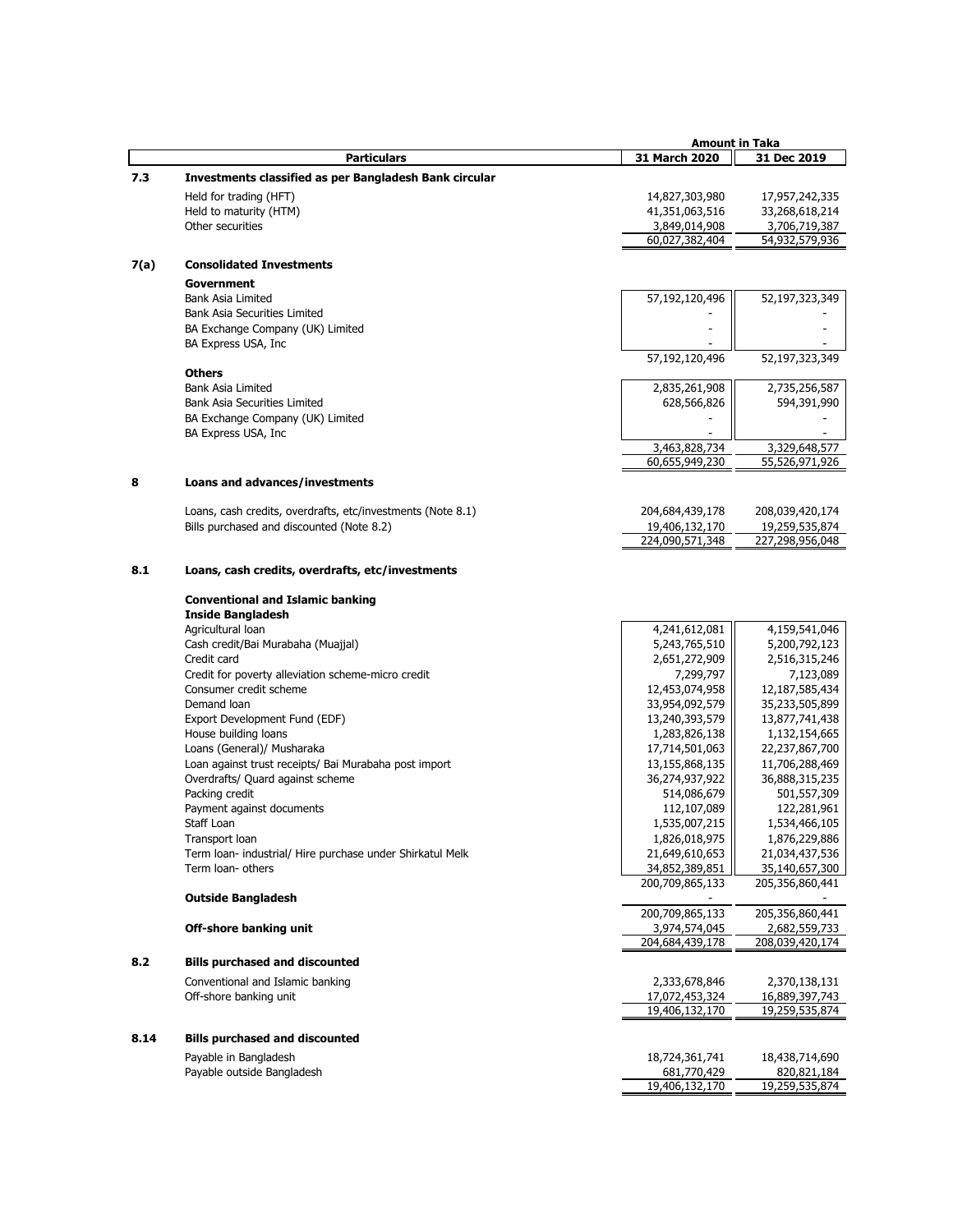|        |                                                                        | <b>Amount in Taka</b>        |                              |
|--------|------------------------------------------------------------------------|------------------------------|------------------------------|
|        | Particulars                                                            | 31 March 2020                | 31 Dec 2019                  |
| 8. (a) | <b>Consolidated Loans and advances/investments</b>                     |                              |                              |
|        | Loans, cash credits, overdrafts, etc/investments                       |                              |                              |
|        | <b>Bank Asia Limited</b>                                               | 204,684,439,178              | 208,039,420,174              |
|        | <b>Bank Asia Securities Limited</b>                                    | 4,806,836,868                | 4,649,980,291                |
|        | BA Exchange Company (UK) Limited                                       |                              |                              |
|        | BA Express USA, Inc                                                    |                              |                              |
|        |                                                                        | 209,491,276,046              | 212,689,400,465              |
|        | Less: Inter-company transactions                                       | 2,045,078,674                | 1,853,724,468                |
|        |                                                                        | 207,446,197,372              | 210,835,675,997              |
|        | <b>Bills purchased and discounted</b>                                  |                              |                              |
|        | <b>Bank Asia Limited</b>                                               | 19,406,132,170               | 19,259,535,874               |
|        | <b>Bank Asia Securities Limited</b>                                    |                              |                              |
|        | BA Exchange Company (UK) Limited                                       |                              |                              |
|        | BA Express USA, Inc.                                                   | 19,406,132,170               | 19,259,535,874               |
|        |                                                                        | 226,852,329,542              | 230,095,211,871              |
| 9      |                                                                        |                              |                              |
|        | Fixed assets including premises, furniture and fixtures                |                              |                              |
|        | Conventional and Islamic banking (Note 9.1)                            | 6,966,689,466                | 7,025,602,707                |
|        | Off-shore banking unit                                                 | 6,966,689,466                | 7,025,602,707                |
|        |                                                                        |                              |                              |
| 9(a)   | Consolidated Fixed assets including premises, furniture and fixtures   |                              |                              |
|        | <b>Bank Asia Limited</b>                                               | 6,966,689,466                | 7,025,602,707                |
|        | <b>Bank Asia Securities Limited</b>                                    | 33,618,519                   | 35,734,740                   |
|        | BA Exchange Company (UK) Limited<br>BA Express USA, Inc.               | 1,380,067<br>2,765,113       | 1,797,251<br>2,758,533       |
|        |                                                                        | 7,004,453,165                | 7,065,893,231                |
|        |                                                                        |                              |                              |
| 10     | <b>Other assets</b>                                                    |                              |                              |
|        |                                                                        |                              |                              |
|        | Conventional and Islamic banking (Note 10.1)<br>Off-shore banking unit | 11,293,622,356<br>47,942,041 | 12,794,895,226<br>49,093,897 |
|        |                                                                        | 11,341,564,397               | 12,843,989,123               |
|        |                                                                        |                              |                              |
| 10.1   | <b>Conventional and Islamic banking</b>                                |                              |                              |
|        | Income generating other assets                                         |                              |                              |
|        | Investment in Bank Asia Securities Ltd - incorporated in Bangladesh    | 1,999,990,000                | 1,999,990,000                |
|        | Investment in BA Exchange Company (UK) Limited - incorporated in UK    | 29,670,000                   | 33,300,000                   |
|        | Investment in BA Express USA Inc - incorporated in USA                 | 81,552,000<br>2,111,212,000  | 81,504,000<br>2,114,794,000  |
|        |                                                                        |                              |                              |
|        | Non-income generating other assets                                     |                              |                              |
|        | Income receivable (Note 10.2)                                          | 1,272,648,749                | 1,007,575,087                |
|        | Stock of stamps                                                        | 8,829,719                    | 8,488,149                    |
|        | Stationery, printing materials, etc<br>Prepaid expenses                | 68,945,527                   | 64,887,379<br>1,802,233      |
|        |                                                                        | 182,572,005<br>316,555,833   | 340,391,863                  |
|        | Deposits and advance rent<br>Receivable from capital market            | 75,284                       |                              |
|        | Advances, prepayments and others (Note 10.3)                           | 356,360,723                  | 244,111,397                  |
|        | Advance income tax (Note 10.4)                                         | 6,159,490,052                | 7,236,912,463                |
|        | Receivable against government                                          | 284,344,096                  | 138,341,463                  |
|        | Sundry debtors                                                         | 70,807,197                   | 62,639,097                   |
|        | Branch adjustment account                                              |                              | 1,152,362,220                |
|        | Adjustment account debit                                               |                              |                              |
|        | Protested bills                                                        | 68,035,265                   | 68,035,265                   |
|        | Receivable from BA Exchange Company (UK) Limited                       | 145,259,546                  | 83,868,721                   |
|        | Receivable from BA Express USA Inc                                     | 237,302,780                  | 219,844,009                  |
|        | Excise duty recoverable                                                | 11,183,580                   | 50,841,880                   |
|        |                                                                        | 9,182,410,356                | 10,680,101,226               |
|        |                                                                        | 11,293,622,356               | 12,794,895,226               |

# **10.2 Income receivable**

Income receivable consists of interest accrued on investment and other income.

# **10.3 Advances, prepayments and others**

Advances, prepayments and others account consists of advance amount paid for purchasing of fixed assets, advance payment of rent for new branches of the Bank, advance against salary and legal expenses, etc.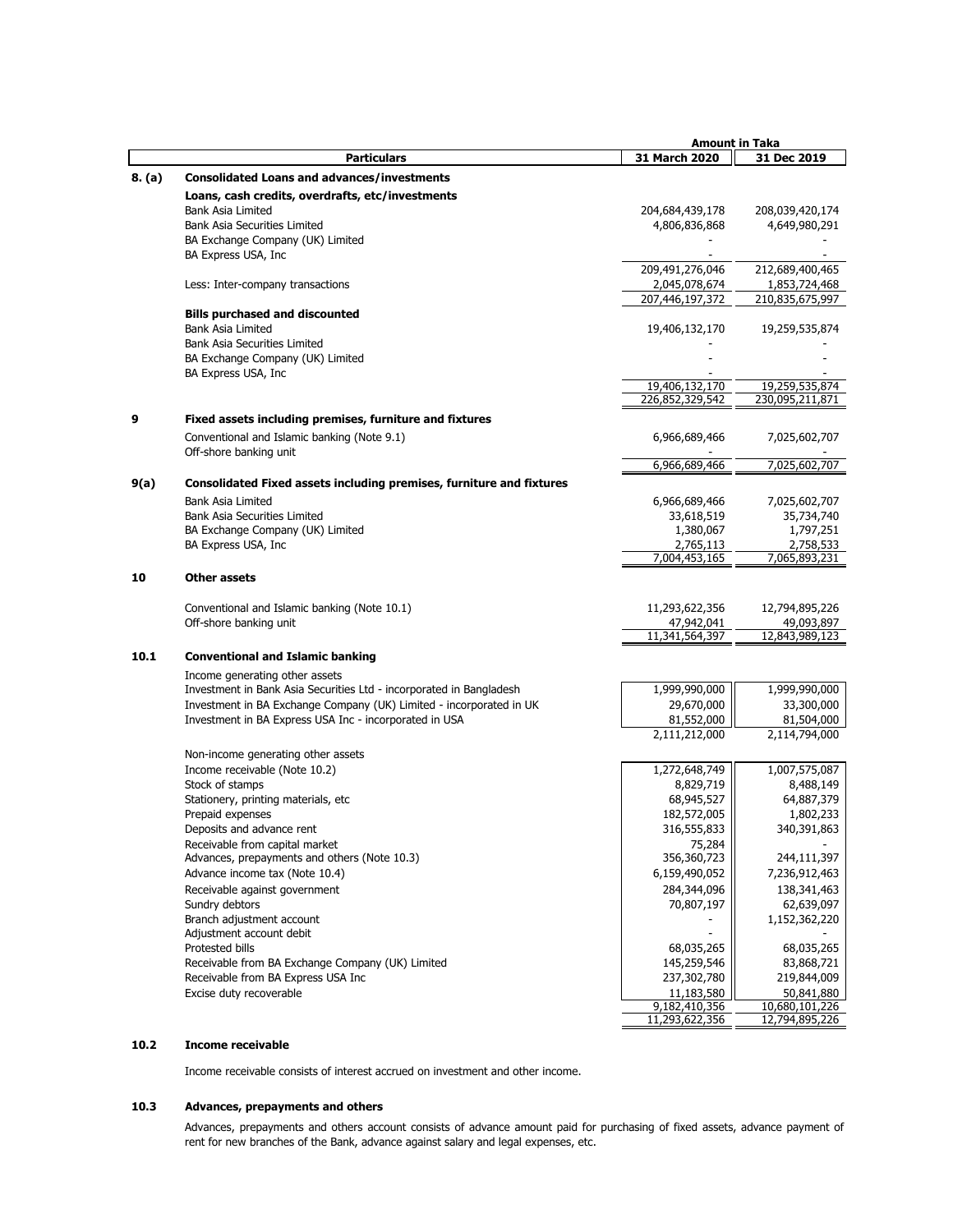|                    |               | <b>Amount in Taka</b> |
|--------------------|---------------|-----------------------|
| <b>Particulars</b> | 31 March 2020 | 31 Dec 2019           |

## **10.6 Receivable from Government in connection with Rangs Properties**

The Bank has a receivable from Government in connection with demolition of Rangs Bhaban in 2008 situated at 113-116 Old Airport Road, Dhaka-1215. Bank Asia had a purchased floor at 3rd floor of the Building, where from the then Scotia Branch used to run. Total receivable in this regard is Tk. 3,19,52,365 (Taka three crore nineteen lac fifty two thousand three hundred sixty five) which was eventually written-off from the Book considering uncertainty and prolonged legal proceedings.

#### **10(a) Consolidated Other assets**

| Bank Asia Limited<br>Bank Asia Securities Limited<br>BA Exchange Company (UK) Limited<br>BA Express USA, Inc. | 11,341,564,397<br>272,803,702<br>2,240,792<br>79,031,485<br>11,695,640,376 | 12,843,989,123<br>302,091,372<br>2,376,043<br>78,843,426<br>13,227,299,964 |
|---------------------------------------------------------------------------------------------------------------|----------------------------------------------------------------------------|----------------------------------------------------------------------------|
| Less: Inter-companies transactions<br>Investment in Bank Asia Securities Limited                              | 1,999,990,000                                                              | 1,999,990,000                                                              |
| Investment in BA Exchange Company (UK) Limited                                                                | 32,553,000                                                                 | 32,553,000                                                                 |
| Investment in BA Express USA, Inc.                                                                            | 80,496,000                                                                 | 80,496,000                                                                 |
| Receivable from BA Exchange Company (UK) Limited                                                              | 145,259,546                                                                | 83,868,721                                                                 |
| Receivable from BA Exchange USA, Inc.                                                                         | 237,302,780                                                                | 219,844,009                                                                |
|                                                                                                               | 9,199,963,766                                                              | 10,810,548,234                                                             |

### **10(aa) Demutualization membership of Dhaka Stock Exchange**

The majority owned (99.99%) subsidiary company of the Bank, Bank Asia Securities Limited (BASL) has acquired the membership of Dhaka Stock Exchange for Tk.153,119,000. As per the scheme of Demutualization of DSE, BASL being the initial shareholders of DSE, is entitled to receive 7,215,106 shares of Tk. 10 each, totaling Tk. 72,151,060.

Under section 14(Ka) of Demutualization Act 2013, Share Purchase Agreement (SPA) executed between Dhaka Stock Exchange Ltd. (DSE) and its strategic investors namely Shenzhen Stock Exchange (SZSE) and Shanghai Stock Exchange (SSE) and completed the sale of 25% (Twenty-five percent) DSE shares to SZSE and SSE. In this connection, BASL sold 1,803,777 number of share at the rate of Tk.21 per share totaling Tk. 37,879,317. Currently BASL holding 5,411,329 shares at a cost of totaling Tk. 114,839,239

The Scheme is not yet completed and these shares are also currently not traded. Hence the actual fair value is not readily ascertainable. However, management expect the fair value to be similar or more that the current revalued amount. Once more clarity about the Scheme and related factors are available a determination of fair value and related adjustments including impairment assessment, if any shall be made at that time.

#### **11 Borrowings from other banks, financial institutions and agents**

|        | Conventional and Islamic banking (Note 11.1)                         | 13,634,077,758  | 15,905,617,561     |
|--------|----------------------------------------------------------------------|-----------------|--------------------|
|        | Off-shore banking unit (Note 11.2)                                   | 20,741,617,093  | 19,615,869,735     |
|        | Less: Adjustment with Head Office                                    | (3,228,100,000) | (1, 139, 358, 801) |
|        |                                                                      | 31,147,594,851  | 34,382,128,495     |
|        |                                                                      |                 |                    |
| 11.1   | <b>Conventional and Islamic banking</b>                              |                 |                    |
|        | In Bangladesh (Note 11.1.1)                                          | 13,634,077,758  | 15,905,617,561     |
|        | Outside Bangladesh                                                   |                 |                    |
|        |                                                                      | 13,634,077,758  | 15,905,617,561     |
| 11.1.1 | In Bangladesh                                                        |                 |                    |
|        | Secured:                                                             |                 |                    |
|        | Un secured:                                                          |                 |                    |
|        | Money at call and on short notice                                    |                 |                    |
|        | Arab Bangladesh Bank Limited                                         |                 | 1,500,000,000      |
|        |                                                                      | ٠               | 1,500,000,000      |
|        | <b>Borrowings</b>                                                    |                 |                    |
|        | Bangladesh Bank (BB) refinance                                       | 286,111,140     | 206,595,589        |
|        | Borrowing from BB under Long Term Financing Facilities (LTFF) scheme | 429,384,824     | 459,465,745        |
|        | SME Foundation Pre Finance                                           | 21,272,607      | 23,422,607         |
|        | Borrowing A/C (AGRI Taka 10)                                         | 34,104,018      | 31,223,040         |
|        | Borrowing- Green finance refinance                                   | 40,000,000      | 50,000,000         |
|        | Export development fund                                              | 12,823,205,169  | 13,634,910,580     |
|        | Onshore export discount                                              | 75,315,401      | 137,586,963        |
|        |                                                                      | 13,709,393,159  | 14,543,204,524     |
|        | Less: Inter borrowings between OBU and Conventional Banking          | (75,315,401)    | (137,586,963)      |
|        |                                                                      | 13,634,077,758  | 15,905,617,561     |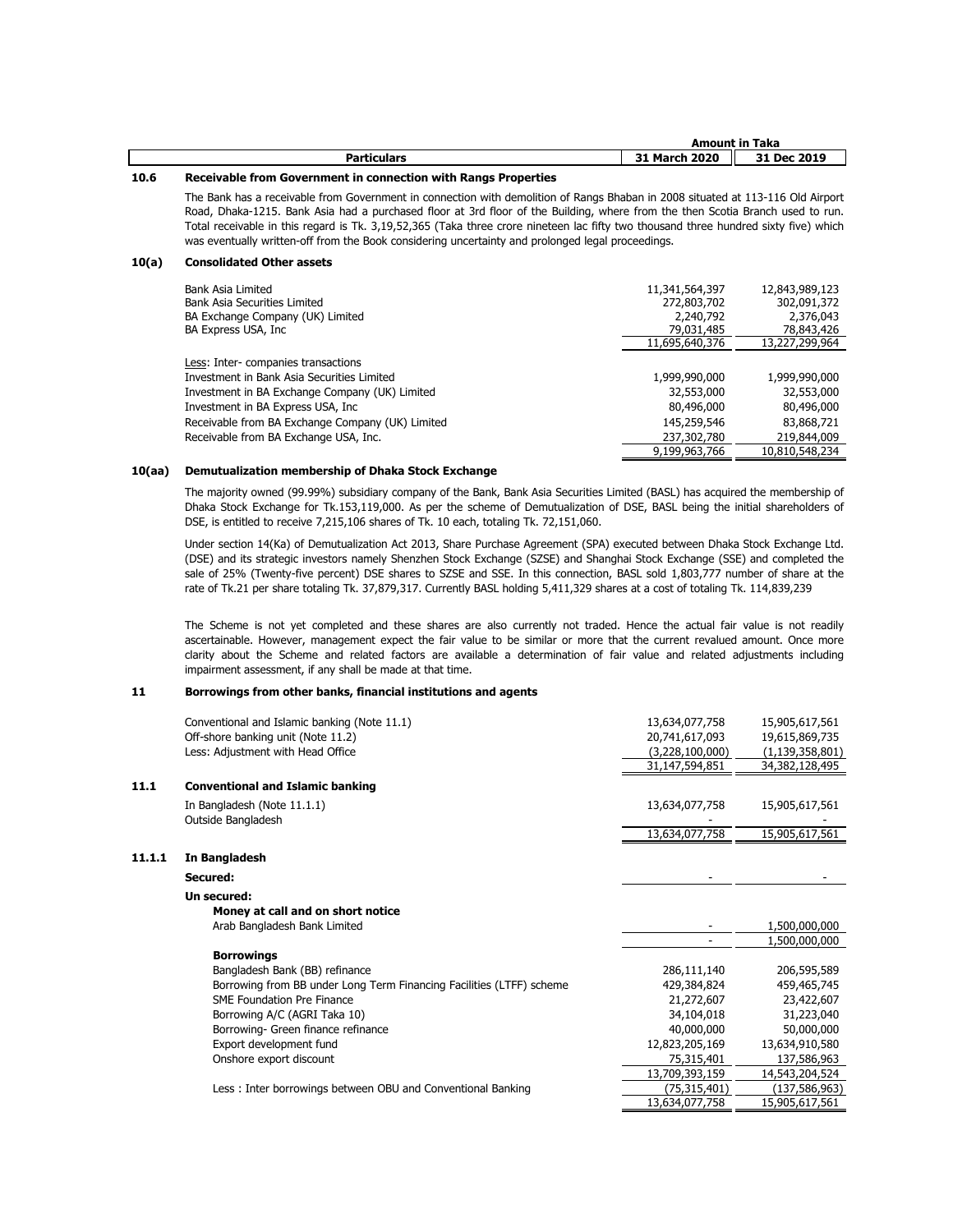|        |                                                                             | <b>Amount in Taka</b>        |                              |
|--------|-----------------------------------------------------------------------------|------------------------------|------------------------------|
|        | <b>Particulars</b>                                                          | 31 March 2020                | 31 Dec 2019                  |
| 11.2   | Borrowing at Off-shore banking unit                                         |                              |                              |
|        | Secured:                                                                    |                              |                              |
|        |                                                                             |                              |                              |
|        | Un secured:                                                                 |                              |                              |
|        | Conventional Banking                                                        | 3,193,900,000                | 1,125,267,792                |
|        | <b>International Finance Corporation</b>                                    | 6,724,000,000                | 6,708,000,000<br>362,158,541 |
|        | Borrowing - ECA<br>Standard Chartered Bank, Singapore                       | 1,768,096,516                |                              |
|        | First Gulf Bank                                                             | 2,609,752,500<br>420,250,000 | 2,728,059,750<br>419,250,000 |
|        | National Bank of Ras Al Khaimah                                             | 840,500,000                  | 1,844,700,000                |
|        | United Bank Limited, UAE                                                    | 840,500,000                  | 838,500,000                  |
|        | HDFC, Gift City, Mumbai                                                     | 756,450,000                  | 1,257,750,000                |
|        | Noor Islami Bank, Dubai, UAE                                                |                              | 1,090,050,000                |
|        | Abu Dhabi Commercial bank                                                   | 840,500,000                  | 838,500,000                  |
|        | State Bank of India                                                         | 504,300,000                  |                              |
|        | The Commercial Bank, Qatar                                                  | 168,100,000                  | 503,100,000                  |
|        | DBS Bank Singapore                                                          | 1,512,900,000                | 1,509,300,000                |
|        | Banca Valsabbina SCPA Vestone Italy                                         | 108,498,077                  | 108,239,902                  |
|        | Sanima Bank, Nepal                                                          | 453,870,000                  | 282,993,750                  |
|        |                                                                             | 20,741,617,093               | 19,615,869,735               |
| 11(a)  | Consolidated Borrowings from other banks, financial institutions and agents |                              |                              |
|        |                                                                             |                              |                              |
|        | <b>Bank Asia Limited</b>                                                    | 31,147,594,851               | 34,382,128,495               |
|        | <b>Bank Asia Securities Limited</b>                                         | 2,045,078,674                | 1,853,724,468                |
|        | BA Exchange Company (UK) Limited                                            |                              |                              |
|        | BA Express USA, Inc                                                         | 33,192,673,525               | 36,235,852,963               |
|        | Less: Inter-company transactions                                            | 2,045,078,674                | 1,853,724,468                |
|        |                                                                             | 31,147,594,851               | 34,382,128,495               |
|        |                                                                             |                              |                              |
| 11(aa) | <b>Subordinated Non-Convertible bonds</b>                                   |                              |                              |
|        | Subordinated Non-Convertible floating rate bond                             |                              |                              |
|        | Agrani Bank Limited                                                         | 80,000,000                   | 120,000,000                  |
|        | <b>BRAC Bank Limited</b>                                                    | 40,000,000                   | 60,000,000                   |
|        | Janata Bank Limited                                                         | 100,000,000                  | 150,000,000                  |
|        | Mercantile Bank Limited                                                     | 200,000,000                  | 300,000,000                  |
|        | One Bank Limited                                                            | 240,000,000                  | 360,000,000                  |
|        | Pubali Bank Limited                                                         | 100,000,000                  | 150,000,000                  |
|        | Rupali Bank Limited                                                         | 240,000,000                  | 360,000,000                  |
|        | Sonali Bank Limited                                                         | 200,000,000<br>1,200,000,000 | 300,000,000<br>1,800,000,000 |
|        | Subordinated Non-Convertible floating rate bond                             |                              |                              |
|        | Agrani Bank Limited                                                         | 250,000,000                  | 250,000,000                  |
|        | Dhaka Bank Limited                                                          | 750,000,000                  | 750,000,000                  |
|        | Janata Bank Limited                                                         | 250,000,000                  | 250,000,000                  |
|        | National Life Insurance Co                                                  | 500,000,000                  | 500,000,000                  |
|        | Pubali Bank Limited                                                         | 1,000,000,000                | 1,000,000,000                |
|        | Sabinco                                                                     | 150,000,000                  | 150,000,000                  |
|        | Sadharan Bima Corporation                                                   | 100,000,000                  | 100,000,000                  |
|        | Sonali Bank Limited                                                         | 1,000,000,000                | 1,000,000,000                |
|        | Southeast Bank Limited                                                      | 500,000,000                  | 500,000,000                  |
|        | Uttara Bank Limited                                                         | 500,000,000                  | 500,000,000                  |
|        |                                                                             | 5,000,000,000                | 5,000,000,000                |
|        | Subordinated Non-Convertible floating rate bond                             |                              |                              |
|        | Agrani Bank Limited                                                         | 2,500,000,000                | 2,500,000,000                |
|        | Eastern Bank Limited                                                        | 1,000,000,000                | 1,000,000,000                |
|        | <b>Trust Bank Limited</b>                                                   | 500,000,000                  | 500,000,000                  |
|        | Dutch-Bangla Bank Limited                                                   | 500,000,000                  | 500,000,000                  |
|        | Pubali Bank Limited                                                         | 500,000,000                  | 500,000,000                  |
|        |                                                                             | 5,000,000,000                | 5,000,000,000                |
|        |                                                                             | 11,200,000,000               | 11,800,000,000               |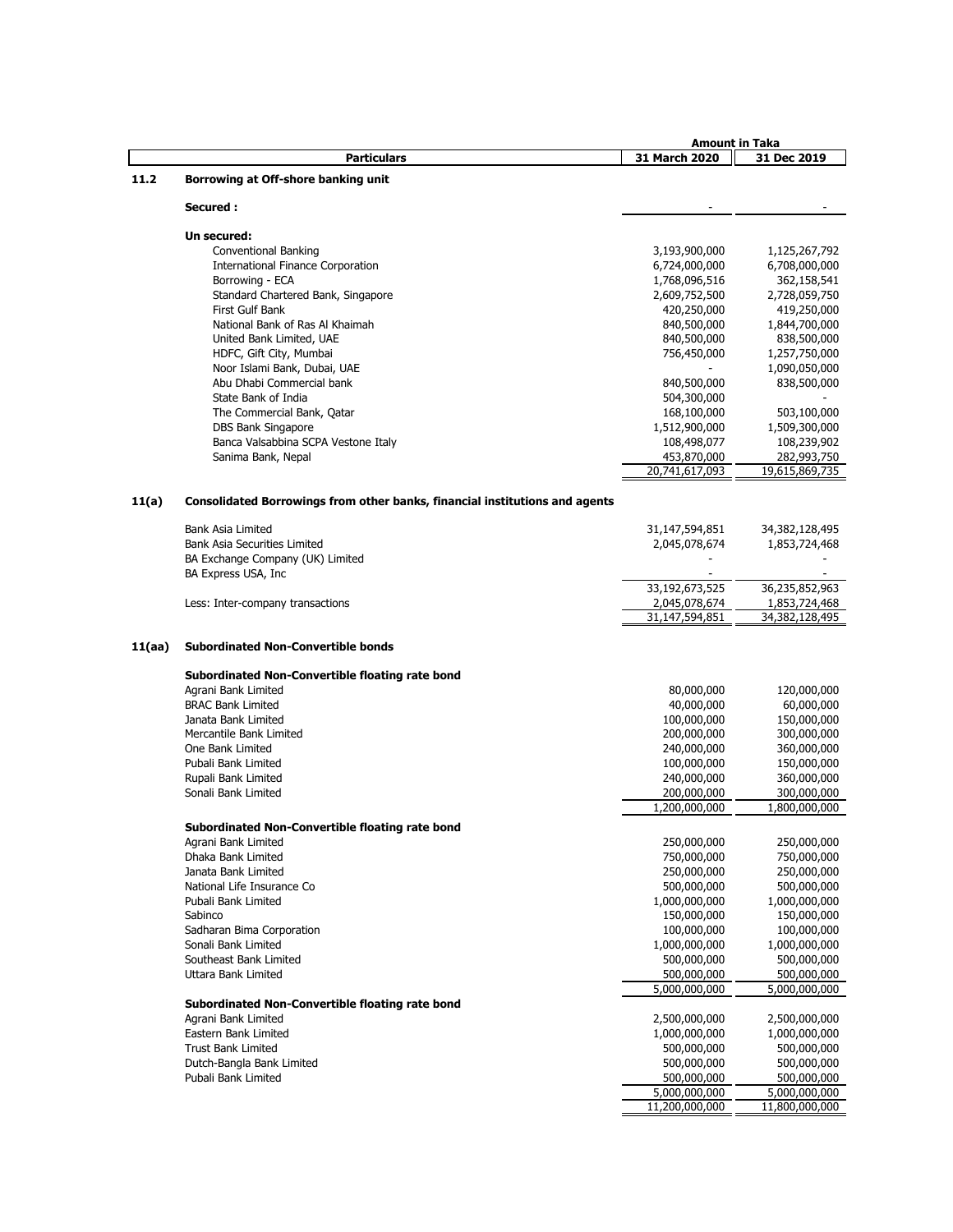|         |                                                                       | <b>Amount in Taka</b>         |                                |
|---------|-----------------------------------------------------------------------|-------------------------------|--------------------------------|
|         | <b>Particulars</b>                                                    | 31 March 2020                 | 31 Dec 2019                    |
|         |                                                                       |                               |                                |
| 12      | Deposits and other accounts                                           |                               |                                |
|         | Conventional and Islamic banking (Note 12.1)                          | 250,028,051,672               | 253,114,207,271                |
|         | Off-shore banking unit                                                | 372,265,319                   | 595,367,344                    |
|         |                                                                       | 250,400,316,991               | 253,709,574,615                |
|         | Deposits and other accounts                                           |                               |                                |
|         | Current/Al-wadeeah current accounts and other accounts                |                               |                                |
|         | Deposits from banks                                                   |                               |                                |
|         | Deposits from customers                                               | 46,653,016,310                | 47,005,242,314                 |
|         | Off-shore banking unit                                                |                               | 448,441,616                    |
|         |                                                                       | 317,039,594<br>46,970,055,904 | 47,453,683,930                 |
|         |                                                                       |                               |                                |
|         | <b>Bills payable</b>                                                  |                               |                                |
|         | Deposits from banks                                                   |                               |                                |
|         | Deposits from customers                                               | 2,479,869,979                 | 3,742,697,471                  |
|         |                                                                       | 2,479,869,979                 | 3,742,697,471                  |
|         | Savings bank/Mudaraba savings bank deposits                           |                               |                                |
|         | Deposits from banks                                                   |                               |                                |
|         | Deposits from customers                                               | 48,051,064,254                | 48,293,710,027                 |
|         |                                                                       | 48,051,064,254                | 48,293,710,027                 |
|         | <b>Fixed deposits/Mudaraba fixed deposits</b>                         |                               |                                |
|         | Deposits from banks                                                   | 7,954,615                     | 1,654,615                      |
|         | Deposits from customers                                               | 152,836,146,514               | 154,070,902,844                |
|         | Off-shore banking unit                                                | 55,225,725                    |                                |
|         |                                                                       | 152,899,326,854               | 146,925,728<br>154,219,483,187 |
|         |                                                                       | 250,400,316,991               | 253,709,574,615                |
|         |                                                                       |                               |                                |
| 12.1    | <b>Conventional and Islamic banking</b>                               |                               |                                |
|         | Deposits from banks (Note 12.1.1)                                     | 7,954,615                     | 1,654,615                      |
|         | Deposits from customers (Note 12.1.2)                                 | 250,020,097,057               | 253,112,552,656                |
|         |                                                                       | 250,028,051,672               | 253,114,207,271                |
| 12.1.1  | <b>Deposits from banks</b>                                            |                               |                                |
|         |                                                                       |                               |                                |
|         | <b>Fixed deposit/SND</b>                                              |                               |                                |
|         | AB Bank Limited                                                       | 40,107                        | 40,107                         |
|         | <b>EXIM Bank Limited</b>                                              | 6,756,585                     | 456,585                        |
|         | Social Islami Bank Limited                                            | 577,859                       | 577,859                        |
|         | Trust Bank Limited                                                    | 580,064                       | 580,064                        |
|         |                                                                       | 7,954,615                     | 1,654,615                      |
| 12.1.2  | <b>Deposits from customers</b>                                        |                               |                                |
|         |                                                                       |                               |                                |
|         | Current/Al-wadeeah current accounts and other accounts (Note 12.1.2a) | 46,653,016,310                | 47,005,242,314                 |
|         | Bills payable (Note 12.1.2b)                                          | 2,479,869,979                 | 3,742,697,471                  |
|         | Savings bank/Mudaraba savings deposits                                | 48,051,064,254                | 48,293,710,027                 |
|         | Fixed deposits/Mudaraba fixed deposits (Note 12.1.2c)                 | 152,836,146,514               | 154,070,902,844                |
|         |                                                                       | 250,020,097,057               | 253,112,552,656                |
|         | 12.1.2a Current/Al-wadeeah current accounts and other accounts        |                               |                                |
|         |                                                                       |                               |                                |
|         | Current/Al-wadeeah current accounts                                   | 15,869,645,317                | 17,441,207,887                 |
|         | Other demand deposit - Local currency                                 | 23,800,445,508                | 22,733,007,110                 |
|         | Other demand deposit - Foreign currencies                             | 5,276,226,968                 | 5,227,954,342                  |
|         | Foreign currency deposits                                             | 1,706,698,517                 | 1,603,072,975                  |
|         | Export retention quota                                                |                               |                                |
|         |                                                                       | 46,653,016,310                | 47,005,242,314                 |
| 12.1.2b | <b>Bills payable</b>                                                  |                               |                                |
|         |                                                                       |                               |                                |
|         | Bills payable - local currency                                        | 2,423,655,543                 | 3,669,925,828                  |
|         | Bills payable - foreign currencies                                    | 56,214,436                    | 72,771,643                     |
|         | Demand draft                                                          | 2,479,869,979                 |                                |
|         |                                                                       |                               | 3,742,697,471                  |
| 12.1.2c | Fixed deposits/Mudaraba fixed deposits                                |                               |                                |
|         | Fixed deposits/Mudaraba fixed deposits                                | 91,569,524,056                | 91,651,024,581                 |
|         | Special notice deposit                                                | 24,454,257,359                | 27,251,216,317                 |
|         | Foreign currency deposits (interest bearing)                          | 3,331,759                     | 3,364,448                      |
|         | Deposit under schemes                                                 | 36,809,033,340                | 35,165,297,498                 |
|         |                                                                       | 152,836,146,514               | 154,070,902,844                |
|         |                                                                       |                               |                                |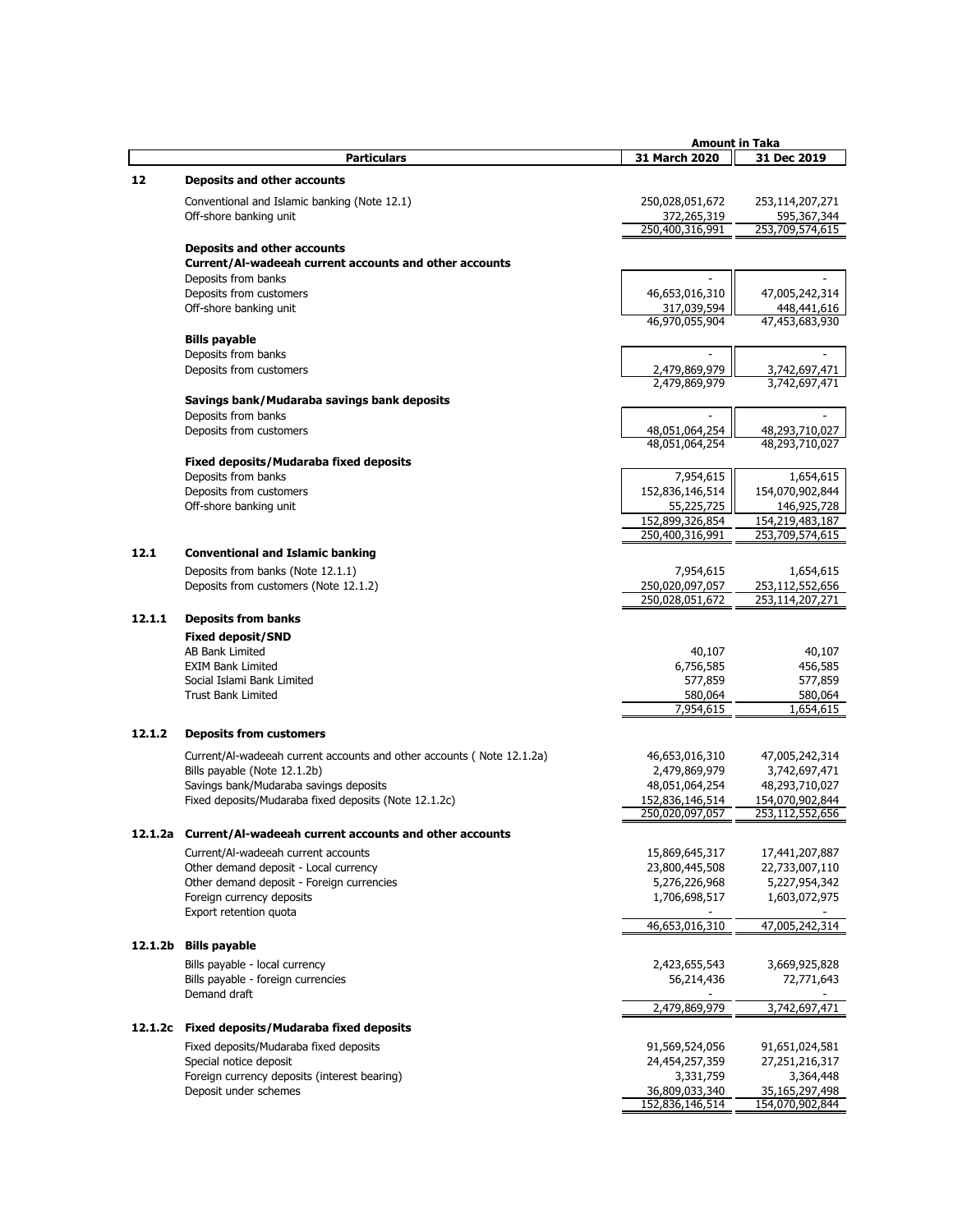|       |    |                                                                                  | <b>Amount in Taka</b> |                    |
|-------|----|----------------------------------------------------------------------------------|-----------------------|--------------------|
|       |    | <b>Particulars</b>                                                               | 31 March 2020         | 31 Dec 2019        |
| 12.2  |    | Payable on demand and time deposits                                              |                       |                    |
|       |    |                                                                                  |                       |                    |
|       | a) | <b>Demand deposits</b><br>Current/Al-wadeeah current accounts and other accounts | 16,186,684,911        | 17,889,649,503     |
|       |    | Savings bank/Mudaraba savings deposits                                           | 4,324,595,783         | 4,346,433,902      |
|       |    | Foreign currency deposits (non interest bearing)                                 | 6,982,925,485         | 6,831,027,317      |
|       |    | Sundry deposits                                                                  | 23,800,445,508        | 22,733,007,110     |
|       |    | Bills payable                                                                    | 2,479,869,979         | 3,742,697,471      |
|       |    |                                                                                  | 53,774,521,666        | 55,542,815,303     |
|       | b) | <b>Time deposits</b>                                                             |                       |                    |
|       |    | Savings bank/Mudaraba savings deposits                                           | 43,726,468,471        | 43,947,276,125     |
|       |    | Fixed deposits/Mudaraba fixed deposits                                           | 91,632,704,396        | 91,799,604,924     |
|       |    | Foreign currency deposits (interest bearing)                                     | 3,331,759             | 3,364,448          |
|       |    | Special notice deposit                                                           | 24,454,257,359        | 27,251,216,317     |
|       |    | Security deposits                                                                |                       |                    |
|       |    | Deposits under schemes                                                           | 36,809,033,340        | 35,165,297,498     |
|       |    |                                                                                  | 196,625,795,325       | 198, 166, 759, 312 |
|       |    |                                                                                  | 250,400,316,991       | 253,709,574,615    |
|       |    |                                                                                  |                       |                    |
| 12(a) |    | <b>Consolidated Deposits and other accounts</b>                                  |                       |                    |
|       |    | Current/AI-wadeeah current accounts and other accounts                           |                       |                    |
|       |    | <b>Bank Asia Limited</b>                                                         | 46,970,055,904        | 47,453,683,930     |
|       |    | <b>Bank Asia Securities Limited</b>                                              | 391,388,903           | 375,008,705        |
|       |    | BA Exchange Company (UK) Limited                                                 |                       |                    |
|       |    | BA Express USA, Inc                                                              |                       |                    |
|       |    |                                                                                  | 47,361,444,807        | 47,828,692,635     |
|       |    | Less: Inter-company transactions                                                 | 56,841,113            | 7,056,652          |
|       |    |                                                                                  | 47,304,603,694        | 47,821,635,983     |
|       |    | <b>Bills payable</b>                                                             |                       |                    |
|       |    | <b>Bank Asia Limited</b>                                                         | 2,479,869,979         | 3,742,697,471      |
|       |    | <b>Bank Asia Securities Limited</b>                                              |                       |                    |
|       |    | BA Exchange Company (UK) Limited                                                 |                       |                    |
|       |    | BA Express USA, Inc                                                              |                       |                    |
|       |    |                                                                                  | 2,479,869,979         | 3,742,697,471      |
|       |    | Savings bank/Mudaraba savings bank deposits                                      |                       |                    |
|       |    |                                                                                  |                       |                    |
|       |    | Bank Asia Limited                                                                | 48,051,064,254        | 48,293,710,027     |
|       |    | <b>Bank Asia Securities Limited</b>                                              |                       |                    |
|       |    | BA Exchange Company (UK) Limited                                                 |                       |                    |
|       |    | BA Express USA, Inc.                                                             | 48.051.064.254        | 48,293,710,027     |
|       |    | <b>Fixed deposits/Mudaraba fixed deposits</b>                                    |                       |                    |
|       |    |                                                                                  |                       |                    |
|       |    | Bank Asia Limited                                                                | 152,899,326,854       | 154,219,483,187    |
|       |    | <b>Bank Asia Securities Limited</b>                                              |                       |                    |
|       |    | BA Exchange Company (UK) Limited                                                 |                       |                    |
|       |    | BA Express USA, Inc                                                              |                       |                    |
|       |    |                                                                                  | 152,899,326,854       | 154,219,483,187    |
|       |    |                                                                                  | 250,734,864,781       | 254,077,526,668    |
| 13    |    | <b>Other liabilities</b>                                                         |                       |                    |
|       |    |                                                                                  |                       |                    |
|       |    | Conventional and Islamic banking (Note 13.1)                                     | 30,662,690,515        | 29,159,473,351     |
|       |    | Off-shore banking unit                                                           | 8,793,072             | 4,079,318          |
|       |    |                                                                                  | 30,671,483,587        | 29,163,552,669     |
| 13.1  |    | <b>Conventional and Islamic banking</b>                                          |                       |                    |
|       |    |                                                                                  |                       |                    |
|       |    | Provision for loans and advances/investments (Note 13.2)                         | 12,383,843,117        | 12,279,116,920     |
|       |    | Provision on off-balance sheet exposures (Note 13.3)                             | 958,367,489           | 961,650,585        |
|       |    | Interest suspense account (Note 13.4)                                            | 2,409,348,958         | 2,014,114,905      |
|       |    | Provision for income tax including deferred tax (Note 13.5)                      | 9,778,189,603         | 10,575,874,451     |
|       |    | Provision for performance and festival bonus                                     | 229,842,442           | 288,426,987        |
|       |    | Master card and Visa card payables                                               | 41,896,166            | 37,032,028         |
|       |    | Expenditures and other payables                                                  | 560,312,252           | 385,368,729        |
|       |    | Provision for nostro accounts (Note 13.6)                                        |                       |                    |
|       |    | Other payable                                                                    | 102,298,071           | 82,626,079         |
|       |    | Provision for profit equalisation                                                | 10,978,177            | 19,403,976         |
|       |    | Provision for diminution in value of shares (Note 13.7)                          | 213,383,553           | 183,383,553        |
|       |    | Payable to Government                                                            | 52,177,621            | 8,357,621          |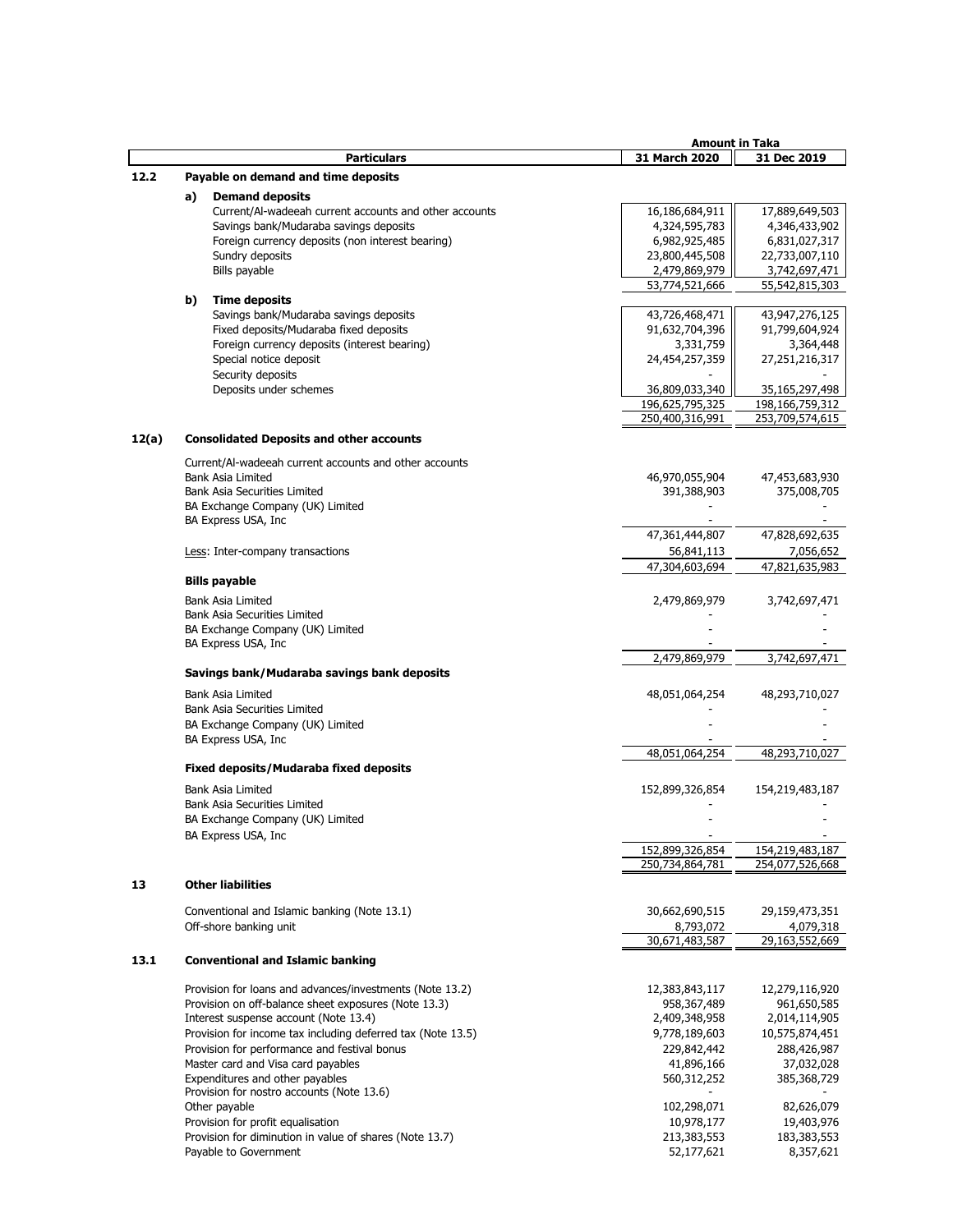|        |                                                                                                                                                                                                                                                              | <b>Amount in Taka</b>     |                           |
|--------|--------------------------------------------------------------------------------------------------------------------------------------------------------------------------------------------------------------------------------------------------------------|---------------------------|---------------------------|
|        | <b>Particulars</b>                                                                                                                                                                                                                                           | 31 March 2020             | 31 Dec 2019               |
|        | Provision for others (Note 13.8)<br>Rebate payable on good borrowers                                                                                                                                                                                         | 177,218,755<br>67,700,000 | 172,218,755<br>67,700,000 |
|        | Unearned income                                                                                                                                                                                                                                              |                           |                           |
|        |                                                                                                                                                                                                                                                              | 682,854,512               | 665,377,497               |
|        | Interest payable on subordinated non-covertable zero coupon bond                                                                                                                                                                                             | 431,942,466               | 230,843,837               |
|        | Branch adjustment account credit balance<br><b>Fraction Bonus Share</b>                                                                                                                                                                                      | 96,693,096                |                           |
|        | ATM/POS settlement account                                                                                                                                                                                                                                   | 2,768,571<br>21,904,208   | 2,768,571<br>76,439,468   |
|        | Nostro account credit balance                                                                                                                                                                                                                                | 1,412,707,877             |                           |
|        | Lease liabilities (Note 13.9)                                                                                                                                                                                                                                | 1,028,263,581             | 1,108,769,389             |
|        |                                                                                                                                                                                                                                                              | 30,662,690,515            | 29,159,473,351            |
| 13.5   | <b>Provision for taxation</b>                                                                                                                                                                                                                                |                           |                           |
|        | Current tax (Note 13.5.1)                                                                                                                                                                                                                                    | 9,306,168,238             | 10,103,853,086            |
|        | Deferred tax (Note 13.5.2)                                                                                                                                                                                                                                   | 472,021,365               | 472,021,365               |
|        |                                                                                                                                                                                                                                                              | 9,778,189,603             | 10,575,874,451            |
| 13.5.1 | <b>Provision for current tax</b>                                                                                                                                                                                                                             |                           |                           |
|        | Balance as at 1 January                                                                                                                                                                                                                                      | 10,103,853,086            | 8,143,853,086             |
|        | Add: Provision made during the year                                                                                                                                                                                                                          | 760,000,000               | 1,960,000,000             |
|        |                                                                                                                                                                                                                                                              | 10,863,853,086            | 10,103,853,086            |
|        | Less: Adjustments made during the year                                                                                                                                                                                                                       | 1,557,684,848             |                           |
|        | Balance as at 31 December                                                                                                                                                                                                                                    | 9,306,168,238             | 10,103,853,086            |
| 13.5.2 | <b>Provision for deferred tax</b>                                                                                                                                                                                                                            |                           |                           |
|        | Balance as at 1 January                                                                                                                                                                                                                                      | 472,021,365               | 472,021,365               |
|        | Provision made for deferred tax liabilities                                                                                                                                                                                                                  |                           |                           |
|        | Provision made for deferred tax assets                                                                                                                                                                                                                       |                           |                           |
|        |                                                                                                                                                                                                                                                              | 472,021,365               | 472,021,365               |
| 13.6   | <b>Provision for nostro accounts</b>                                                                                                                                                                                                                         |                           |                           |
|        | As per instructions contained in the circular letter no. FEPD (FEMO)/01/2005-677 dated 13 September 2005 issued by Foreign<br>Evchange Deligy Department of Pangladech Papk, Papk is required to make provision regarding the un reconciled debit balance of |                           |                           |

Exchange Policy Department of Bangladesh Bank, Bank is required to make provision regarding the un-reconciled debit balance of nostro account as at balance sheet date. Adequate provision has been made for debit entries which are outstanding for more than 3 months. Details of unrecognized entries are shown in Annex I.

#### **13.7 Provision for diminution in value of shares**

**13.8** 

| Balance as at 1 January                                                    | 183,383,553 | 263,383,553  |
|----------------------------------------------------------------------------|-------------|--------------|
| Add: Provision for impairment loss of investment in subsidiaries           | 30,000,000  |              |
| Less: Transfer to general provision for loans and advances/investments     |             | (80,000,000) |
| Balance as at 31 December                                                  | 213,383,553 | 183,383,553  |
|                                                                            |             |              |
| Provision requirement for quoted and ungouted share including subsidiaries | 181,864,912 | 169,694,780  |
| Provision maintained                                                       | 213,383,553 | 183,383,553  |
| Surplus provison maintained                                                | 31,518,641  | 13,688,773   |
| <b>Provion for others</b>                                                  |             |              |
|                                                                            |             |              |
| Balance as at 1 January                                                    | 172,218,755 | 147,218,755  |
| Add: Provision made during the year                                        | 5,000,000   | 25,000,000   |
| Balance as at 31 December                                                  | 177,218,755 | 172,218,755  |
| Provision requirement                                                      | 173,486,000 | 167,112,000  |
| Provision maintained                                                       | 177,218,755 | 172,218,755  |
| Surplus provison maintained                                                | 3,732,755   | 5,106,755    |

(Provision for others made for legal expenses, protested bills, expenditure related unreconciled entries and other assets that classified as bad and loss as per Bangladesh Bank BRPD Circular 14 dated June 25, 2001.)

| 13(a) | <b>Consolidated Other liabilities</b>    |                |                |
|-------|------------------------------------------|----------------|----------------|
|       | Bank Asia Limited                        | 30,671,483,587 | 29,163,552,669 |
|       | Bank Asia Securities Limited             | 1,707,121,734  | 1,704,550,663  |
|       | BA Exchange Company (UK) Limited         | 87,071,803     | 92,327,339     |
|       | BA Express USA, Inc.                     | 217,793,974    | 217,275,726    |
|       |                                          | 32,683,471,098 | 31,177,706,397 |
|       | Less: Inter-companies transactions       |                |                |
|       | Receivable from BASL                     | 75,284         |                |
|       | Receivable from BA Exchange (UK) Limited | 145,259,546    | 83,868,721     |
|       | Receivable from BA Express USA, Inc.     | 237,302,780    | 219,844,009    |
|       |                                          | 32,300,833,488 | 30,873,993,667 |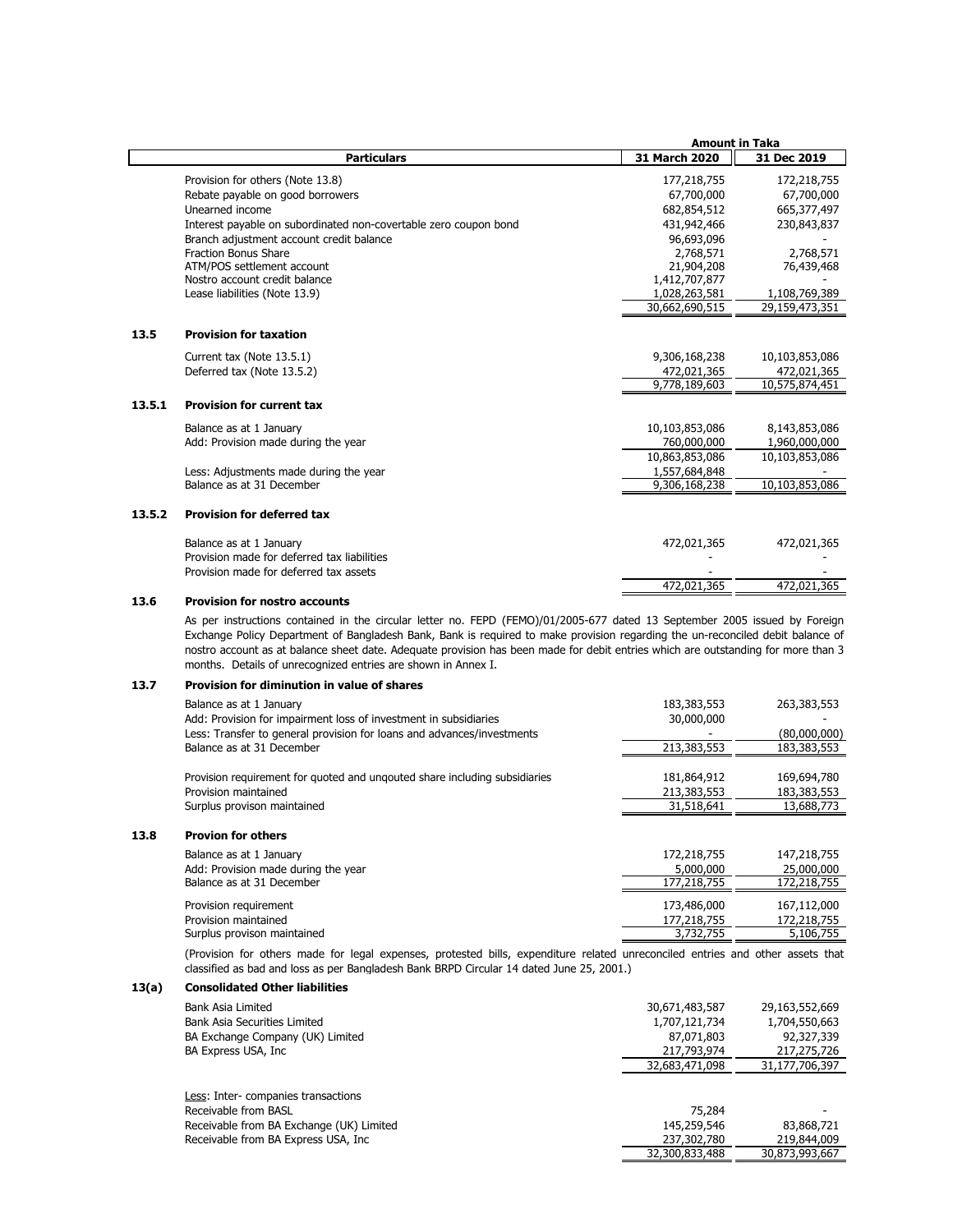|      |                                                                                                                               | <b>Amount in Taka</b> |                |
|------|-------------------------------------------------------------------------------------------------------------------------------|-----------------------|----------------|
|      | <b>Particulars</b>                                                                                                            | 31 March 2020         | 31 Dec 2019    |
| 14   | <b>Share capital</b>                                                                                                          |                       |                |
| 14.1 | <b>Authorized capital</b>                                                                                                     |                       |                |
|      | 1,500,000,000 ordinary shares of Taka 10 each                                                                                 | 15,000,000,000        | 15,000,000,000 |
| 14.2 | Issued, subscribed and fully paid up capital                                                                                  |                       |                |
|      | 56,372,480 ordinary shares of Taka 10 each issued for cash<br>364,010,770 (2010: 243,901,270) ordinary shares of Taka 10 each | 563,724,800           | 563,724,800    |
|      | Issued as bonus shares                                                                                                        | 3,640,107,700         | 3,640,107,700  |
|      | Right shares issued 25% for the year 2010                                                                                     | 1,050,958,100         | 1,050,958,100  |
|      | Issued as bonus shares 20% for the year 2011                                                                                  | 1,050,958,120         | 1,050,958,120  |
|      | Issued as bonus shares 10% for the year 2012                                                                                  | 630,574,870           | 630,574,870    |
|      | Issued as bonus shares 10% for the year 2013                                                                                  | 693,632,350           | 693,632,350    |
|      | Issued as bonus shares 10% for the year 2014                                                                                  | 762,995,590           | 762,995,590    |
|      | Issued as bonus shares 5% for the year 2015                                                                                   | 419,647,570           | 419,647,570    |
|      | Issued as bonus shares 12% for the year 2016                                                                                  | 1,057,511,890         | 1,057,511,890  |
|      | Issued as bonus shares 12.50% for the year 2017                                                                               | 1,233,763,870         | 1,233,763,870  |
|      | Issued as bonus shares 5% for the year 2018                                                                                   | 555,193,740           | 555,193,740    |
|      |                                                                                                                               | 11,659,068,600        | 11,659,068,600 |

# **14.3 Initial public offer (IPO)**

Out of the total issued, subscribed and fully paid up capital of the Bank 2,000,000 ordinary shares of Taka 100 each amounting to Taka 200,000,000 was raised through public offering of shares in 2003

| 15    | <b>Statutory reserve</b>                              |                 |                |
|-------|-------------------------------------------------------|-----------------|----------------|
|       | Balance as at 1 January                               | 9,052,555,407   | 8,268,393,179  |
|       | Add: Addition during the year (20% of pre-tax profit) | 426,096,867     | 784,162,228    |
|       | Balance as at 31 December                             | 9,478,652,274   | 9,052,555,407  |
| 16    | <b>Revaluation reserve</b>                            |                 |                |
|       | HTM securities (Note 16.1)                            | 20,176,016      | 20,176,016     |
|       | HFT securities (Note 16.2)                            | 90,648,970      | 7,434,933      |
|       | Fixed Assets revaluation (Note 16.3)                  | 2,038,072,687   | 2,038,072,687  |
|       |                                                       | 2,148,897,673   | 2,065,683,636  |
| 16.1  | <b>Revaluation reserve on HTM securities</b>          |                 |                |
|       | Balance at 1 January                                  | 20,176,016      | 16,504,049     |
|       | Gain from revaluation on investments                  |                 | 14,919,561     |
|       | Adjustment for sale/maturity of securities            |                 | (11, 247, 594) |
|       |                                                       | 20,176,016      | 20,176,016     |
| 16.2  | <b>Revaluation reserve on HFT securities</b>          |                 |                |
|       | Balance at 1 January                                  | 7,434,933       | 11,740,204     |
|       | Gain from revaluation on investments                  | 281,712,427     | 492,331,474    |
|       | Adjustment for sale/maturity of securities            | (198, 498, 390) | (496,636,745)  |
|       |                                                       | 90,648,970      | 7,434,933      |
| 16.3  | <b>Revaluation reserve on Fixed Assets</b>            |                 |                |
|       | Balance at 1 January                                  | 2,038,072,687   | 2,091,787,951  |
|       | Depreciation charged during the year                  |                 | (53,715,264)   |
|       |                                                       | 2,038,072,687   | 2,038,072,687  |
| 16(a) | <b>Consolidated Revaluation reserve</b>               |                 |                |
|       | <b>Bank Asia Limited</b>                              | 2,148,897,673   | 2,065,683,636  |
|       | <b>Bank Asia Securities Limited</b>                   |                 |                |
|       | BA Exchange Company (UK) Limited                      |                 |                |
|       | BA Express USA, Inc                                   |                 |                |
|       |                                                       | 2,148,897,673   | 2,065,683,636  |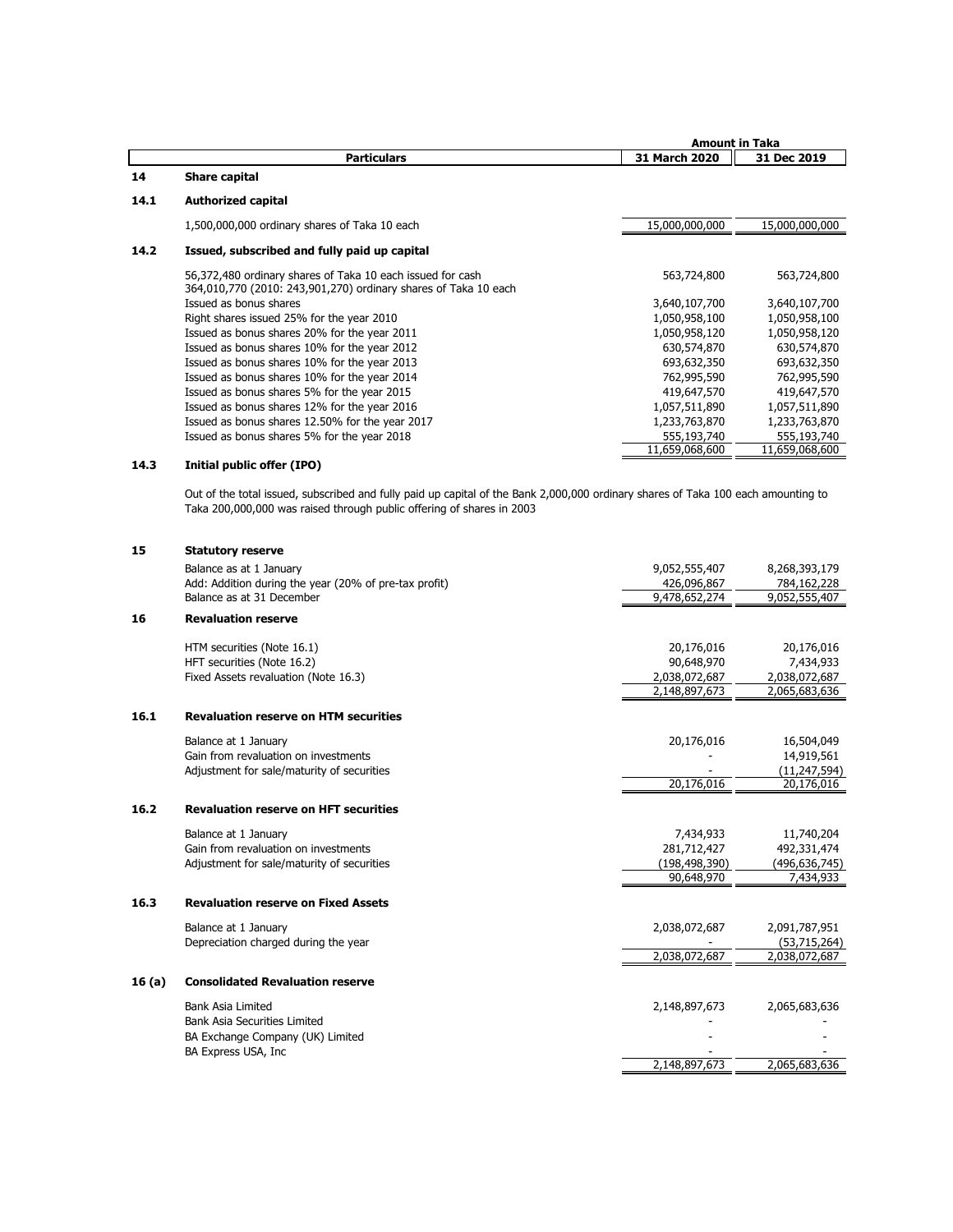|       |                                                                                                 | <b>Amount in Taka</b>        |                                |
|-------|-------------------------------------------------------------------------------------------------|------------------------------|--------------------------------|
|       | <b>Particulars</b>                                                                              | 31 March 2020                | 31 Dec 2019                    |
| 17    | <b>Retained earnings</b>                                                                        |                              |                                |
|       |                                                                                                 |                              |                                |
|       | Balance at 1 January                                                                            | 1,959,644,131                | 1,839,667,438                  |
|       | Add: Post - tax profit fot the year                                                             | 1,370,484,333                | 1,960,811,140                  |
|       | Revaluation reserve transferred to retained earnings                                            |                              | 53,715,264                     |
|       |                                                                                                 | 3,330,128,464                | 3,854,193,842                  |
|       | Less: Issue of bonus shares for the year 2017                                                   |                              |                                |
|       | Issue of cash dividend for the year 2018                                                        |                              | 555,193,743                    |
|       | Issue of bonus shares for the year 2018                                                         |                              | 555,193,740                    |
|       | Transfer to statutory reserve                                                                   | 426,096,867                  | 784,162,228                    |
|       |                                                                                                 | 426,096,867<br>2,904,031,597 | 1,894,549,711<br>1,959,644,131 |
|       |                                                                                                 |                              |                                |
| 17(a) | <b>Consolidated Retained earnings</b>                                                           |                              |                                |
|       |                                                                                                 |                              |                                |
|       | Balance at 1 January<br>Add: Foreign exchange revaluation reserve for opening retained earnings | 1,800,257,979<br>(3,618,945) | 1,686,898,121<br>(3,618,945)   |
|       | Revaluation reserve transferred to retained earnings                                            |                              | 53,715,264                     |
|       | Post- tax profit for the year                                                                   | 1,354,203,686                | 1,957,811,647                  |
|       | Adjustment of non controlling interest                                                          |                              | 1,693                          |
|       | Less: Non controlling interest                                                                  |                              | 90                             |
|       |                                                                                                 | 3,150,842,720                | 3,694,807,690                  |
|       | Less: Issue of bonus shares for the year 2017                                                   |                              |                                |
|       | Issue of cash dividend for the year 2018                                                        |                              | 555,193,743                    |
|       | Issue of bonus shares for the year 2018                                                         |                              | 555,193,740                    |
|       | Transferred to statutory reserve                                                                | 426,096,867                  | 784,162,228                    |
|       |                                                                                                 | 426,096,867                  | 1,894,549,711                  |
|       |                                                                                                 | 2,724,745,853                | 1,800,257,979                  |
| 17(b) | <b>Non-controlling (Minority) interest</b>                                                      |                              |                                |
|       |                                                                                                 |                              |                                |
|       | <b>Bank Asia Securities Limited</b>                                                             | 10,196                       | 10,196                         |
|       | BA Exchange Company (UK) Limited                                                                |                              |                                |
|       | BA Express USA, Inc.                                                                            |                              |                                |
|       |                                                                                                 | 10,196                       | 10,196                         |
| 18    | <b>Contingent liabilities</b>                                                                   |                              |                                |
|       |                                                                                                 |                              |                                |
|       | Conventional and Islamic banking                                                                | 122,032,005,040              | 120,585,944,792                |
|       | Off-shore banking unit                                                                          | 13,879,957                   | 31,332,169                     |
|       |                                                                                                 | 122,045,884,997              | 120,617,276,961                |
|       | Acceptances and endorsements (Note 18.1)                                                        |                              |                                |
|       | Conventional and Islamic banking                                                                | 37,665,209,483               | 39,190,434,015                 |
|       | Off-shore banking unit                                                                          | 1,552,175<br>37,666,761,658  | 2,055,858<br>39,192,489,873    |
|       |                                                                                                 |                              |                                |
|       | Letters of guarantee<br>Conventional and Islamic banking (Note 18.2)                            | 37,862,802,076               | 36,999,351,447                 |
|       | Off-shore banking unit                                                                          | 992,631                      |                                |
|       |                                                                                                 | 37,863,794,707               | 36,999,351,447                 |
|       | Irrevocable letters of credit                                                                   |                              |                                |
|       | Conventional and Islamic banking (Note 18.3)                                                    | 29,119,045,936               | 26,439,543,168                 |
|       | Off-shore banking unit                                                                          | 11,335,151                   | 29,276,311                     |
|       |                                                                                                 | 29,130,381,087               | 26,468,819,479                 |
|       | <b>Bills for collection</b>                                                                     |                              |                                |
|       | Conventional and Islamic banking (Note 18.4)                                                    | 17,384,947,545               | 15,916,199,719                 |
|       | Off-shore banking unit                                                                          |                              |                                |
|       |                                                                                                 | 17,384,947,545               | 15,916,199,719                 |
|       | Other commitments                                                                               |                              |                                |
|       | Conventional and Islamic banking (Note 18.5)                                                    |                              | 2,040,416,443                  |
|       | Off-shore banking unit                                                                          |                              |                                |
|       |                                                                                                 |                              | 2,040,416,443                  |
|       |                                                                                                 | 122,045,884,997              | 120,617,276,961                |
| 18.1  | <b>Acceptances and endorsements</b>                                                             |                              |                                |
|       | Conventional and Islamic banking                                                                | 37,665,209,483               | 39,190,434,015                 |
|       | Off-shore banking unit                                                                          | 1,552,175                    | 2,055,858                      |
|       |                                                                                                 | 37,666,761,658               | 39,192,489,873                 |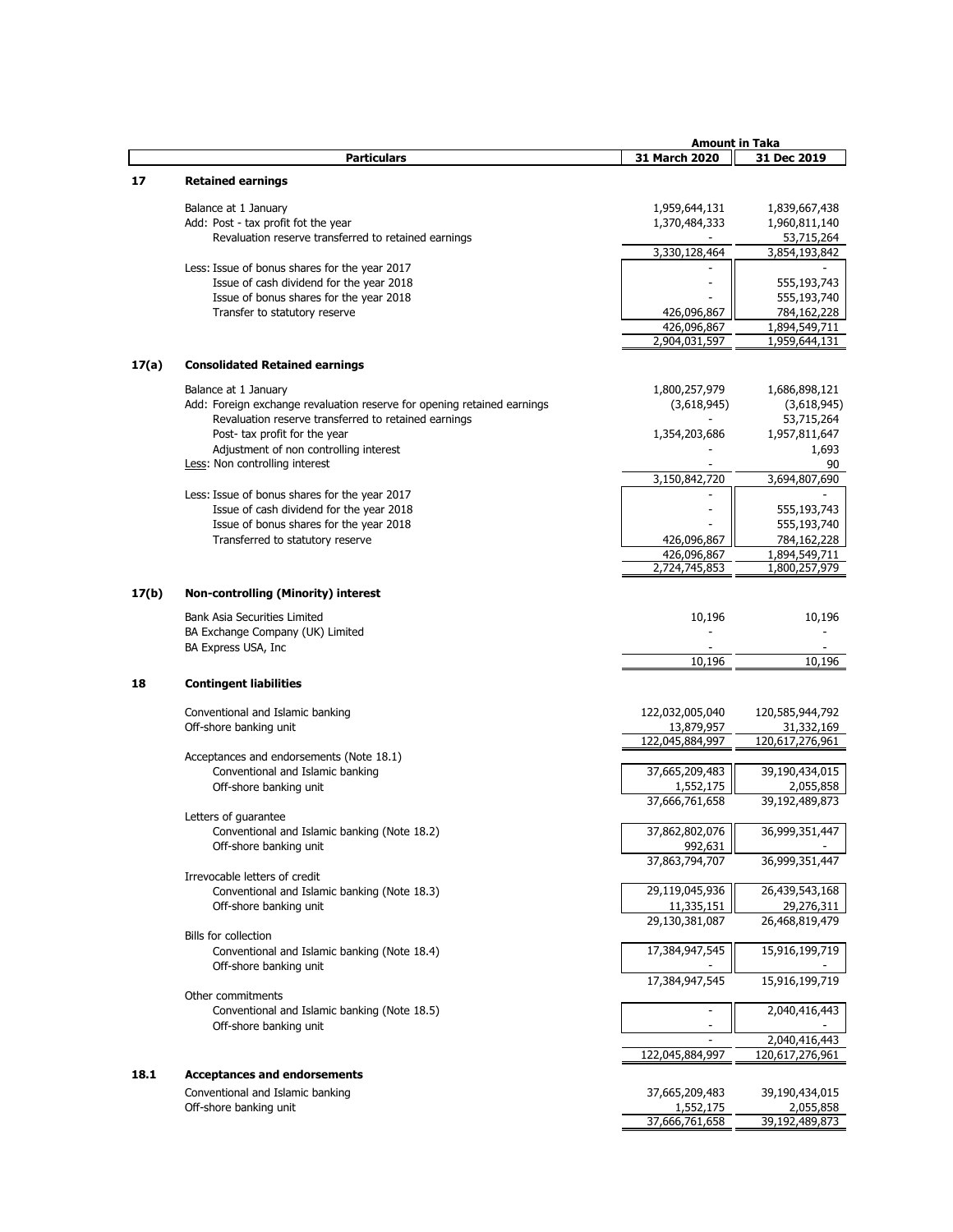|      |                                                      |                | <b>Amount in Taka</b> |  |
|------|------------------------------------------------------|----------------|-----------------------|--|
|      | <b>Particulars</b>                                   | 31 March 2020  | 31 Dec 2019           |  |
| 18.2 | <b>Letters of quarantee</b>                          |                |                       |  |
|      | Letters of quarantee (Local)                         | 23,274,144,031 | 23,279,766,953        |  |
|      | Letters of quarantee (Foreign)                       | 14,589,650,676 | 13,719,584,494        |  |
|      |                                                      | 37,863,794,707 | 36,999,351,447        |  |
| 18.3 | <b>Irrevocable letters of credit</b>                 |                |                       |  |
|      | Letters of credit Back to Back (Inland)              | 3,262,369,421  | 3,394,140,530         |  |
|      | Letters of credit (General)                          | 22,981,130,077 | 19,708,039,248        |  |
|      | Back to back L/C                                     | 2,875,546,438  | 3,337,363,390         |  |
|      |                                                      | 29,119,045,936 | 26,439,543,168        |  |
| 18.4 | <b>Bills for collection</b>                          |                |                       |  |
|      | Local bills for collection                           | 10,409,490,386 | 10,467,042,903        |  |
|      | Foreign bills for collection                         | 6,975,457,159  | 5,449,156,816         |  |
|      |                                                      | 17,384,947,545 | 15,916,199,719        |  |
| 18.5 | <b>Other commitments</b>                             |                |                       |  |
|      | Forward Assets Purchased and Forward Deposits Placed |                | 2,040,416,443         |  |
|      |                                                      |                |                       |  |

# **18.6 Workers' profit participation fund (WPPF)**

As per Bangladesh Labour Act 2006 and SRO no. 336/Law/2010, all companies falling within the scope of WPPF are required to provide 5% of its profit before charging such expense to their eligible employees within the stipulated time. Bank obtained opinion from its legal advisor regarding this issue which stated that the Bank is not required to make provision for WPPF as it is not within the scope of WPPF. As such the Bank did not make any provision during the year for WPPF.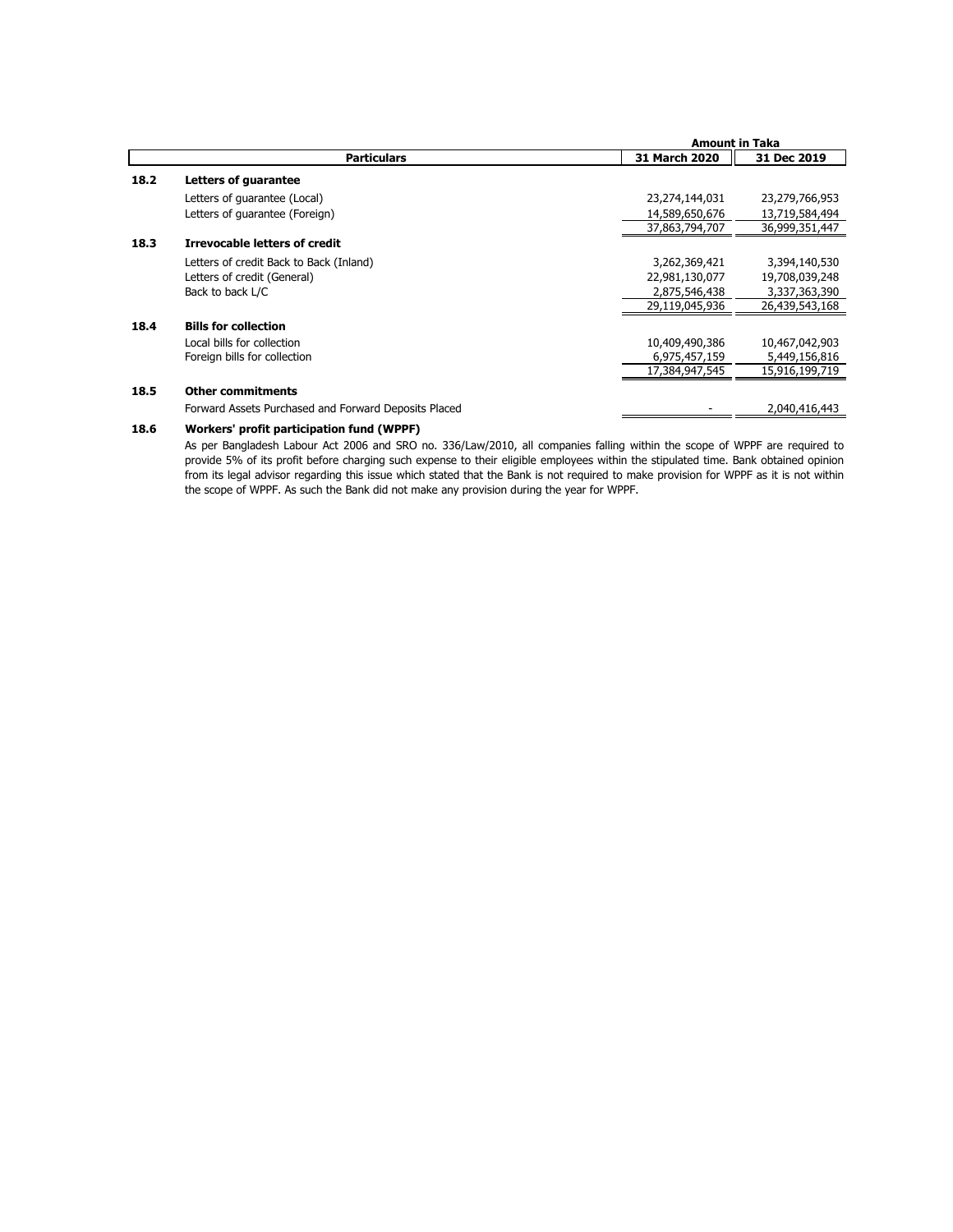# **Bank Asia Limited Notes to financial statements for the year ended 31 March 2020**

|      | <b>Particulars</b>                                                                                                                                                                                                                                                                                                                                                                                                                                                                                                                     | Jan to Mar 2020                                                                                           | Jan to Mar 2019                                                                                                        |
|------|----------------------------------------------------------------------------------------------------------------------------------------------------------------------------------------------------------------------------------------------------------------------------------------------------------------------------------------------------------------------------------------------------------------------------------------------------------------------------------------------------------------------------------------|-----------------------------------------------------------------------------------------------------------|------------------------------------------------------------------------------------------------------------------------|
| 19   | <b>Income statement</b>                                                                                                                                                                                                                                                                                                                                                                                                                                                                                                                |                                                                                                           |                                                                                                                        |
|      | Income:                                                                                                                                                                                                                                                                                                                                                                                                                                                                                                                                |                                                                                                           |                                                                                                                        |
|      | Interest, discount and similar income (Note 19.1)<br>Dividend income (Note 22.1)<br>Fees, commission and brokerage (Note 19.2)<br>Gains/ less Losses arising from dealing securities<br>Gains/ less Losses arising from investment securities<br>Gains/ less Losses arising from dealing in foreign currencies (Note 23.1)<br>Income from non-banking assets<br>Other operating income (Note 24)<br>Profit/ less Losses on interest rate changes<br>Expenses:<br>Interest paid/profit shared on deposits and borrowings, etc (Note 21) | 6,892,586,121<br>6,355,903<br>330,732,899<br>338,088,272<br>214,343,050<br>7,782,106,245<br>3,820,541,388 | 5,906,737,946<br>6,952,302<br>388,604,666<br>1,329,533<br>543,299,449<br>209,583,321<br>7,056,507,217<br>3,397,125,708 |
|      | Administrative expenses (Note 19.3)<br>Other expenses (Note 34)<br>Depreciation on banks assets (Note 33.1)                                                                                                                                                                                                                                                                                                                                                                                                                            | 983,255,965<br>518,592,317<br>191,886,446<br>5,514,276,116<br>2,267,830,129                               | 970,481,065<br>412,652,665<br>106,272,328<br>4,886,531,766<br>2,169,975,451                                            |
| 19.1 | Interest, discount and similar income                                                                                                                                                                                                                                                                                                                                                                                                                                                                                                  |                                                                                                           |                                                                                                                        |
|      | Interest income/profit on investments (Note 20)<br>Interest on treasury bills/reverse repo/bills<br>Interest income on corporate bonds<br>Interest on debentures<br>Income from investment in shares, bonds etc<br>Capital gain on Government securities and assets                                                                                                                                                                                                                                                                    | 5,599,990,733<br>1,229,383,911<br>38,858,066<br>24,353,411<br>6,892,586,121                               | 5,479,643,838<br>382,249,076<br>34,996,692<br>9,848,340<br>5,906,737,946                                               |

 **Amount in Taka** 

Figures of previous year have been rearranged, wherever considered necessary, to conform the current year's presentation.

# **19.2 Fees, commission and brokerage**

|      | Commission<br><b>Brokerage</b>                               | 330,732,899   | 388,604,666   |
|------|--------------------------------------------------------------|---------------|---------------|
|      |                                                              | 330,732,899   | 388,604,666   |
| 19.3 | <b>Administrative expenses</b>                               |               |               |
|      | Salaries and allowances (Note 25)                            | 792,830,353   | 719,866,791   |
|      | Rent, taxes, insurance, electricity, etc (Note 26)           | 98,376,608    | 159,309,015   |
|      | Legal expenses (Note 27)                                     | 2,786,498     | 4,532,892     |
|      | Postage, stamp, telecommunication, etc (Note 28)             | 32,746,110    | 31,436,631    |
|      | Stationery, printing, advertisement, etc (Note 29)           | 33,071,488    | 36,059,405    |
|      | Managing Director's salary and fees (Note 30)                | 5,440,000     | 3,545,000     |
|      | Directors' fees (Note 31)                                    | 416,000       | 312,000       |
|      | Auditors' fees (Note 32)                                     | 317,000       | 225,000       |
|      | Repair of Bank's assets (Note 33.1)                          | 17,271,908    | 15,194,331    |
|      |                                                              | 983,255,965   | 970,481,065   |
| 20   | Interest income/profit on investments                        |               |               |
|      | Conventional and Islamic banking (Note 20.1)                 | 5,351,331,365 | 5,184,278,780 |
|      | Off-shore banking unit                                       | 265,863,987   | 300,169,345   |
|      |                                                              | 5,617,195,352 | 5,484,448,125 |
|      | Less: inter transaction between OBU and Conventional banking | 17,204,619    | 4,804,287     |
|      |                                                              | 5,599,990,733 | 5,479,643,838 |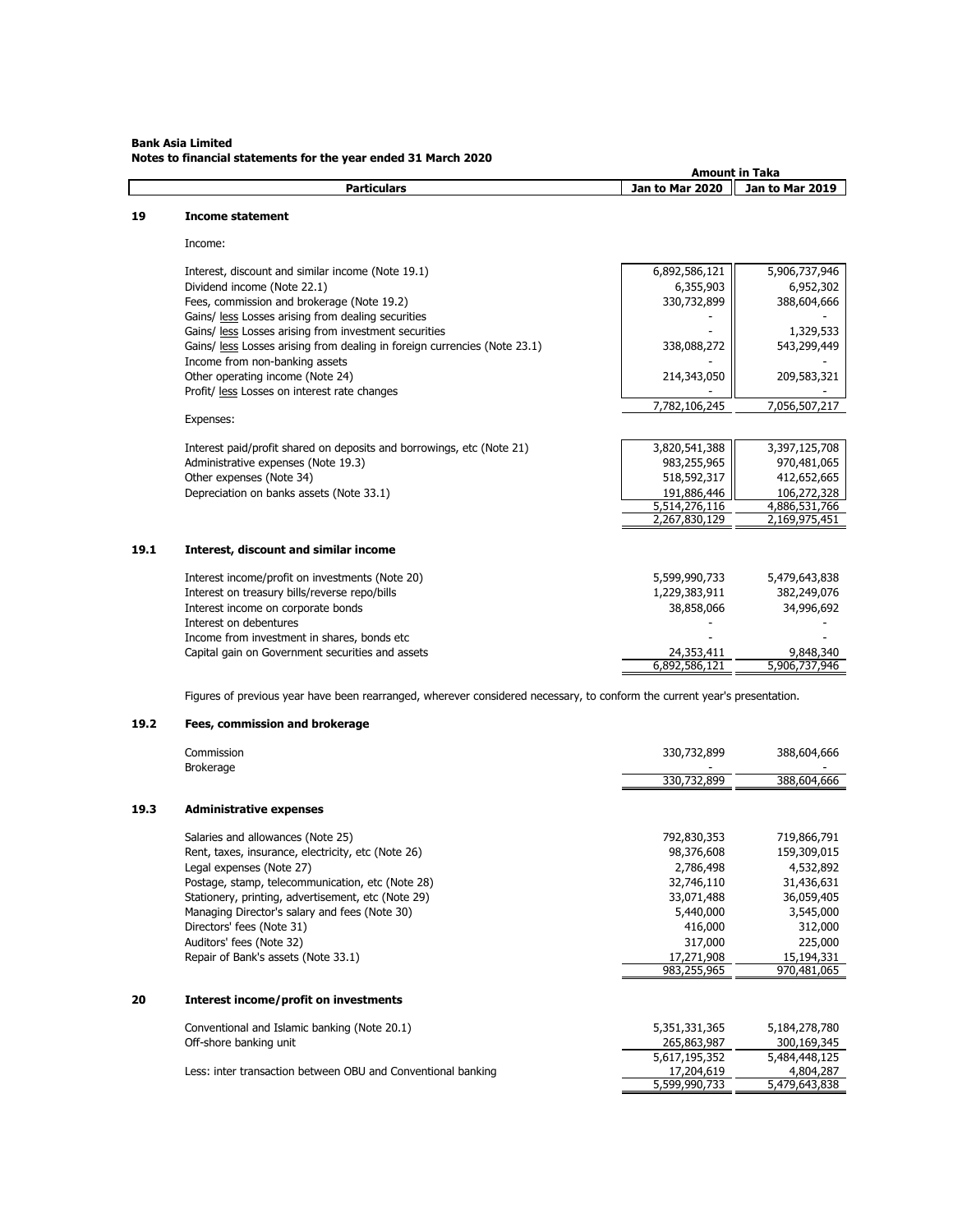|       |                                                                        |                 | <b>Amount in Taka</b> |
|-------|------------------------------------------------------------------------|-----------------|-----------------------|
|       | <b>Particulars</b>                                                     | Jan to Mar 2020 | Jan to Mar 2019       |
| 20.1  | <b>Conventional and Islamic banking</b>                                |                 |                       |
|       |                                                                        |                 |                       |
|       | Agricultural loan                                                      | 91,625,644      | 63,287,708            |
|       | Cash credit/Bai Murabaha (Muajjal)                                     | 114,515,767     | 116,517,086           |
|       | Credit card                                                            | 111,723,090     | 90,981,178            |
|       | Credit for poverty alleviation scheme-micro credit                     | 21,428          | 138,014               |
|       | Consumer credit scheme                                                 | 341,614,762     | 303,875,106           |
|       | Demand Ioan                                                            | 944,605,179     | 891,994,320           |
|       | Export Development Fund (EDF)                                          |                 | 68,147,590            |
|       | House building loan                                                    | 50,978,448      |                       |
|       |                                                                        | 31,283,669      | 27,555,852            |
|       | Loans (General)/Musharaka                                              | 530,847,754     | 456,722,076           |
|       | Loans against trust receipts/ Bai Murabaha post import                 | 343,321,666     | 336,232,795           |
|       | Overdrafts/ Quard against scheme                                       | 1,021,139,136   | 999,868,687           |
|       | Packing credit                                                         | 10,525,453      | 10,795,996            |
|       | Payment against documents                                              | 3,556,604       | 3,922,265             |
|       | Staff Ioan                                                             | 19,641,846      | 17,288,771            |
|       | Transport loan                                                         | 50,986,951      | 46,996,367            |
|       | Term loan- industrial                                                  | 551,202,840     | 565,962,121           |
|       | Term Ioan- others/ Hire purchase under Shirkatul Melk                  | 612,726,917     | 569,215,521           |
|       | Foreign bills purchased                                                | 4,030,537       | 3,394,161             |
|       | Local bills purchased                                                  | 47,908,119      | 55,717,059            |
|       | Total interest/profit on loans and advances/investments                | 4,882,255,810   | 4,628,612,673         |
|       | Interest/profit on balance with other banks and financial institutions | 443,628,576     | 552,593,259           |
|       | Interest/profit received from foreign banks                            | 25,446,979      | 3,072,848             |
|       |                                                                        | 5,351,331,365   | 5,184,278,780         |
|       |                                                                        |                 |                       |
| 20(a) | <b>Consolidated Interest income/profit on investments</b>              |                 |                       |
|       | Bank Asia limited                                                      | 5,599,990,733   | 5,479,643,838         |
|       | Bank Asia Securities Ltd                                               |                 |                       |
|       |                                                                        | 51,277,388      | 109,816,437           |
|       | BA Exchange Company (UK) Limited                                       |                 |                       |
|       | BA Express USA, Inc.                                                   |                 |                       |
|       |                                                                        | 5,651,268,121   | 5,589,460,275         |
|       | Less: Inter-company transactions                                       | 49,759,143      | 52,261,140            |
|       |                                                                        | 5,601,508,978   | 5,537,199,135         |
| 21    | Interest paid/profit shared on deposits and borrowings etc.            |                 |                       |
|       |                                                                        |                 |                       |
|       | Conventional and Islamic banking (Note 21.1)                           | 3,652,397,051   | 3,167,988,462         |
|       | Off-shore banking unit                                                 | 185,348,956     | 233,941,533           |
|       |                                                                        | 3,837,746,007   | 3,401,929,995         |
|       | Less: inter transaction with OBU                                       | 17,204,619      | 4,804,287             |
|       |                                                                        | 3,820,541,388   | 3,397,125,708         |
|       |                                                                        |                 |                       |
| 21.1  | <b>Conventional and Islamic banking</b>                                |                 |                       |
|       | Interest paid/profit shared on deposits                                |                 |                       |
|       | Fixed deposits/ Mudaraba Fixed deposit                                 | 1,480,310,989   | 1,243,302,064         |
|       | Scheme deposits                                                        | 1,316,956,488   | 1,269,434,911         |
|       | Sanchaya plus                                                          | 1,935,237       | 4,780,225             |
|       | Savings deposits/ Mudaraba Savings bank                                | 338,621,077     | 286,797,909           |
|       | Special notice deposits                                                | 198,207,075     | 172,103,385           |
|       |                                                                        | 3,336,030,866   | 2,976,418,494         |
|       | <b>Interest on borrowings and others</b>                               |                 |                       |
|       | Local banks including Bangladesh Bank                                  | 10,765,644      | 29,840,938            |
|       | Interest on subordinated non-covertable bond                           | 305,449,314     | 161,385,534           |
|       |                                                                        |                 |                       |
|       | Foreign banks                                                          | 151,227         | 343,496               |
|       |                                                                        | 316,366,185     | 191,569,968           |
|       |                                                                        | 3,652,397,051   | 3,167,988,462         |
| 21(a) | <b>Consolidated Interest Expenses/profit paid on Deposits</b>          |                 |                       |
|       | Bank Asia limited                                                      | 3,820,541,388   | 3,397,125,708         |
|       | Bank Asia Securities Ltd                                               | 49,759,143      | 53,026,672            |
|       | BA Exchange Company (UK) Limited                                       |                 |                       |
|       | BA Express USA, Inc                                                    |                 |                       |
|       |                                                                        | 3,870,300,531   | 3,450,152,380         |
|       | Less: Inter-company transactions                                       | 49,759,143      | 52,261,140            |
|       |                                                                        | 3,820,541,388   | 3,397,891,240         |
|       |                                                                        |                 |                       |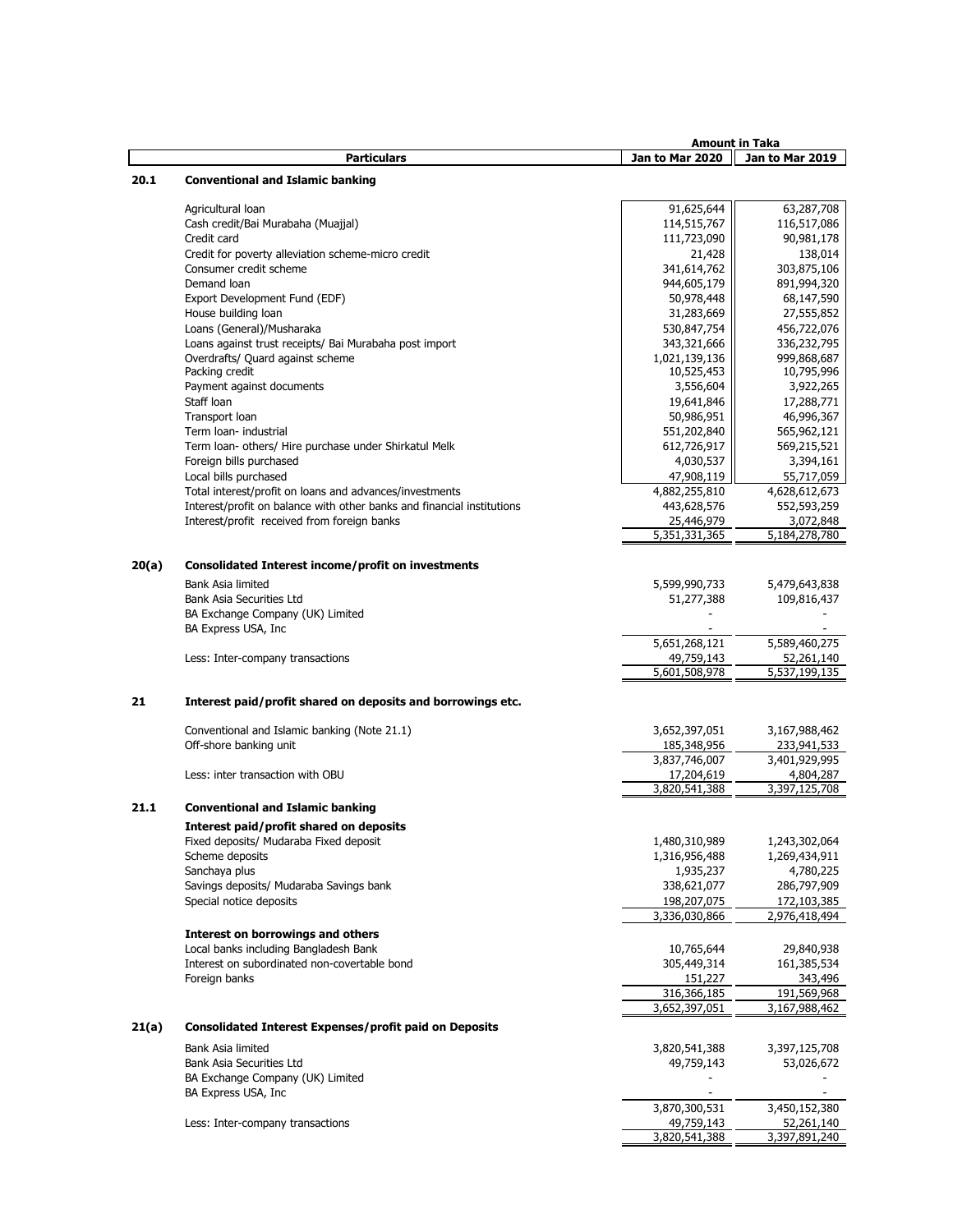|       |                                                          |                 | <b>Amount in Taka</b> |
|-------|----------------------------------------------------------|-----------------|-----------------------|
|       | <b>Particulars</b>                                       | Jan to Mar 2020 | Jan to Mar 2019       |
| 22    | <b>Investment income</b>                                 |                 |                       |
|       |                                                          |                 |                       |
|       | Conventional and Islamic banking (Note 22.1)             | 1,298,951,291   | 435,375,943           |
|       | Off-shore banking unit                                   |                 |                       |
|       |                                                          | 1,298,951,291   | 435,375,943           |
| 22.1  | <b>Conventional and Islamic Banking</b>                  |                 |                       |
|       | Interest on treasury bills                               | 290,107,897     | 19,606,271            |
|       | Interest on treasury bonds                               | 899,327,657     | 353,047,177           |
|       |                                                          |                 |                       |
|       | Interest income on corporate bonds                       | 38,858,066      | 34,996,692            |
|       | Interest on Islamic bonds                                | 24,223,780      | 3,233,194             |
|       | Capital gain from investment in shares                   |                 | 1,329,533             |
|       | Dividend on shares                                       | 6,355,903       | 6,952,302             |
|       | Capital gain on Government securities                    | 24,353,411      | 9,848,340             |
|       | Interest on reverse repo                                 | 15,724,577      | 6,362,434             |
|       |                                                          | 1,298,951,291   | 435,375,943           |
| 22(a) | <b>Consolidated investment income</b>                    |                 |                       |
|       | <b>Bank Asia Limited</b>                                 | 1,298,951,291   | 435,375,943           |
|       | Bank Asia Securities Limited                             |                 |                       |
|       | BA Exchange Company (UK) Limited                         |                 |                       |
|       | BA Express USA, Inc                                      |                 |                       |
|       |                                                          | 1,298,951,291   | 435,375,943           |
| 23    |                                                          |                 |                       |
|       | Commission, exchange and brokerage                       |                 |                       |
|       | Conventional and Islamic banking (Note 23.1)             | 667,369,997     | 929,473,048           |
|       | Off-shore banking unit                                   | 1,451,174       | 2,431,067             |
|       |                                                          | 668,821,171     | 931,904,115           |
| 23.1  | <b>Conventional and Islamic Banking</b>                  |                 |                       |
|       | Commission on L/C                                        | 193,000,050     | 236,085,580           |
|       | Fees and commission including Export                     | 49,849,982      | 54,047,590            |
|       | Commission on L/G                                        | 77,538,725      | 86,120,345            |
|       | Commission on export                                     | 772,759         | 2,455,740             |
|       | Commission on PO, DD, TT, TC, etc                        | 6,847,424       | 5,112,232             |
|       | Other commission                                         | 1,272,785       | 2,352,112             |
|       |                                                          | 329,281,725     | 386,173,599           |
|       | Foreign exchange gain                                    | 338,088,272     | 543,299,449           |
|       |                                                          | 667,369,997     | 929,473,048           |
| 23(a) | <b>Consolidated Commission, exchange and brokerage</b>   |                 |                       |
|       |                                                          |                 |                       |
|       | Bank Asia limited                                        | 668,821,171     | 931,904,115           |
|       |                                                          |                 |                       |
|       | Bank Asia Securities Ltd                                 | 23,860,005      | 36,027,966            |
|       | BA Exchange Company (UK) Limited                         |                 | 7,983,471             |
|       | BA Express USA, Inc                                      |                 | 1,448,796             |
|       |                                                          | 692,681,176     | 977,364,348           |
|       |                                                          |                 |                       |
| 24    | <b>Other operating income</b>                            |                 |                       |
|       |                                                          |                 |                       |
|       | Conventional and Islamic banking (Note 24.1)             | 207,827,754     | 202,840,133           |
|       | Off-shore banking unit                                   | 6,515,296       | 6,743,188             |
|       |                                                          | 214,343,050     | 209,583,321           |
|       |                                                          |                 |                       |
| 24.1  | <b>Conventional and Islamic banking</b>                  |                 |                       |
|       |                                                          |                 |                       |
|       | Locker charge                                            | 2,594,900       | 3,096,625             |
|       | Service and other charges                                | 80,520,036      | 98,323,367            |
|       | Master/Visa card fees and charges                        | 78,036,475      | 55,636,126            |
|       | Postage/telex/SWIFT/fax recoveries                       | 29,234,889      | 30,418,343            |
|       | Profit on sale of fixed assets                           | 284,000         | 171,800               |
|       | Non-operating income                                     | 2,687,425       | 1,472,020             |
|       | Rebate on nostro account                                 | 10,275,169      | 10,258,023            |
|       | Other income from brokerage                              | 4,194,860       | 3,463,829             |
|       |                                                          | 207,827,754     | 202,840,133           |
|       |                                                          |                 |                       |
| 24(a) | <b>Consolidated other operating income</b>               |                 |                       |
|       |                                                          |                 |                       |
|       |                                                          |                 |                       |
|       | Bank Asia Limited                                        |                 |                       |
|       |                                                          | 214,343,050     | 209,583,321           |
|       | Bank Asia Securities Ltd                                 | 6,416,078       | 7,515,199             |
|       | BA Exchange Company (UK) Limited<br>BA Express USA, Inc. |                 |                       |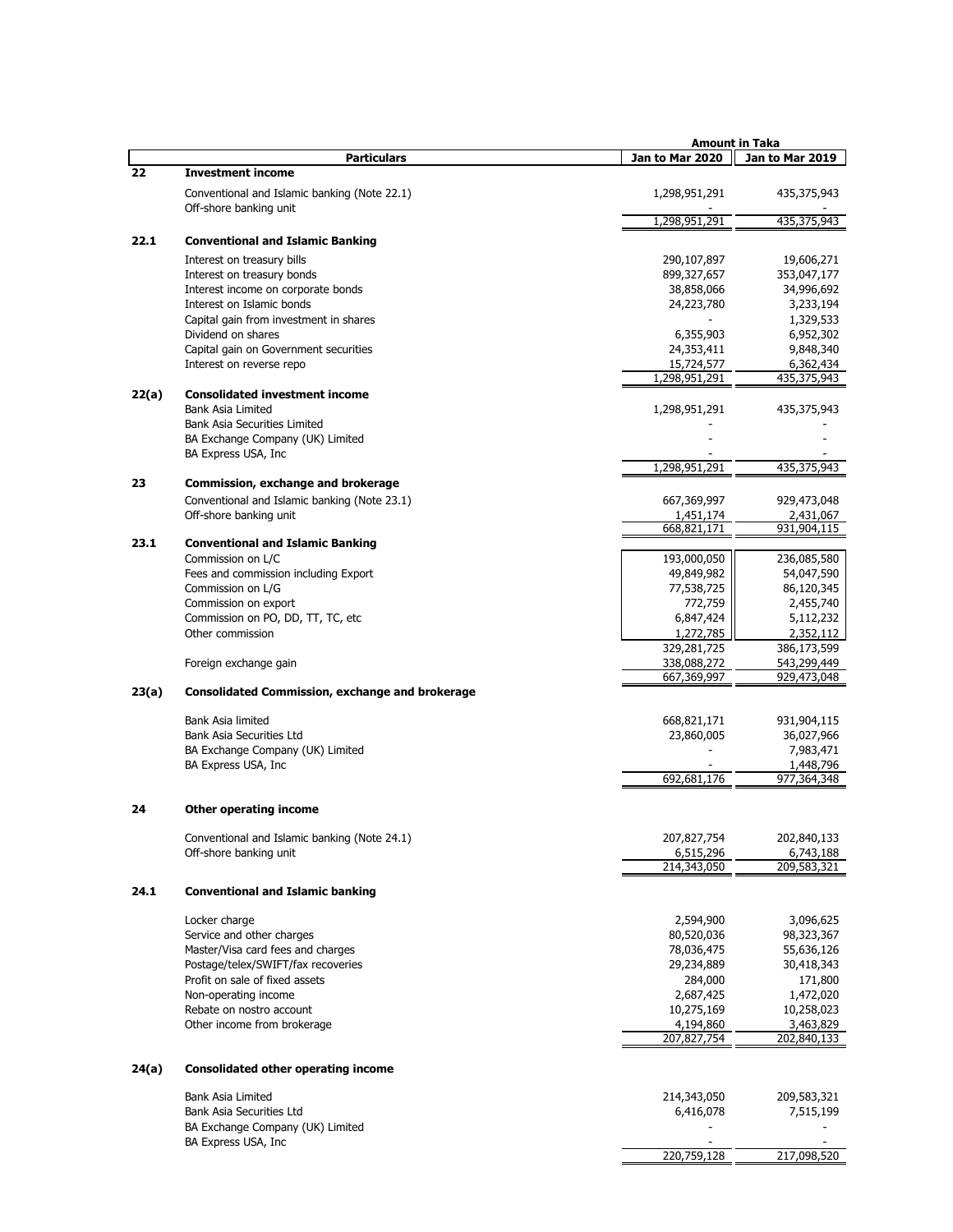|       |                                                                        |                          | Amount in Taka           |
|-------|------------------------------------------------------------------------|--------------------------|--------------------------|
|       | <b>Particulars</b>                                                     | Jan to Mar 2020          | Jan to Mar 2019          |
| 25    | <b>Salaries and allowances</b>                                         |                          |                          |
|       | Conventional and Islamic banking (Note 25.1)                           | 792,830,353              | 719,866,791              |
|       | Off-shore banking unit                                                 | 792,830,353              | 719,866,791              |
| 25.1  | <b>Conventional and Islamic banking</b>                                |                          |                          |
|       |                                                                        |                          |                          |
|       | Basic salary                                                           | 312,949,764              | 294,721,198              |
|       | Allowances                                                             | 350, 397, 776            | 300,575,891              |
|       | Gratuity<br>Provident fund contribution                                | 38,100,000               | 38,100,000               |
|       | Performance bonus                                                      | 31,382,813<br>60,000,000 | 26,469,702<br>60,000,000 |
|       |                                                                        | 792,830,353              | 719,866,791              |
| 25(a) | <b>Consolidated Salaries and allowances</b>                            |                          |                          |
|       | <b>Bank Asia Limited</b>                                               | 792,830,353              | 719,866,791              |
|       | Bank Asia Securities Ltd                                               | 15,694,797               | 15,757,509               |
|       | BA Exchange Company (UK) Limited                                       | 2,677,233                | 2,729,750                |
|       | BA Express USA, Inc                                                    | 5,252,872                | 5,192,362                |
|       |                                                                        | 816,455,255              | 743,546,412              |
| 26    | Rent, taxes, insurance, electricity etc.                               |                          |                          |
|       | Conventional and Islamic banking (Note 26.1)                           | 98,311,944               | 159,245,036              |
|       | Off-shore banking unit                                                 | 64,664                   | 63,979                   |
|       |                                                                        | 98,376,608               | 159,309,015              |
| 26.1  | <b>Conventional and Islamic banking</b>                                |                          |                          |
|       | Rent, rate and taxes (Note 26.1.1)                                     | 381,761                  | 97,784,380               |
|       | Insurance                                                              | 48,565,721               | 43,372,778               |
|       | Power and electricity                                                  | 17,742,536               | 18,087,878               |
|       | Interest portion on lease liabilities (Note 26.1.1)                    | 31,621,926<br>98,311,944 | 159,245,036              |
|       |                                                                        |                          |                          |
| 26(a) | Consolidated Rent, taxes, insurance, electricity etc.                  |                          |                          |
|       | <b>Bank Asia Limited</b>                                               | 98,376,608               | 159,309,015              |
|       | Bank Asia Securities Ltd                                               | 4,293,508                | 3,953,187                |
|       | BA Exchange Company (UK) Limited                                       | 1,593,111                | 1,624,361                |
|       | BA Express USA, Inc                                                    | 1,800,769                | 1,780,025                |
|       |                                                                        | 106,063,996              | 166,666,588              |
| 27    | Legal expenses                                                         |                          |                          |
|       |                                                                        |                          |                          |
|       | Conventional and Islamic banking (Note 27.1)<br>Off-shore banking unit | 2,574,929<br>211,569     | 4,532,892                |
|       |                                                                        | 2,786,498                | 4,532,892                |
| 27.1  | <b>Conventional and Islamic Banking</b>                                |                          |                          |
|       |                                                                        |                          |                          |
|       | Legal expenses<br>Other professional charges                           | 2,574,929                | 4,532,892                |
|       |                                                                        | 2,574,929                | 4,532,892                |
| 27(a) | <b>Consolidated Legal expenses</b>                                     |                          |                          |
|       | <b>Bank Asia Limited</b>                                               | 2,786,498                | 4,532,892                |
|       | Bank Asia Securities Ltd                                               |                          |                          |
|       | BA Exchange Company (UK) Limited                                       | 267,121                  | 272,361                  |
|       | BA Express USA, Inc                                                    | 64,559<br>3,118,178      | 63,815<br>4,869,068      |
|       |                                                                        |                          |                          |
| 28    | Postage, stamps, telecommunication etc.                                |                          |                          |
|       | Conventional and Islamic banking (Note 28.1)                           | 32,642,834               | 31,091,736               |
|       | Off-shore banking unit                                                 | 103,276                  | 344,895                  |
|       |                                                                        | 32,746,110               | 31,436,631               |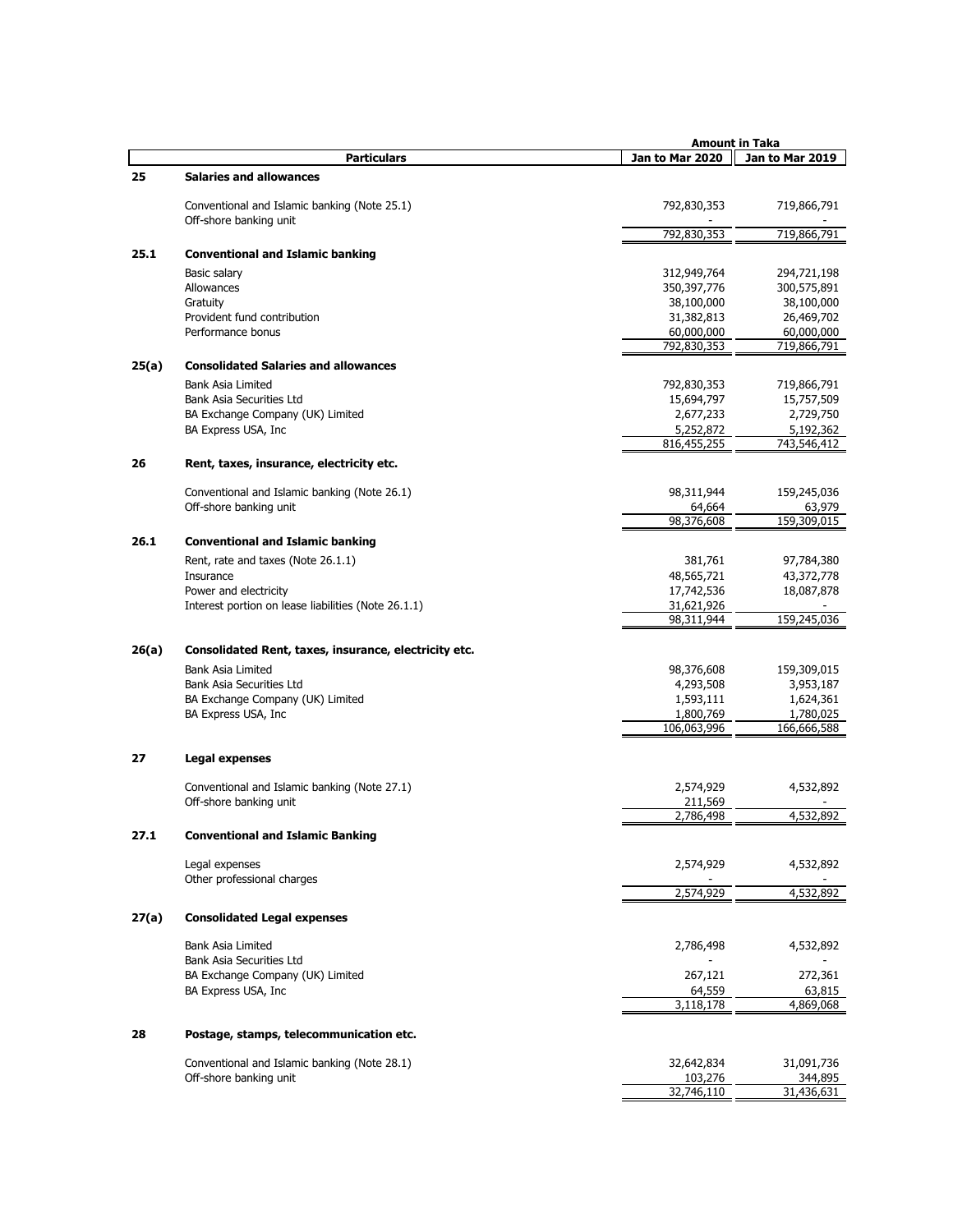|       |                                                                | <b>Amount in Taka</b>    |                         |
|-------|----------------------------------------------------------------|--------------------------|-------------------------|
|       | <b>Particulars</b>                                             | Jan to Mar 2020          | Jan to Mar 2019         |
| 28.1  | <b>Conventional and Islamic banking</b>                        |                          |                         |
|       |                                                                |                          |                         |
|       | Telephone, courier and postage<br>Master/VISA card process fee | 20,063,985<br>10,023,522 | 18,519,049<br>5,532,247 |
|       | ATM charge                                                     | 351,151                  | 343,370                 |
|       | SWIFT and Reuter charge                                        | 2,030,280                | 6,331,590               |
|       | Internet                                                       | 173,896                  | 365,480                 |
|       |                                                                | 32,642,834               | 31,091,736              |
| 28(a) | Consolidated Postage, stamps, telecommunication etc.           |                          |                         |
|       |                                                                |                          |                         |
|       | <b>Bank Asia Limited</b><br>Bank Asia Securities Ltd           | 32,746,110<br>464,113    | 31,436,631<br>364,432   |
|       | BA Exchange Company (UK) Limited                               | 99,853                   | 101,812                 |
|       | BA Express USA, Inc.                                           | 69,401                   | 68,601                  |
|       |                                                                | 33,379,477               | 31,971,476              |
|       |                                                                |                          |                         |
| 29    | Stationery, printing, advertisements etc.                      |                          |                         |
|       | Conventional and Islamic banking (Note 29.1)                   | 33,059,197               | 36,044,254              |
|       | Off-shore banking unit                                         | 12,291                   | 15,151                  |
|       |                                                                | 33,071,488               | 36,059,405              |
| 29.1  | <b>Conventional and Islamic banking</b>                        |                          |                         |
|       | Office and security stationery                                 | 17,389,905               | 15,900,413              |
|       | Calendar, diary, souvenir, etc                                 | 6,000,000                | 6,001,440               |
|       | ATM card /Supplies And Stationeries                            | (1,228,039)              | 6,108,246               |
|       | Books and periodicals                                          | 393,732                  | 385,847                 |
|       | Publicity and advertisement                                    | 10,503,599               | 7,648,308               |
|       |                                                                | 33,059,197               | 36,044,254              |
| 29(a) | Consolidated Stationery, printing, advertisements etc.         |                          |                         |
|       | <b>Bank Asia Limited</b>                                       | 33,071,488               | 36,059,405              |
|       | Bank Asia Securities Ltd                                       | 138,599                  | 269,639                 |
|       | BA Exchange Company (UK) Limited<br>BA Express USA, Inc.       | 88,547<br>193,888        | 90,284<br>191,654       |
|       |                                                                | 33,492,522               | 36,610,982              |
| 30    | <b>Managing Director's salary and fees</b>                     |                          |                         |
|       | Basic salary                                                   | 2,400,000                | 1,950,000               |
|       | House rent allowance                                           | 600,000                  | 375,000                 |
|       | Entertainment allowances                                       | 150,000                  | 75,000                  |
|       | Incentive bonus                                                | 800,000                  | 500,000                 |
|       | Utility allowance and others                                   | 300,000                  | 300,000                 |
|       | House maintenance allowance                                    | 150,000                  | 150,000                 |
|       | Provident fund<br>Leave fare assistance                        | 240,000<br>800,000       | 195,000                 |
|       |                                                                | 5,440,000                | 3,545,000               |
| 31    | Directors' fees                                                |                          |                         |
|       | Directors' fees                                                | 416,000                  | 312,000                 |
|       |                                                                | 416,000                  | 312,000                 |
| 31(a) | <b>Consolidated Directors' fees</b>                            |                          |                         |
|       | <b>Bank Asia Limited</b>                                       | 416,000                  | 312,000                 |
|       | Bank Asia Securities Ltd.                                      |                          | 46,000                  |
|       | BA Exchange Company (UK) Limited                               |                          |                         |
|       | BA Express USA, Inc                                            | 416,000                  | 358,000                 |
|       |                                                                |                          |                         |
| 32    | <b>Auditors' fees</b>                                          |                          |                         |
|       | Audit fees                                                     | 317,000                  | 225,000                 |
|       | <b>Others</b>                                                  | 317,000                  | 225,000                 |
| 32(a) | <b>Consolidated Auditors fees</b>                              |                          |                         |
|       | <b>Bank Asia Limited</b>                                       | 317,000                  | 225,000                 |
|       | Bank Asia Securities Ltd                                       |                          |                         |
|       | BA Exchange Company (UK) Limited                               | 158,497                  | 161,607                 |
|       | BA Express USA, Inc.                                           | 302,100<br>777,597       | 298,620                 |
|       |                                                                |                          | 685,227                 |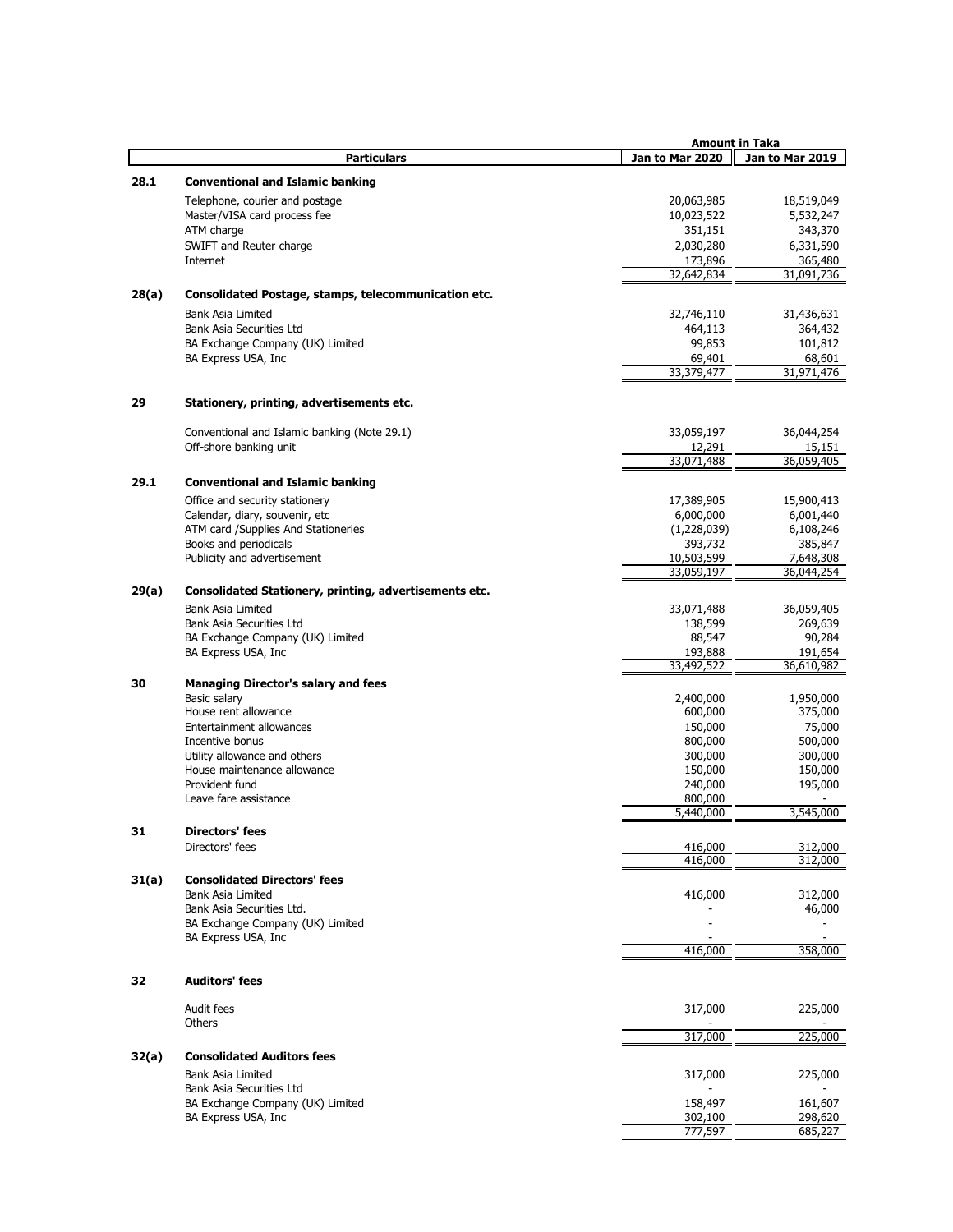|       |                                                                           | <b>Amount in Taka</b>     |                          |
|-------|---------------------------------------------------------------------------|---------------------------|--------------------------|
|       | <b>Particulars</b>                                                        | Jan to Mar 2020           | Jan to Mar 2019          |
| 33    | Depreciation and repair of Bank's assets                                  |                           |                          |
|       | Conventional and Islamic banking (Note 33.1)                              | 209,158,354               | 121,466,659              |
|       | Off-shore banking unit                                                    | 209,158,354               | 121,466,659              |
| 33.1  | Conventional and Islamic banking                                          |                           |                          |
|       | Depreciation                                                              | 191,886,446               | 106,272,328              |
|       | Repairs:                                                                  |                           |                          |
|       | <b>Building</b>                                                           | 2,021,361                 | 2,062,527                |
|       | Furniture and fixtures                                                    | 566,335                   | 688,680                  |
|       | Equipments                                                                | 4,082,817                 | 2,963,442                |
|       |                                                                           | 6,670,513                 | 5,714,649                |
|       | Maintenance                                                               | 10,601,395<br>209,158,354 | 9,479,682<br>121,466,659 |
| 33(a) | <b>Consolidated Depreciation and repairs of Bank's assets</b>             |                           |                          |
|       | Bank Asia Limited                                                         | 209,158,354               | 121,466,659              |
|       | <b>Bank Asia Securities Ltd</b>                                           | 2,116,221                 | 505,572                  |
|       | BA Exchange Company (UK) Limited<br>BA Express USA, Inc                   | 410,403                   | 418,453                  |
|       |                                                                           | 211,684,978               | 122,390,684              |
| 34    | <b>Other expenses</b>                                                     |                           |                          |
|       | Conventional and Islamic banking (Note 34.1)                              | 512,681,100               | 409,620,916              |
|       | Off-shore banking unit                                                    | 5,911,217                 | 3,031,749                |
|       |                                                                           | 518,592,317               | 412,652,665              |
| 34.1  | <b>Conventional and Islamic banking</b>                                   |                           |                          |
|       | Car expenses                                                              | 80,093,368                | 80,043,380               |
|       | Contractual service expenses                                              | 180,811,175               | 172,239,184              |
|       | Computer expenses                                                         | 36,191,984                | 30,542,087               |
|       | Other management and administrative expenses<br>Commission paid to agents | 76,851,973<br>60,440,258  | 52,648,683<br>25,802,828 |
|       | Entertainment                                                             | 12,558,031                | 10,746,766               |
|       | AGM/EGM expenses                                                          | 730                       | 975,000                  |
|       | Payment to superannuation fund                                            | 1,830,000                 | 1,830,000                |
|       | Donation and subscription to institutions                                 | 56,421,015                | 25,654,073               |
|       | Travelling expenses                                                       | 2,920,736                 | 5,032,809                |
|       | Training and internship                                                   | 4,557,530                 | 4,099,606                |
|       | Directors' travelling expenses                                            | 4,300                     | 6,500                    |
|       |                                                                           | 512,681,100               | 409,620,916              |
| 34(a) | <b>Consolidated other expenses</b>                                        |                           |                          |
|       | <b>Bank Asia Limited</b><br>Bank Asia Securities Ltd                      | 518,592,317               | 412,652,665              |
|       | BA Exchange Company (UK) Limited                                          | 3,964,142<br>701,615      | 4,565,512<br>715,378     |
|       | BA Express USA, Inc                                                       | 2,647,005                 | 2,616,513                |
|       |                                                                           | 525,905,079               | 420,550,068              |
| 35    | Receipts from other operating activities                                  |                           |                          |
|       | Conventional and Islamic banking (Note 35.1)                              | 232,181,165               | 214,018,006              |
|       | Off-shore banking unit                                                    | 6,515,296                 | 6,743,188                |
|       |                                                                           | 238,696,461               | 220,761,194              |
| 35.1  | <b>Conventional and Islamic banking</b>                                   |                           | 3,096,625                |
|       | Locker charge<br>Service and other charges                                | 2,594,900<br>80,520,036   | 98,323,367               |
|       | Master card fees and charges                                              | 78,036,475                | 55,636,126               |
|       | Postage/telex/SWIFT/ fax recoveries                                       | 29,234,889                | 30,418,343               |
|       | Non-business income                                                       | 41,794,865                | 26,543,545               |
|       |                                                                           | 232,181,165               | 214,018,006              |
| 35(a) | <b>Consolidated Receipts from other operating activities</b>              |                           |                          |
|       | Bank Asia Limited                                                         | 238,696,461               | 220,761,194              |
|       | Bank Asia Securities Ltd                                                  | 6,416,078                 | 7,515,199                |
|       | BA Exchange Company (UK) Limited                                          |                           |                          |
|       | BA Express USA, Inc                                                       |                           |                          |
|       |                                                                           | 245,112,539               | 228,276,393              |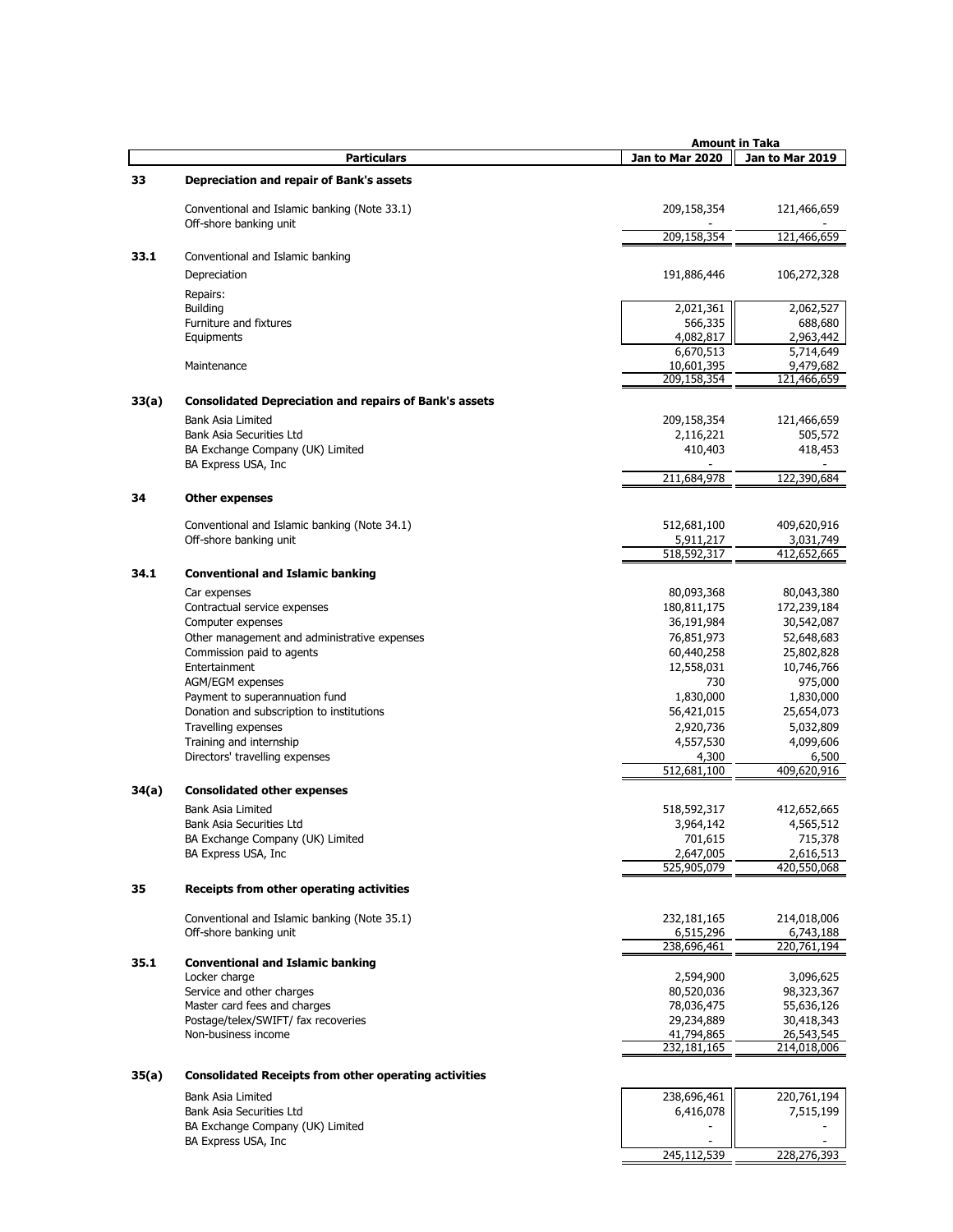|       |                                                     |                 | <b>Amount in Taka</b> |  |
|-------|-----------------------------------------------------|-----------------|-----------------------|--|
|       | <b>Particulars</b>                                  | Jan to Mar 2020 | Jan to Mar 2019       |  |
| 36    | Payments for other operating activities             |                 |                       |  |
|       | Conventional and Islamic banking (Note 36.1)        | 621,076,726     | 608,917,475           |  |
|       | Off-shore banking unit                              | 5,975,881       | 3,095,728             |  |
|       |                                                     | 627,052,607     | 612,013,203           |  |
| 36.1  | <b>Conventional and Islamic banking</b>             |                 |                       |  |
|       | Rent, rates and taxes                               | 66,690,018      | 159,245,036           |  |
|       | Legal expenses                                      | 2,786,498       | 4,532,892             |  |
|       | Directors' fees                                     | 416,000         | 312,000               |  |
|       | Postage, stamp, telecommunication, etc.             | 32,746,110      | 31,436,631            |  |
|       | Other expenses                                      | 512,681,100     | 409,620,916           |  |
|       | Managing Director's salary                          | 5,440,000       | 3,545,000             |  |
|       | Auditors' fee                                       | 317,000         | 225,000               |  |
|       |                                                     | 621,076,726     | 608,917,475           |  |
| 36(a) | Payments for other operating activities             |                 |                       |  |
|       | Bank Asia Limited                                   | 627,052,607     | 612,013,203           |  |
|       | Bank Asia Securities Ltd                            | 8,721,763       | 8,929,131             |  |
|       | BA Exchange Company (UK) Limited                    | 2,820,197       | 2,875,519             |  |
|       | BA Express USA, Inc                                 | 4,883,834       | 4,827,574             |  |
|       |                                                     | 643,478,401     | 628,645,428           |  |
| 37    | Earnings per share (EPS)                            |                 |                       |  |
|       | Net profit after tax (Numerator)                    | 1,370,484,333   | 693,095,170           |  |
|       | Number of ordinary shares outstanding (Denominator) | 1,110,387,486   | 1,110,387,486         |  |
|       | Issue of bonus shares 5%                            | 55,519,374      | 55,519,374            |  |
|       | Number of ordinary shares outstanding (Denominator) | 1,165,906,860   | 1,165,906,860         |  |
|       | Earnings per share (EPS)                            | 1.18            | 0.59                  |  |

Earnings per share has been calculated in accordance with IAS 33: "Earnings Per Share (EPS)". Earnings per share for previous period has been restated since the bonus issue is an issue without consideration of cash. It is treated as if it has occurred prior to the beginning of 2019, the earliest period reported. Actual EPS for March 2019 was Taka 0.62.

# **37(a) Consolidated Earnings per share (EPS)**

| Net profit after tax (Numerator)                    | 1,354,203,686 | 689,119,728   |
|-----------------------------------------------------|---------------|---------------|
| Number of ordinary shares outstanding (Denominator) | 1,165,906,860 | 1,165,906,860 |
| Earnings per share (EPS)                            |               | 0.59          |